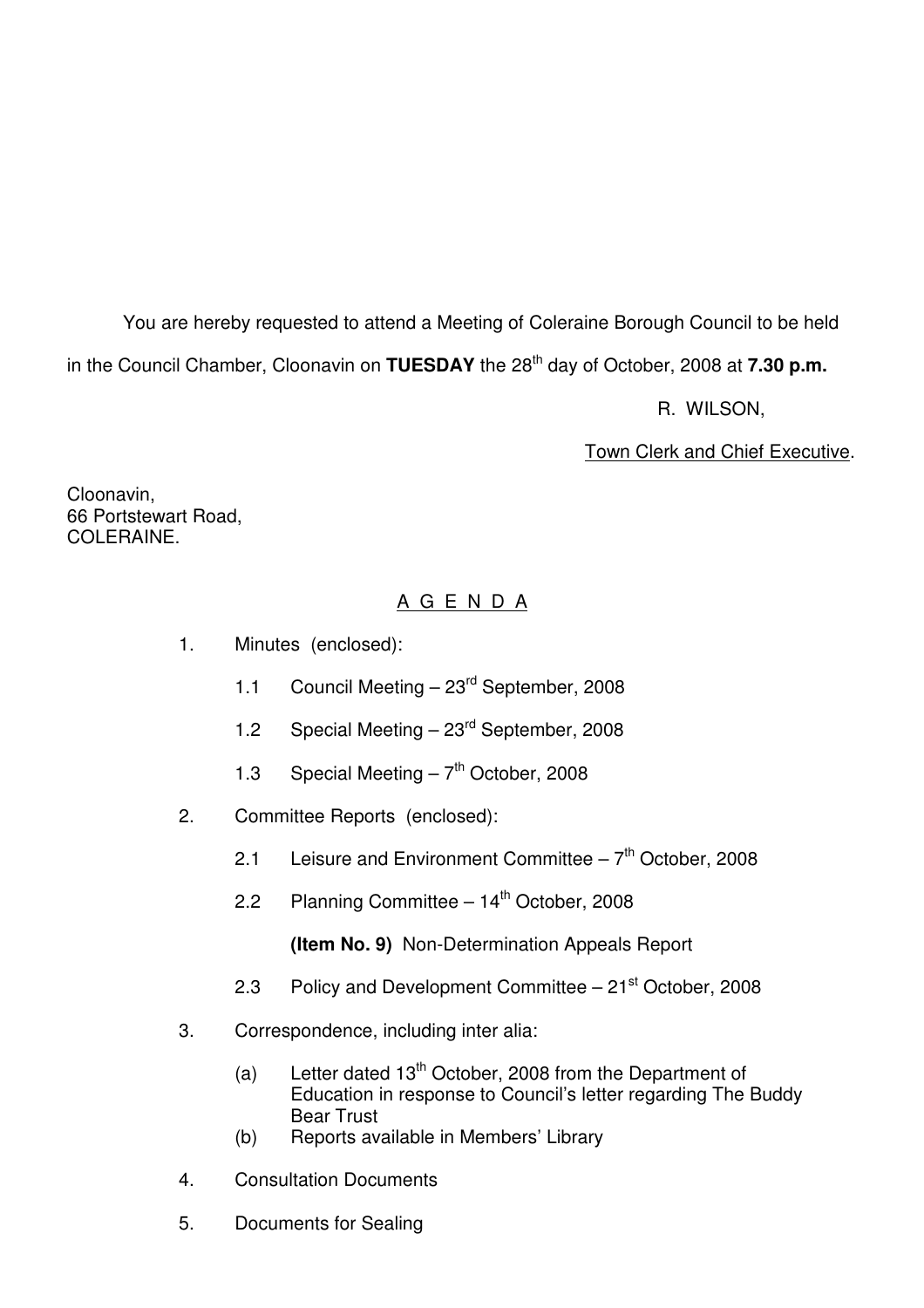# **For Information:**

- $(1)$  Letter dated 1<sup>st</sup> October, 2008 together with Press Release from The William Keown Trust regarding the Abolition of Prescription Charges
- (2) Minutes of the Northern Health and Social Services Council dated 3<sup>rd</sup> September, 2008
	- (3) Help The Aged Magazine Senior Agenda Issue 7 September 2008

To: Each Member of Council. 24<sup>th</sup> October, 2008.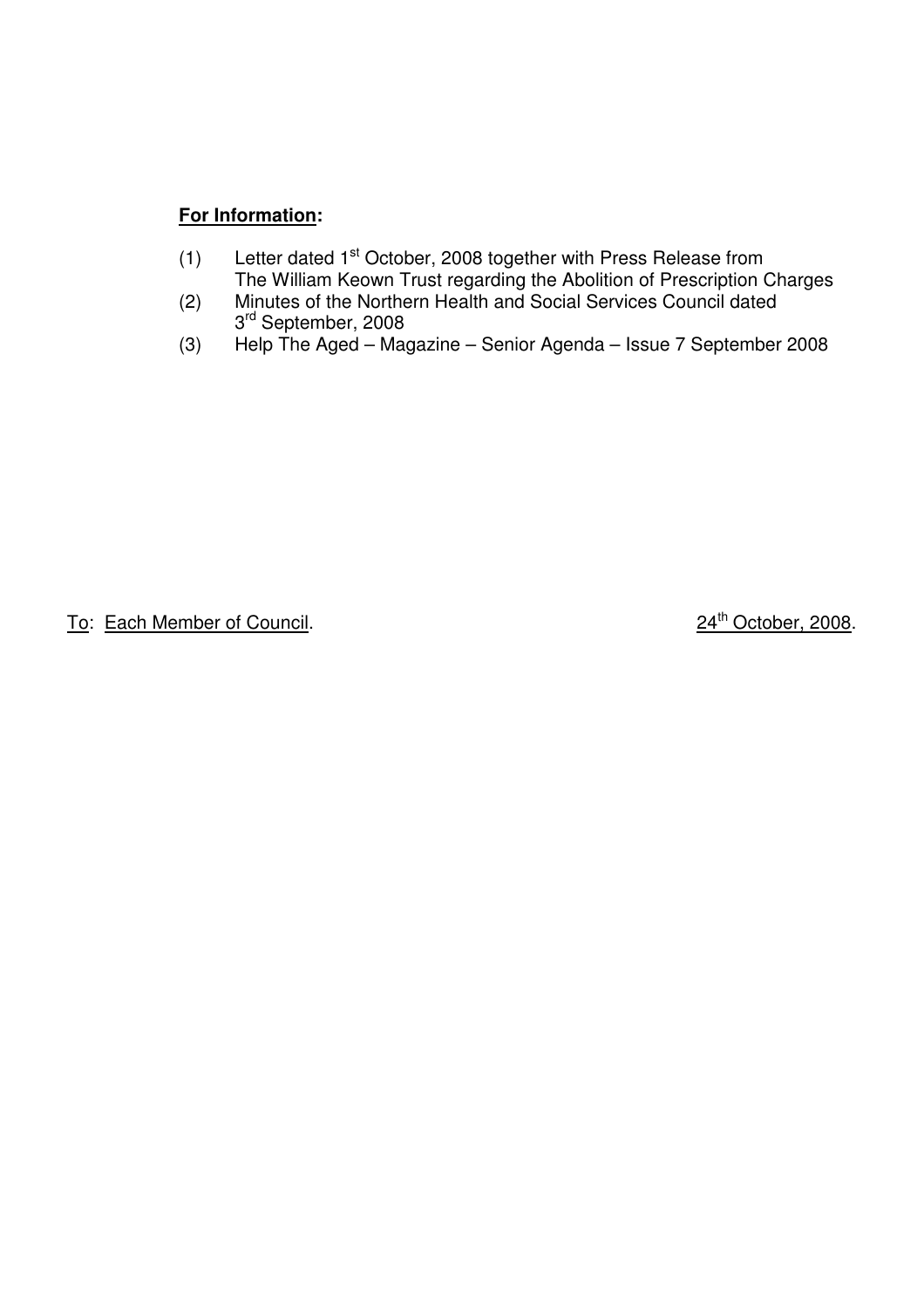#### **COUNCIL MEETING**

 Minutes of proceedings of Coleraine Borough Council held in the Council Chamber, Cloonavin on Tuesday, 23<sup>rd</sup> September, 2008

- **Convened:** As per Notice attached
- **Present:** The Deputy Mayor, Alderman W. T. Creelman, in the Chair

### **Aldermen**

M. T. Hickey (Mrs.) W. J. McClure D. McClarty

# **Councillors**

| C. S. Alexander (Ms.) | E. P. Fielding (Mrs.) |
|-----------------------|-----------------------|
| J. M. Bradley         | <b>B.</b> Fitzpatrick |
| O. M. Church (Mrs.)   | N. F. Hillis          |
| A. S. Cole            | <b>B.</b> Leonard     |
| J. J. Dallat          | R. A. McPherson       |
| (Items $1.0 - 5.2$ )  | A. McQuillan          |
|                       |                       |

| Officers in<br><b>Attendance:</b> | Acting Town Clerk and Chief Executive, Director of<br>Corporate Services, Director of Environmental Health,<br>Director of Leisure Services, Senior Technical Services<br>Officer, Head of Administrative Services and<br><b>Administrative Assistant</b> |
|-----------------------------------|-----------------------------------------------------------------------------------------------------------------------------------------------------------------------------------------------------------------------------------------------------------|
| <b>Apologies:</b>                 | The Mayor, Alderman Mrs. Black, Councillors Deans,<br>Gilkinson, Mrs. Johnston, King and McLaughlin                                                                                                                                                       |

# **1.0 WELCOME**

 The Deputy Mayor extended a warm welcome to Miss Norriah Affonso from Zomba City Assembly who had recently commenced a three month joint attachment with the Council's Environmental Health Department and the Northern Health and Social Care Trust.

# **2.0 ILLNESS**

 The Deputy Mayor referred to Councillor McLaughlin being in hospital following a recent illness. It was agreed that a letter, extending best wishes for a speedy recovery, be forwarded to Councillor McLaughlin.

# **3.0 MINUTES**

The Minutes of the Council Meeting of 26<sup>th</sup> August, 2008 were confirmed and signed.

Matters arising:

3.1 Portrush Harbour – Signage A member expressed concern that the erection of signage at Portrush Harbour had not been completed.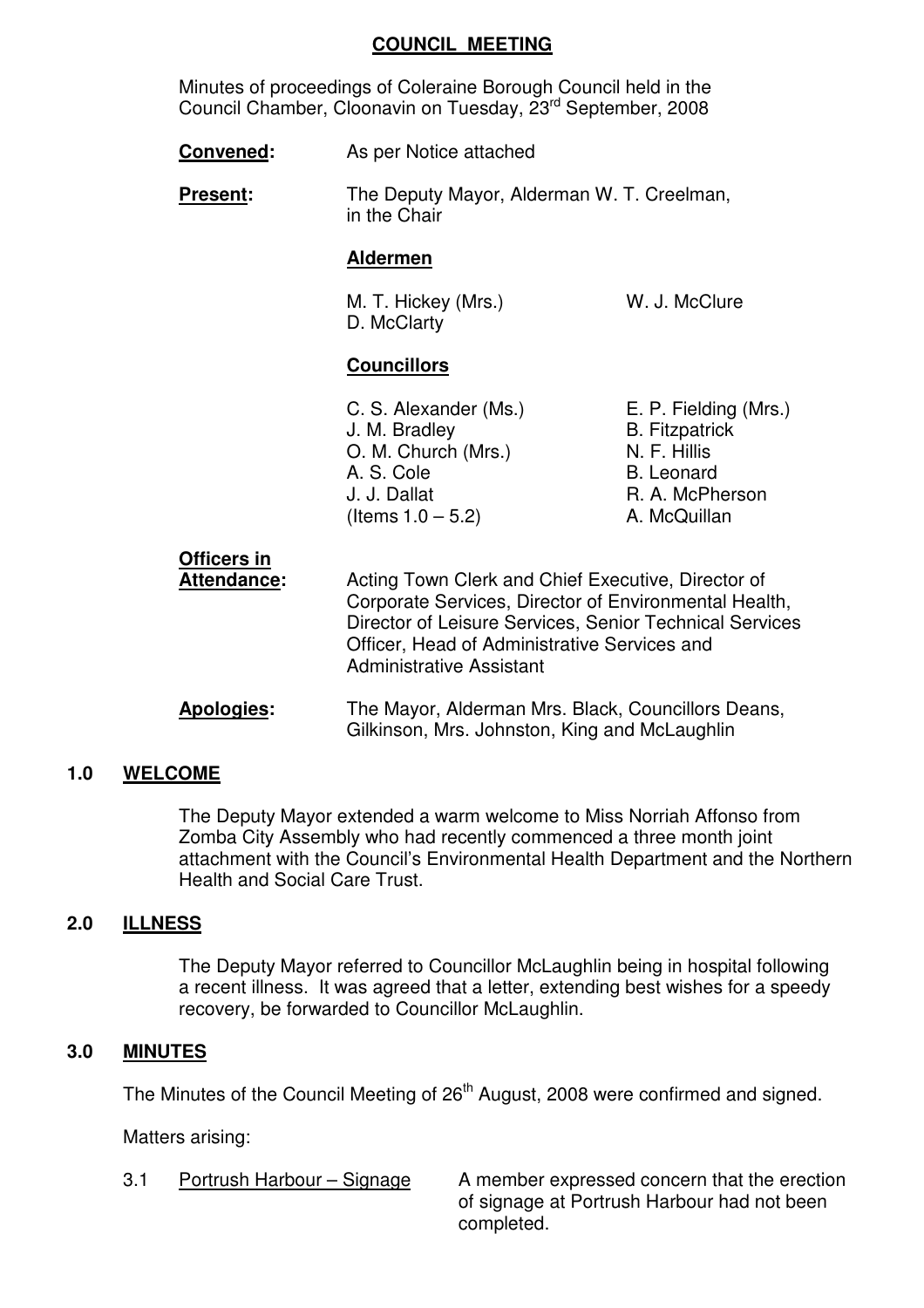The Director of Leisure Services reported that the signage had been ordered from England, would be delivered within the next two weeks and would then be erected.

### **4.0 COMMITTEE REPORTS**

Matters arising:

4.1.1 Application No. 10 C/2007/0751/F Demolition of existing buildings and erection of five storey building with a single sixth floor apartment, with 2 no. retail units, ground floor parking and a total of 32 no. apartments, to include 24 no. sheltered housing units (amended proposal) at 4 and 6 Harbour Road and 3a, 3b and 3c The Promenade, Portstewart for Amalgam Properties Ltd.

4.1 Planning Committee - The Vice Chairman, Councillor Bradley, moved<br>26<sup>th</sup> August, 2008 the adoption of the Planning Committee Report: the adoption of the Planning Committee Report; this was duly seconded by Alderman McClure.

> Reference was made to the outcome of this planning application whereby the proposal for an office meeting had been defeated by the amendment which was to support the approval.

> Following a member's request the Acting Chief Executive confirmed that he would report back to the member on the status of the application.

The Committee Report was, therefore, agreed.

4.2 Leisure and Environment In the absence of the Chairman and the Vice Committee Chairman, Alderman McClarty moved the adoption of the Leisure and Environment Committee Report; this was duly seconded by Councillor Bradley.

Matters arising:

 4.2.1 Coleraine Town Centre Concern was expressed by some members Redevelopment Scheme regarding the proposed removal of trees from Coleraine Town Centre.

> The Acting Town Clerk and Chief Executive advised members that if Standing Orders were suspended the Town Centre Manager could address the Meeting regarding this matter.

 It was proposed by Alderman McClure, seconded by Councillor Cole and agreed:

> That Council suspend Standing Orders to enable the Town Centre Manager to address the Meeting on this matter.

The Deputy Mayor welcomed Mrs. Sharon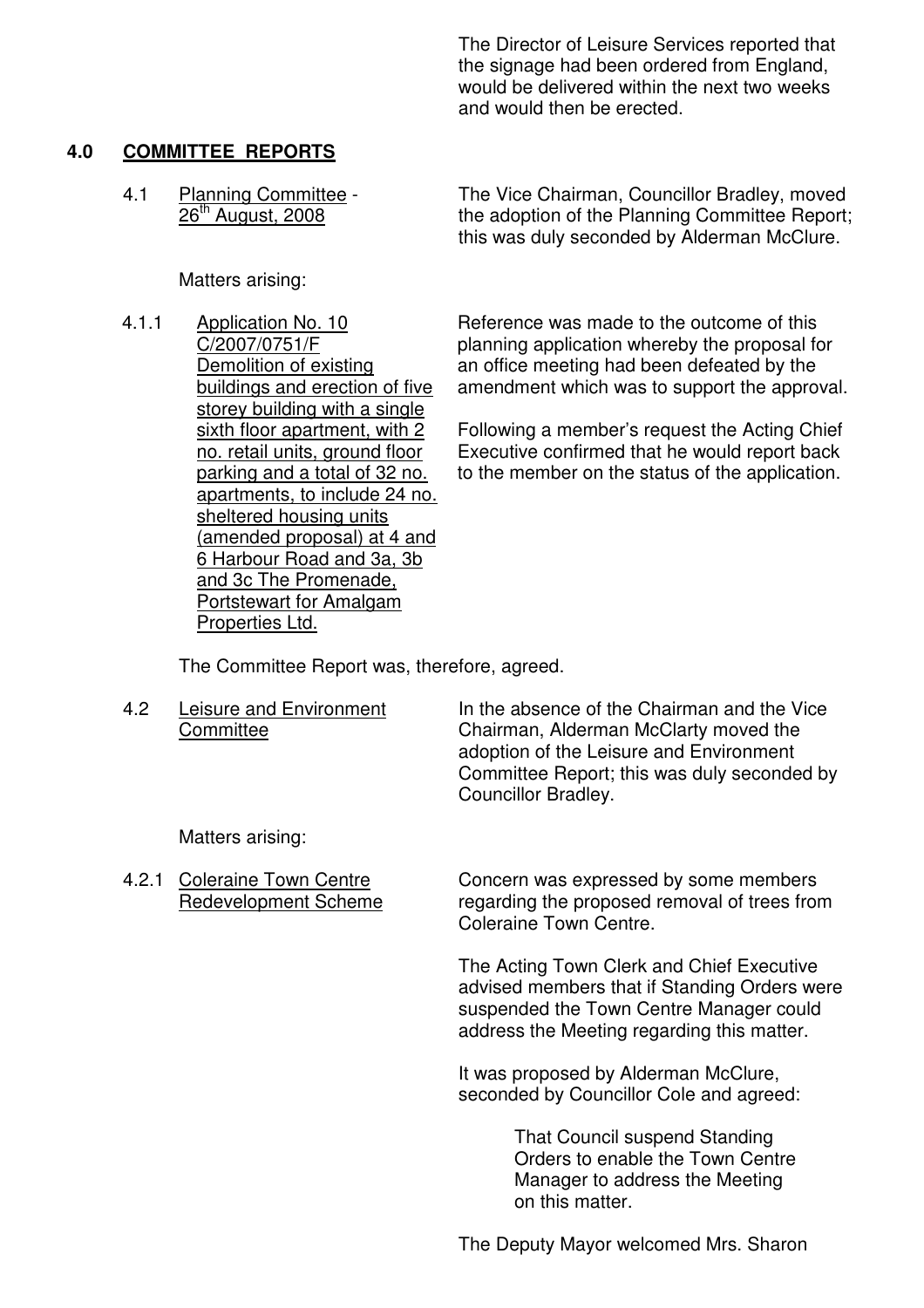Scott, Town Centre Manger. Mrs. Scott updated members on the redevelopment scheme agreed for Coleraine Town Centre in November 2005 and elaborated on the key reasons for removal and replacement of the trees.

> Mrs. Scott advised that the existing trees were unsustainable as some had burst their containers. The replacement oak trees would be planted directly in the ground and would be sustainable.

 Following discussion it was proposed by Alderman McClarty and seconded by Councillor Hillis:

> That Council accept the recommendation that the imperfect trees be replaced as previously agreed.

 On a request for a recorded vote the members voted thus:

| <u>For:</u> | The Deputy Mayor<br>Aldermen Mrs. Hickey, McClarty<br>and McClure<br>Councillors Bradley, Mrs. Church,<br>Cole, Dallat, Mrs. Fielding,<br>Fitzpatrick, Hillis, Leonard and<br>McPherson (13) |
|-------------|----------------------------------------------------------------------------------------------------------------------------------------------------------------------------------------------|
|             |                                                                                                                                                                                              |

 **Against:** Councillors Ms. Alexander and McQuillan (2)

The Committee Report was, therefore, agreed.

| 4.3   | <b>Planning Committee -</b><br>September, 2008 | The Vice Chairman, Councillor Bradley, moved<br>the adoption of the Planning Committee Report;<br>this was duly seconded by Councillor Mrs.<br>Fielding. |
|-------|------------------------------------------------|----------------------------------------------------------------------------------------------------------------------------------------------------------|
|       | Matters arising:                               |                                                                                                                                                          |
| 4.3.1 | <b>Planning Decisions</b>                      | Reference was made to the procedure used by<br>the Planning Service with regard to issuing<br>decisions following Planning Meetings.                     |
|       |                                                | It was agreed that clarification be sought from<br>the Planning Service regarding this matter.                                                           |

The Committee Report was, therefore, agreed.

 4.4 Policy and Development The Chairman, Alderman McClure, moved the Committee adoption of the Policy and Development Committee Report; this was duly seconded by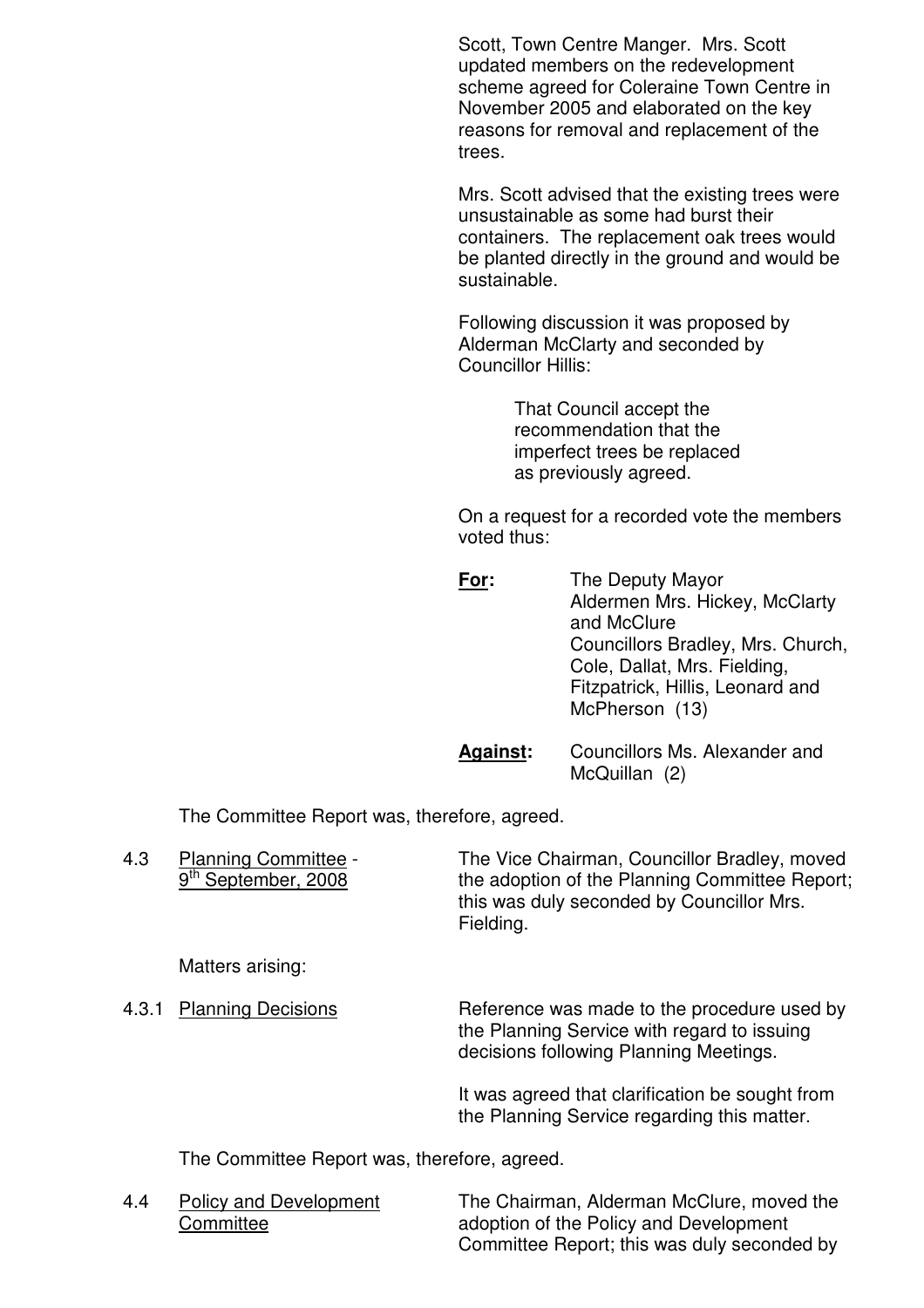# **5.0 TENDERS**

Consideration was given to the Director of Leisure Services' Report on Tenders (previously supplied)

5.1 Befurbishment of The The The Director of Leisure Services' Report on<br>Crescent. Portstewart enders received for the refurbishment of Th tenders received for the refurbishment of The Crescent, Portstewart was considered (circulated to each member).

Six tenders had been received as follows:

| Jemm Construction Ltd.    | £1,087,500.00 |
|---------------------------|---------------|
| <b>Crawford Contracts</b> | £1,270,000.00 |
| McCloskey & O'Kane        | £1,274,300.00 |
| T. & A. Kernohan          | £1,300,700.00 |
| Martin & Hamilton         | £1,332,855.00 |
| J. S. Dunlop Ltd.         | £1,350,000.00 |

 The tender from Jemm Construction Ltd. had been withdrawn.

 The Consultants had been asked to draw up a bill of reductions that would not have a detrimental impact on the contract and to agree these with the now lowest tenderer, Crawford Contracts.

 Savings of £241,095.05 were agreed and a revised tender figure of £1,028,904.95 was recommended to Council for acceptance from The Crescent Working Group.

 The Consultants, R. Robinson & Sons, were in attendance and gave an illustrated projection of the proposed new developments.

 Following discussion it was proposed by Alderman McClarty, seconded by Councillor Fitzpatrick and agreed:

> That Council proceed with the scheme.

It was further agreed:

 That Council accept the revised tender from Crawford Contracts in the sum of £1,028,904.95.

5.2 Peter Thompson Hall, Nine contractors from the Select List who had Castlerock been invited to tender for the extension and refurbishment of the Peter Thompson Hall, Castlerock had submitted tenders as follows: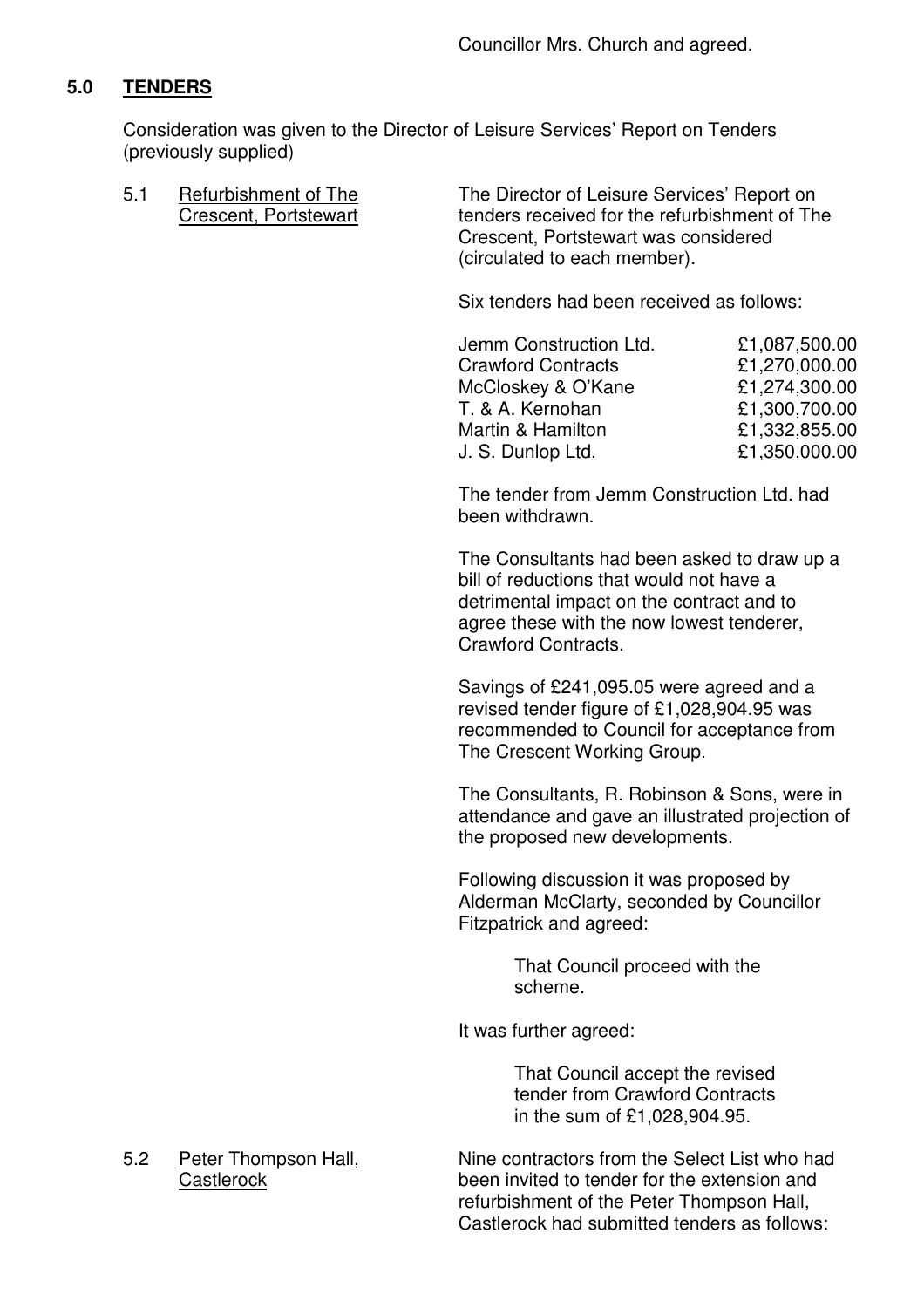| <b>MSM Contracts Ltd.</b> | £992,299.28   |
|---------------------------|---------------|
| PRH Construction Ltd.     | £1,038,000.00 |
| Martin & Hamilton         | £1,048,455.00 |
| JPM Contracts Ltd.        | £1,057,000.00 |
| <b>Bell Contracts</b>     | £1,058,000.00 |
| P. & K. McKaigue          | £1,070,000.00 |
| Patton Group              | £1,088,000.00 |
| Wilson & Mawhinney Ltd.   | £1,091,000.00 |
| Hugh Taggart & Sons       | £1,139,887.00 |
|                           |               |

 It was agreed that the lowest tender from MSM Contracts Ltd., in the sum of £992,299.28, be accepted.

#### **6.0 NEWRY AND MOURNE DISTRICT COUNCIL - NOTICE OF MOTION**

Consideration was given to letter dated 26<sup>th</sup> August, 2008 from Newry & Mourne District Council regarding a Notice of Motion on genetically modified organisms in Northern Ireland and the Republic of Ireland agriculture.

It was proposed by Alderman McClarty and seconded by Councillor McPherson:

That the letter be marked 'Read'.

 As an amendment it was proposed by Councillor Ms. Alexander and seconded by Alderman Mrs. Hickey:

That Council support the Motion.

 On being put to the Meeting the amendment was lost, five members voting in favour and seven members voting against.

#### **7.0 ROYAL NATIONAL INSTITUTE OF BLIND PEOPLE - NOTICE OF MOTION**

Consideration was given to letter dated 3<sup>rd</sup> September, 2008 together with Notice of Motion from the Royal National Institute of Blind People campaigning to secure better mobility benefits for blind people.

It was agreed:

That Council support the Motion.

# **8.0 DOCUMENTS TABLED**

- (a) The Crown Estate Annual Report 2008;
- (b) Northern Ireland Rural Women's Network (NIRWN) Summer 2008 Issue 5;
- (c) Advice NI Advice Matters Summer 2008;
- (d) Queen's University, Belfast Northern Ireland Cancer Registry Care of Patients with Malignant Melanoma of Skin in Northern Ireland 2006;
- (e) Invest Northern Ireland Annual Report and Accounts 2007/2008;
- (f) Royal Mail Magazine Contact Summer 2008;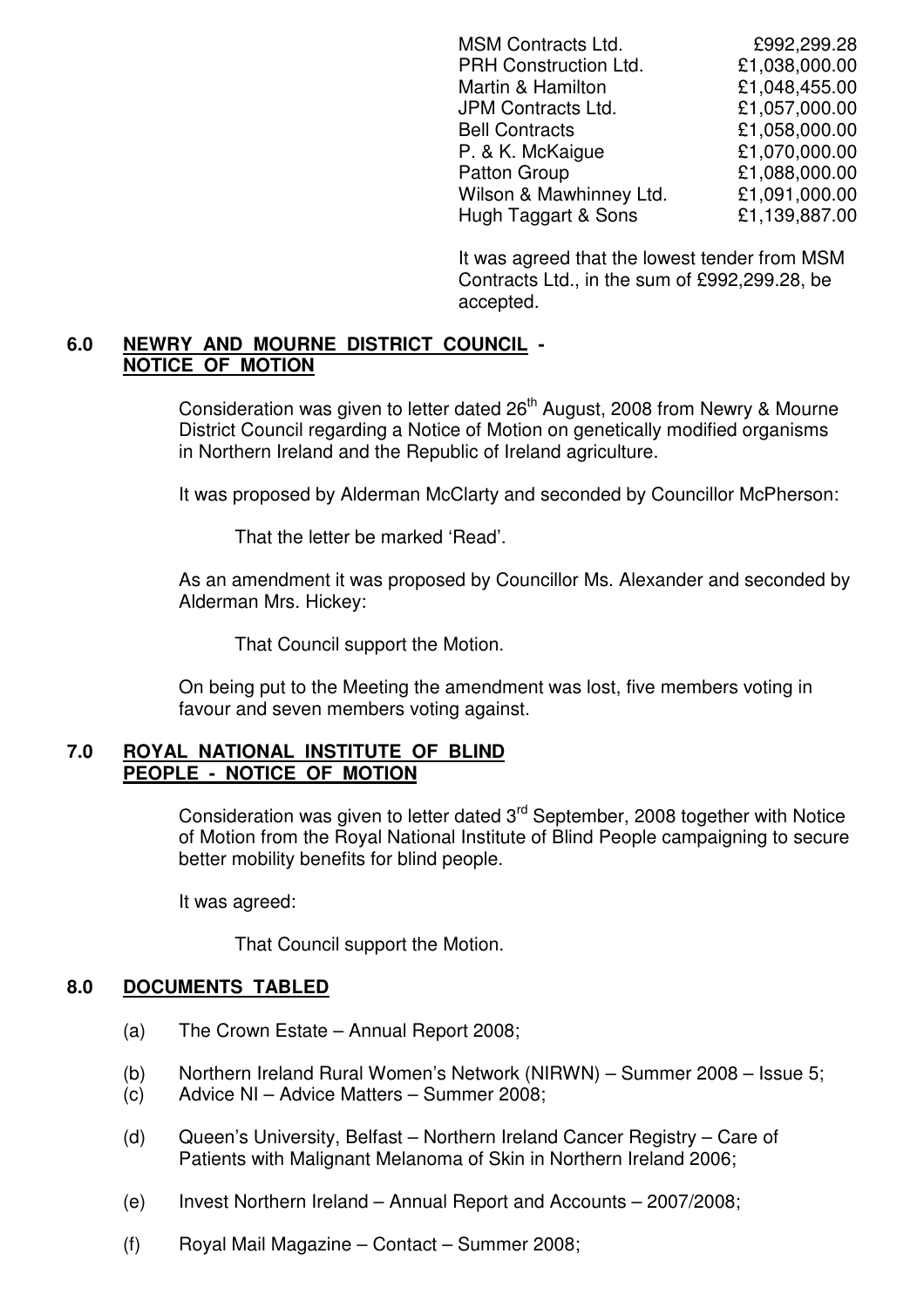- (g) Health Promotion Agency for Northern Ireland Annual Report 2007/2008;
- (h) Northern Ireland Fire and Rescue Service Annual Report and Statement of Accounts 2007/2008.

### **9.0 TRIENNIAL REVIEW OF DAY CARE SERVICES FOR CHILDREN IN THE NHSSB AREA - 2005/2006 - 2007/2008**

 Reported that a copy of the above Review, produced by the Northern Childcare Partnership, had been received. Any member wishing to obtain a copy should contact the Head of Administrative Services.

#### **10.0 REVIEWING NORTHERN IRELAND'S REGIONAL DEVELOPMENT STRATEGY**

Reported that the above Conference was being held on Wednesday, 5<sup>th</sup> November, 2008 at the Stormont Hotel, Belfast. The Conference was being supported by the Department for Regional Development and the Strategic Investment Board.

> Members interested in attending were asked to contact the Administrative Officer.

### **11.0 COMMONWEALTH SCHOLARSHIPS - NEWS**

The Commonwealth Scholarships – News – September 2008 would be available in the Library.

#### **12.0 CONSULTATION LIST**

 The following consultation paper had been received and was available for members who wished to consider making a response:

● Network 4 Youth Comments due: 30<sup>th</sup> November, 2008.

#### **13.0 DOCUMENTS FOR SEALING**

#### Resolved:

That the following documents be sealed:

|    | Indenture of Lease in<br>duplicate<br>Indenture in duplicate | <b>Coleraine Football Club and Council</b><br>Lease of playing fields and club house;<br>Council and Coleraine Football Club Ltd.<br>Grant aid of £90,000: |
|----|--------------------------------------------------------------|------------------------------------------------------------------------------------------------------------------------------------------------------------|
| 2. | Indenture in duplicate                                       | Council and Trustees of Ballerin GAC<br>Grant aid of £90,000;                                                                                              |
| 3. | Indenture in duplicate                                       | <b>Council and Michael McGinn</b><br>Lease of Carrick Dhu Caravan Park Take-<br>Away premises;                                                             |
| 4. | Car Loan Agreement                                           | Principal Environmental Health Officer;                                                                                                                    |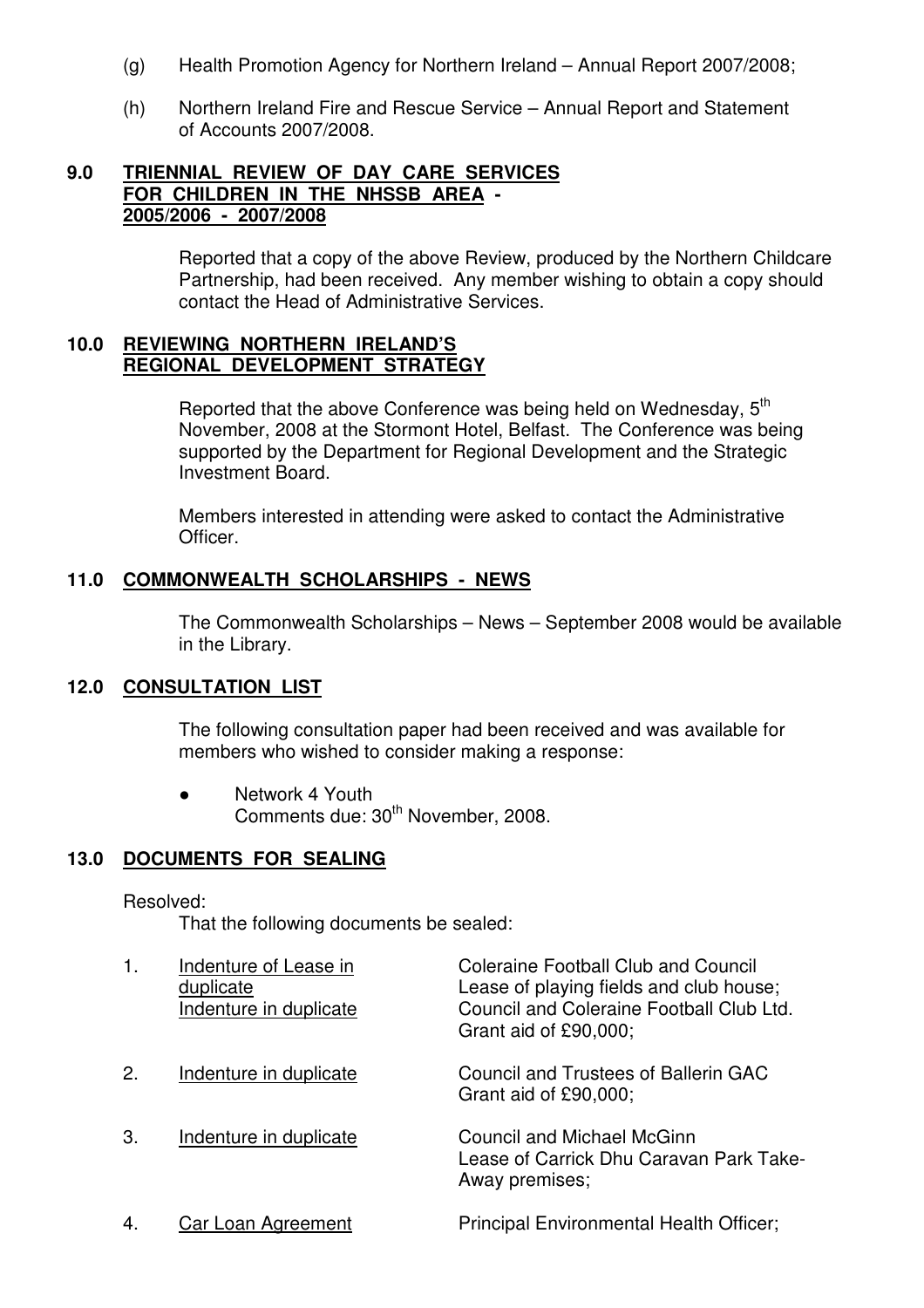5. Cemetery Titles Grant of Right of Burial – Deeds Register Nos.  $3455 - 3460$  (inclusive):

| Agherton    | $\overline{\phantom{0}}$ |
|-------------|--------------------------|
| Ballywillan | $\overline{2}$           |
| Coleraine   | $\overline{2}$           |
| Kilrea      | $\overline{\phantom{0}}$ |
| Portstewart | $\mathcal{P}$            |
|             |                          |

 Advanced Deeds Register Nos. 0211 – 0212 (inclusive):

| Agherton           |               |
|--------------------|---------------|
| <b>Ballywillan</b> | $\sim$ $\sim$ |
| Coleraine          |               |
| Portstewart        | $\sim$        |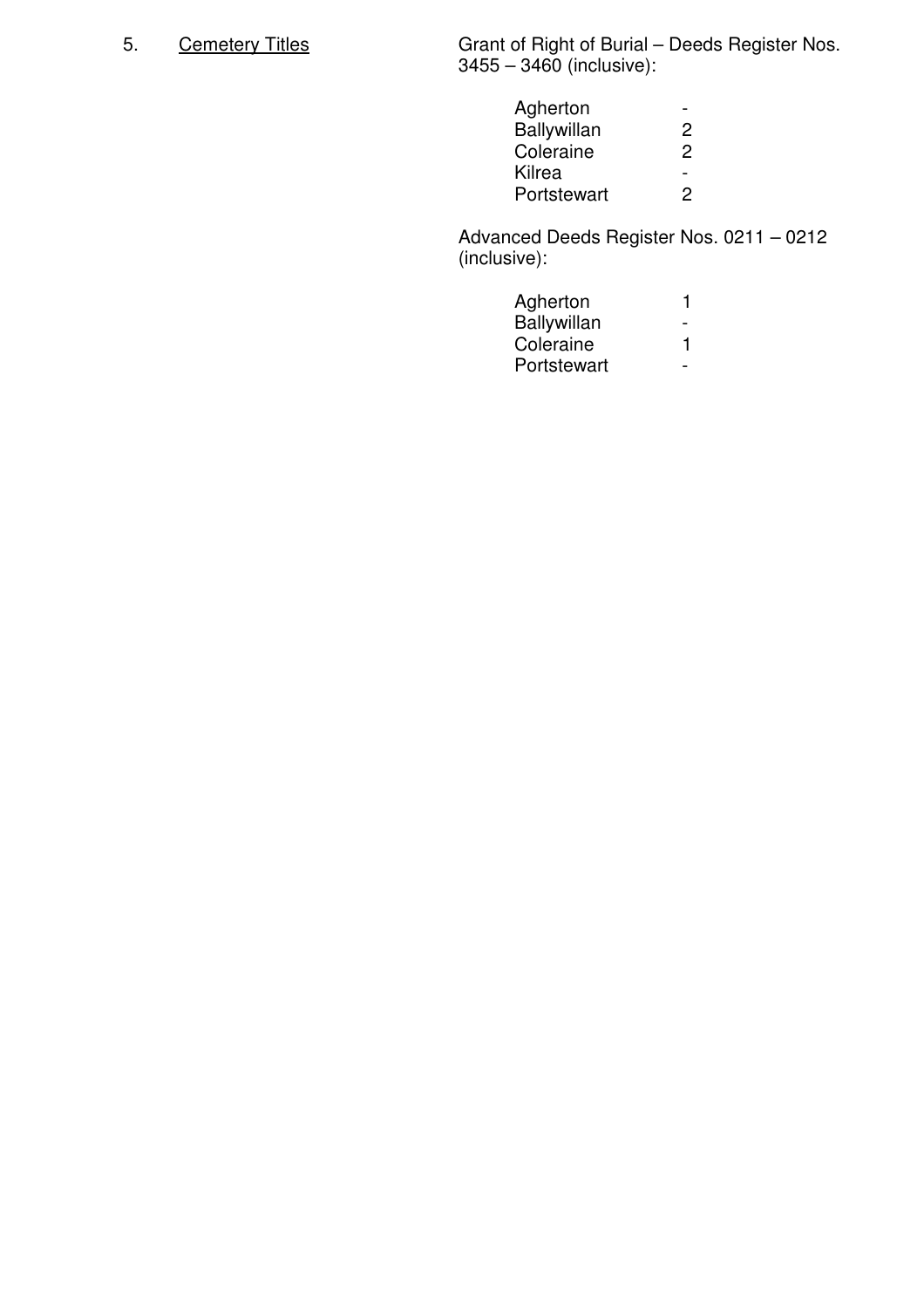### **SPECIAL MEETING**

# **23rd September, 2008.**

| Convened: | To receive a presentation on the work |
|-----------|---------------------------------------|
|           | of The Buddy Bear Trust.              |

 **Present:** The Deputy Mayor, Alderman W. T. Creelman, in the Chair

#### **Aldermen**

M. T. Hickey (Mrs.) W. J. McClure D. McClarty

# **Councillors**

 C. S. Alexander (Ms.) E. P. Fielding (Mrs.) J. M. Bradley B. Fitzpatrick O. M. Church (Mrs.) B. Leonard A. S. Cole **R. A. McPherson** J. J. Dallat A. McQuillan

# **Officers in**

 **Attendance:** Head of Administrative Services and Administrative Assistant

The Deputy Mayor welcomed Mr. Brendan McConville, Chairman and Miss Ildiko Veres, Principal, The Buddy Bear Trust. He also welcomed Mrs. Caroline Buchanan and her daughter Zara who attended the School.

Correspondence including, Minutes of the Northern Ireland Assembly debate of 19<sup>th</sup> February, 2008, letter from the Department of Education together with statistical information and letter to the Northern Ireland Assembly, had been circulated to each member.

Mr. McConville outlined the work of The Buddy Bear Trust which was an independent Conductive Education School in Dungannon for children with cerebral palsy. Conductive Education was a system of education specifically designed for children and adults who have motor disorders of neurological origin. This form of education provided children with a variety of active learning experiences which led them towards understanding of their own difficulties and a move towards independence.

The aims of The Buddy Bear Trust are as follows:

- Provide Conductive Education for children with motor disorders;
- Ensure that Conductive Education is available as an additional option within the state provision for the children of the North and South of Ireland;
- Raise public awareness to the special needs of children with disabilities;
- Promote Conductive Education;
- Establish training and professional links with the International Peto

**Apologies:** The Mayor, Alderman Mrs. Black, Councillors Deans, Gilkinson, Hillis, Mrs. Johnston, King and McLaughlin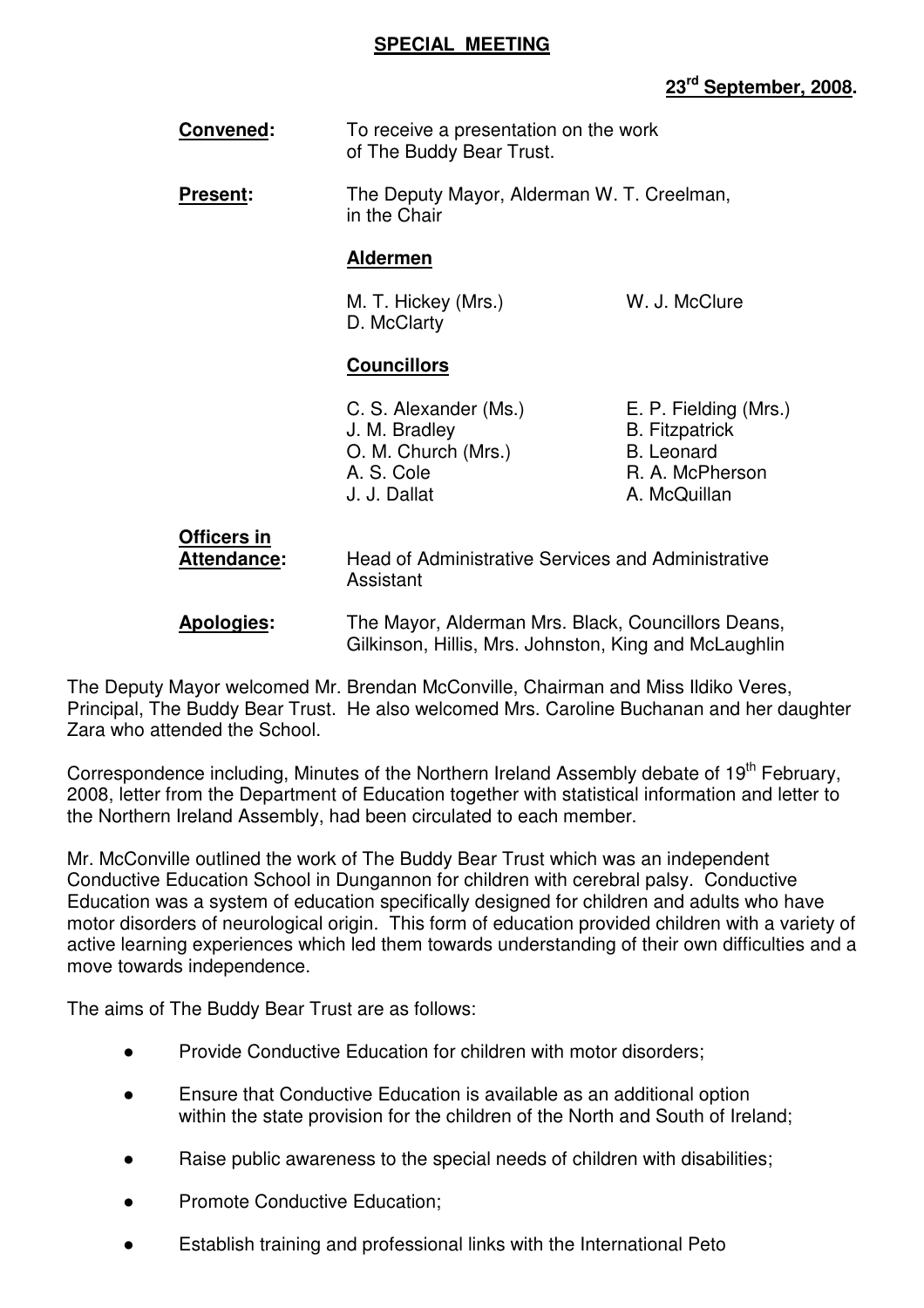Institute and other groups and associations involved in the education of children with motor disorders;

- Provide a purpose built centre of excellence in Dungannon as a focus for the development of Conductive Education;
- Establish and maintain a network of Out Centres linked to the Dungannon Conductive Education Centre.

The following Resolution had been passed at the Northern Ireland Assembly on 19<sup>th</sup> February, 2008:

 'That this Assembly supports conductive education and commends the Buddy Bear School, Dungannon, to the Office of the First Minister and deputy First Minister and the Minister of Education for financial support and assistance."

The Resolution had not been followed through because some Education and Library Boards:

 "confirmed that the needs of children with cerebral palsy are able to be met in grant-aided schools and have advised (DE) that given the heterogeneity of this group, the needs of one child with cerebral palsy can be qualitatively different from the needs of others and, therefore, a range of placements is required." (Letter from OFMDFM dated 8th April, 2008).

Following discussion, during which the representatives answered various members' questions, it was proposed by Councillor McPherson, seconded by Alderman McClure and unanimously agreed:

 That Council forward a letter of support for The Buddy Bear Trust to the Office of the First and Deputy First Minister.

The Deputy Mayor thanked the representatives for attending and making such an interesting and informative presentation.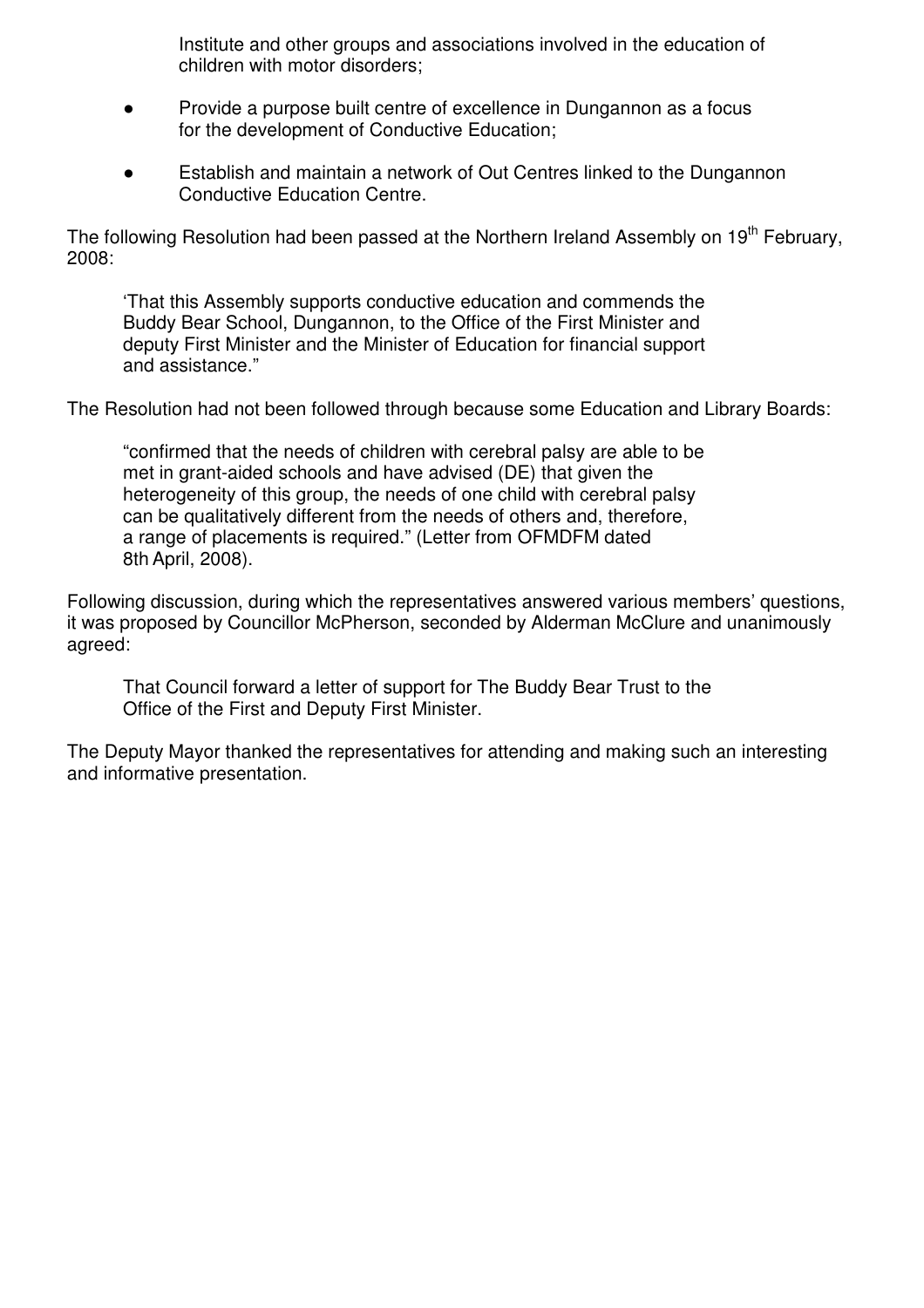#### **SPECIAL MEETING**

# **7 th October, 2008.**

- **Convened:** To receive presentation from Ms. Laura Gregson, Communications Manager and Ms. Janice Kirkpatrick, Volunteer and Projects Officer, Speechmatters – Part of the Stroke Association.
- **Present:** The Mayor, Councillor D. D. Barbour, in the Chair

The Deputy Mayor, Alderman W. T. Creelman

#### **Aldermen**

 E. T. Black (Mrs.) W. J. McClure (Item 2.0) M. T. Hickey (Mrs.)

# **Councillors**

| C. S. Alexander (Ms.) | S. Gilkinson      |
|-----------------------|-------------------|
| J. M. Bradley         | W. A. King        |
| A. S. Cole            | <b>B.</b> Leonard |
| J. J. Dallat          | R. A. McPherson   |
| E. P. Fielding (Mrs.) | A. McQuillan      |
| <b>B.</b> Fitzpatrick |                   |

| Officers in | Town Clerk and Chief Executive, Head of              |
|-------------|------------------------------------------------------|
| Attendance: | Administrative Services and Administrative Assistant |

**Apologies**: Alderman McClarty, Councillors Mrs. Church, Deans and Mrs. Johnston

# **1.0 WELCOME**

The Mayor welcomed everyone to the meeting. He extended a special welcome to the new Town Clerk and Chief Executive and to Ms. Laura Gregson and Ms. Janice Kirkpatrick of Speechmatters.

#### **2.0 SPEECHMATTERS**

 Ms. Laura Gregson, Communications Manager and Ms. Janice Kirkpatrick, Volunteer and Projects Officer of Speechmatters were in attendance to brief members on their work.

Ms. Gregson updated members on Speechmatters, which is part of the Stroke Association, and elaborated on various issues including:

- an explanation of strokes and aphasia;
- vision and missions of Speechmatters and the Stroke Association;
- **services they offer:**
- volunteering;
- **-** lobbying;
- user involvement;
- **fundraising.**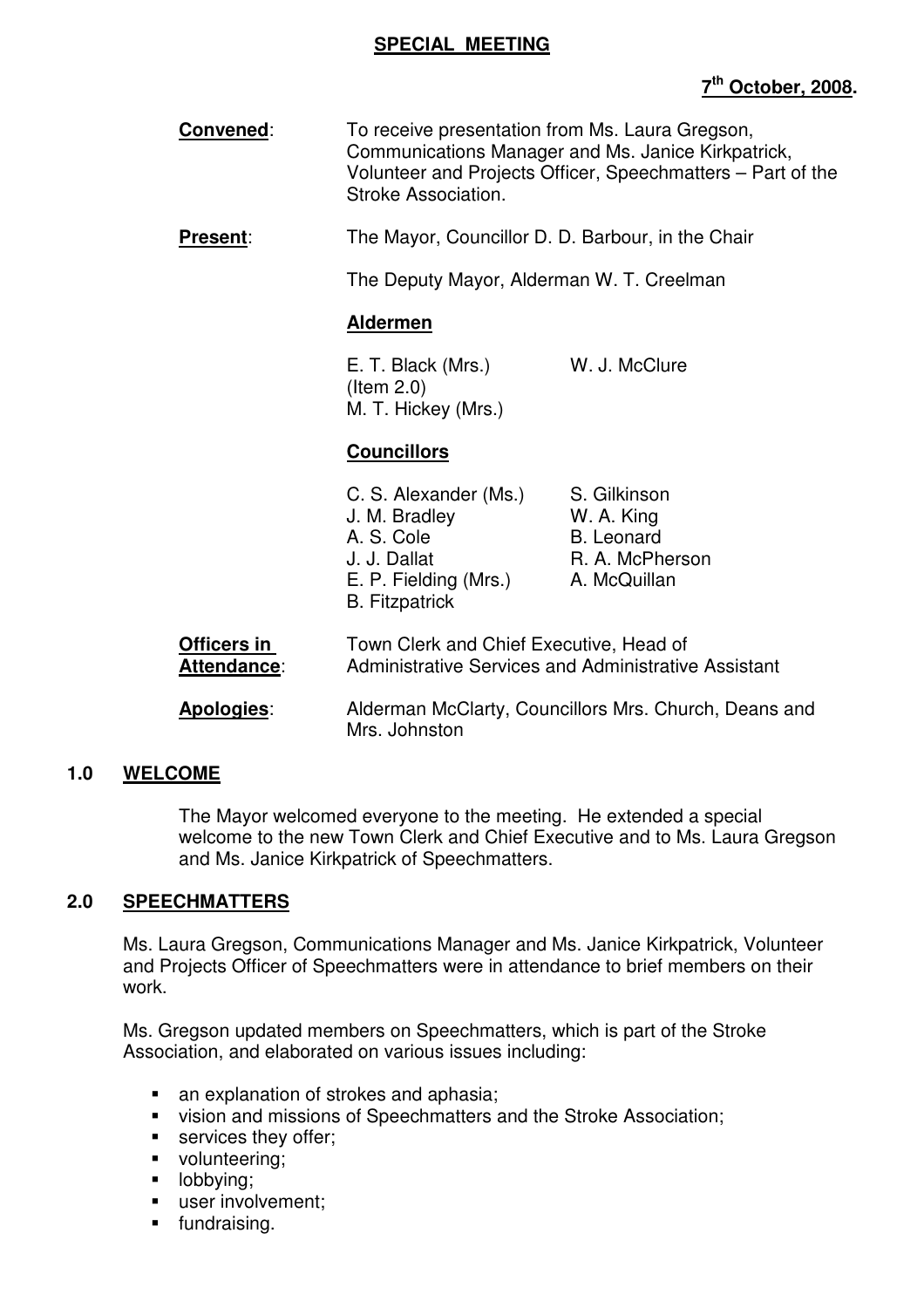Ms. Gregson answered members' various questions.

Although Speechmatters received funding from the Northern Health Trust, members were surprised and disappointed to learn they did not receive recurrent funding which meant they had to approach the Northern Health Trust every year, unlike the other Trusts.

Following discussion it was agreed that Council write to the Northern Health Trust, encouraging the Trust to provide recurrent funding and so help Speechmatters with their budgetary planning.

The Mayor thanked Ms. Laura Gregson and Ms. Janice Kirkpatrick for their interesting presentation.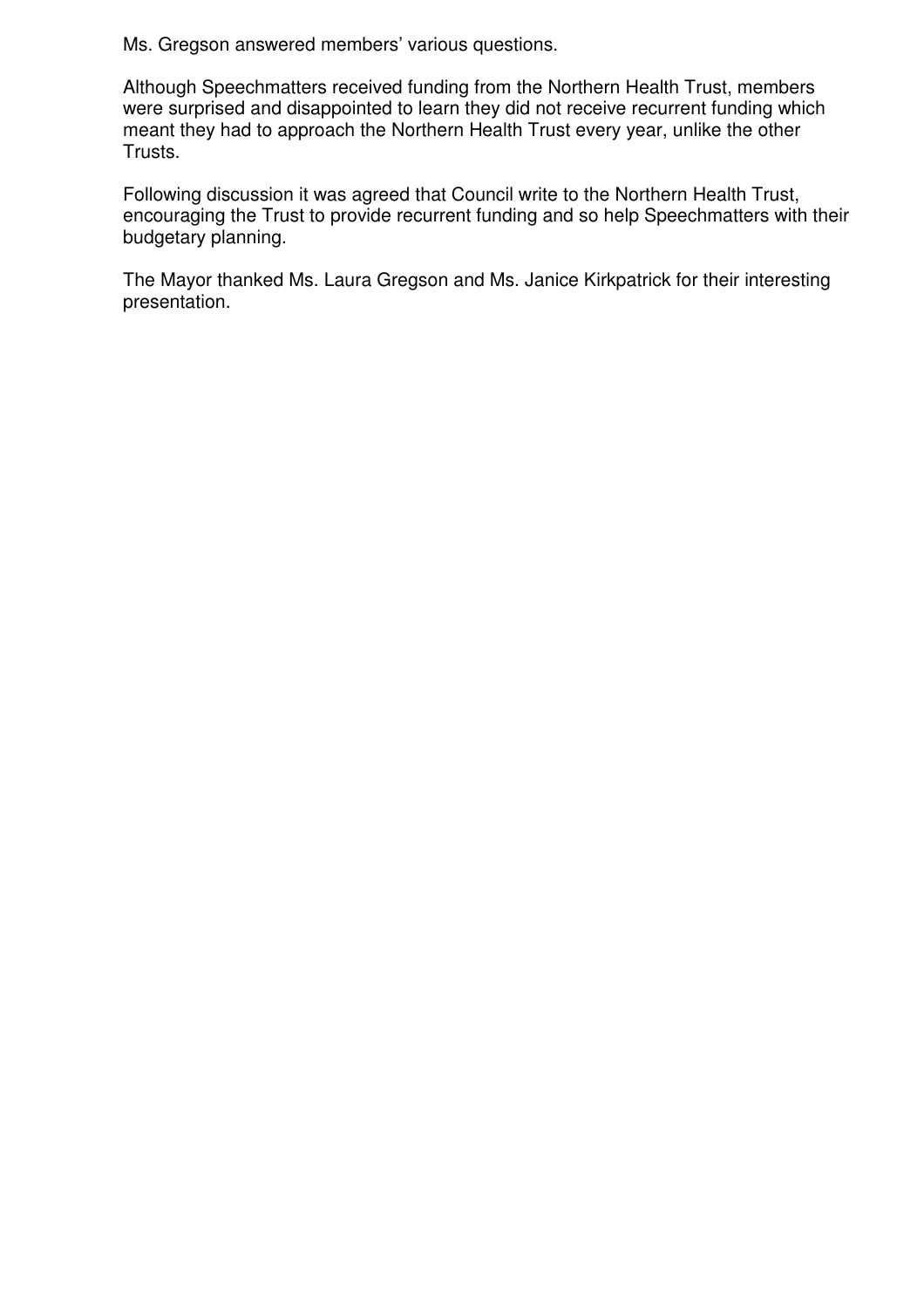#### **LEISURE AND ENVIRONMENT COMMITTEE**

**7 th October, 2008.** 

| <b>Present:</b>                   | Alderman Mrs. E. T. Black, in the Chair                                                                                                                                                                                                                                                                                                                                                                                                                                                                                                                 |                                                                                                                                                                 |
|-----------------------------------|---------------------------------------------------------------------------------------------------------------------------------------------------------------------------------------------------------------------------------------------------------------------------------------------------------------------------------------------------------------------------------------------------------------------------------------------------------------------------------------------------------------------------------------------------------|-----------------------------------------------------------------------------------------------------------------------------------------------------------------|
|                                   | The Mayor, Councillor D. D. Barbour                                                                                                                                                                                                                                                                                                                                                                                                                                                                                                                     |                                                                                                                                                                 |
|                                   | The Deputy Mayor, Alderman W. T. Creelman                                                                                                                                                                                                                                                                                                                                                                                                                                                                                                               |                                                                                                                                                                 |
|                                   | <b>Aldermen</b>                                                                                                                                                                                                                                                                                                                                                                                                                                                                                                                                         |                                                                                                                                                                 |
|                                   | M. T. Hickey (Mrs.)                                                                                                                                                                                                                                                                                                                                                                                                                                                                                                                                     | W. J. McClure                                                                                                                                                   |
|                                   | <b>Councillors</b>                                                                                                                                                                                                                                                                                                                                                                                                                                                                                                                                      |                                                                                                                                                                 |
|                                   | C. S. Alexander (Ms.)<br>(Items $1.0 - 3.5.3$ )<br>J. M. Bradley<br>A. S. Cole<br>J. J. Dallat<br>(Items $1.0 - 3.5.2$ )<br>E. P. Fielding (Mrs.)<br><b>B.</b> Fitzpatrick<br>S. Gilkinson                                                                                                                                                                                                                                                                                                                                                              | N. F. Hillis<br>(Items 2.2 - 11.1.2)<br>W. A. King<br><b>B.</b> Leonard<br>(Items $1.0 - 3.6.1$ )<br>R. A. McPherson<br>A. McQuillan<br>(Items $2.4 - 11.1.2$ ) |
| Officers in<br><b>Attendance:</b> | Town Clerk and Chief Executive, Head of Administrative<br>Services, Director of Technical Services, Senior Technical<br>Officer (Items 2.4 – 3.6.1), Technical and Waste Management<br>Officer (Items 1.0 – 3.6.1), Principal Building Control Officer<br>(Items $2.4 - 3.6.1$ ), Director of Leisure Services (Items $1.0 -$<br>3.1), Leisure Services Officers, Director of Environmental<br>Health, Senior Environmental Health Officer (Items 2.4 -<br>11.1.2), Dog Warden/Enforcement Officer (Items 2.4 -<br>11.1.2) and Administrative Assistant |                                                                                                                                                                 |
| <b>Apologies:</b>                 | Alderman McClarty, Councillors Mrs. Church, Deans and<br>Mrs. Johnston.                                                                                                                                                                                                                                                                                                                                                                                                                                                                                 |                                                                                                                                                                 |

# **1.0 WELCOME**

 The Vice Chairman welcomed everyone to the meeting. She extended a special welcome to the new Town Clerk and Chief Executive and wished him many happy years at Coleraine Borough Council.

# **2.0 LEISURE SERVICES REPORT**

The Report of the Director of Leisure Services was considered (previously supplied).

Matters arising:

2.1 Tenders - Floodlights Six tenders had been received for the<br>Kilrea Bowling Green supply, delivery and installation of floo supply, delivery and installation of floodlights to Kilrea Bowling Green viz: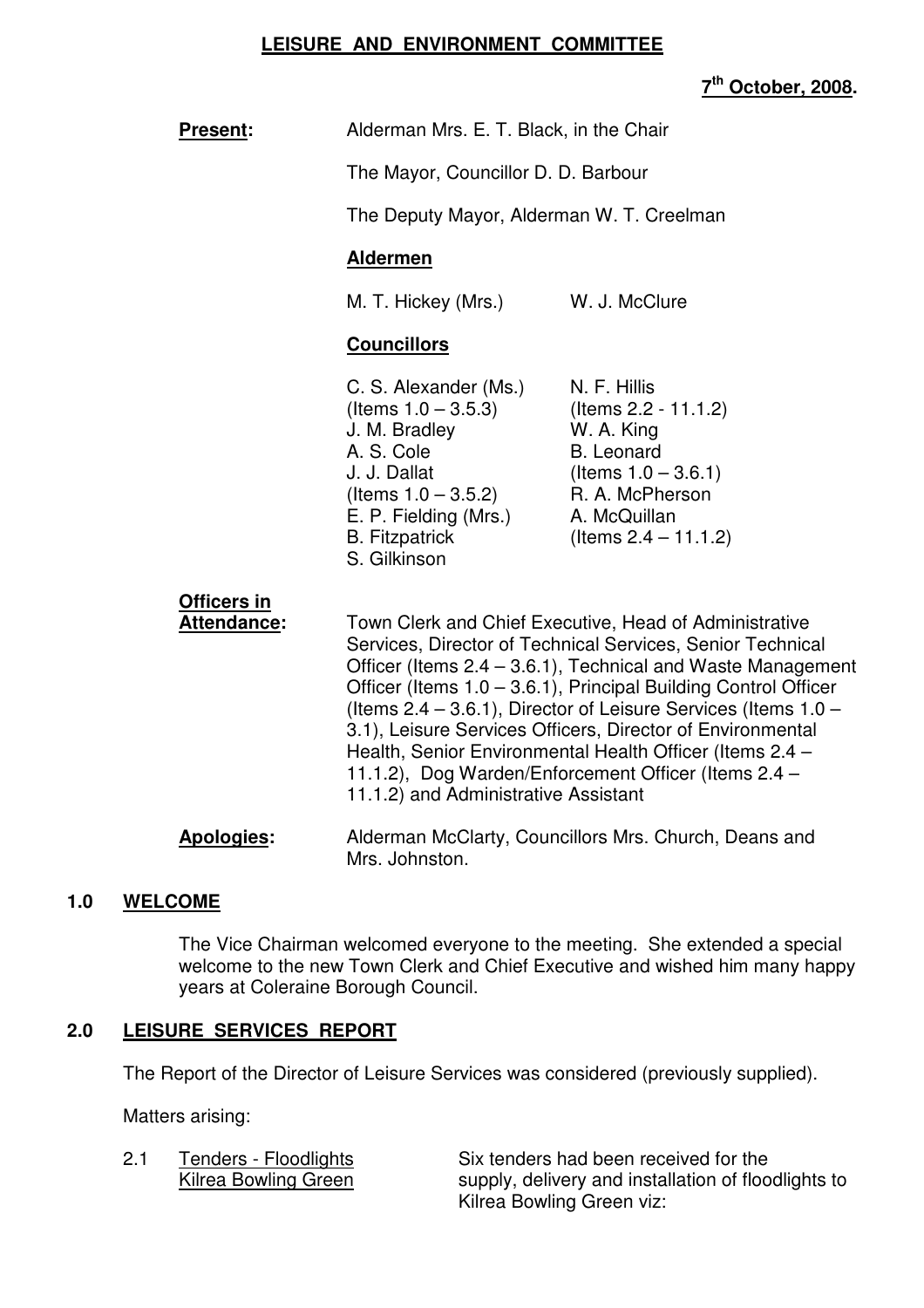| <b>Tenderer</b>                     | Amount (£) |
|-------------------------------------|------------|
| H. M. Electrics Ltd.                | 47,957.00  |
| Irwin Group, Armagh                 | 48,840.00  |
| <b>Barrett Electrical Contracts</b> | 49,647.00  |
| R. H. K. Davidson & Co. Ltd.        | 52,157.00  |
| <b>Braid Electrical Services</b>    | 52,435.00  |
| <b>Braham Electrical</b>            | 63,180.00  |

Recommended:

 That Council accept the lowest priced tender from H. M. Electrics Ltd., for the sum of forty-seven thousand, nine hundred and fifty-seven pounds (£47,957.00) as recommended by the consultants.

 A member queried the amount compared to the cost of similar work at Anderson Park. The Director of Leisure Services informed Committee that much of the price increase was a consequence of the rising price of steel.

 That Council match fund the I.T. Officer's salary, in partnership with Department for Social Development, for the next three years.

2.3 Child Protection Consideration was given to information on this topic, as detailed in the report.

> The Local Government Staff Commission recently published details of a scoping exercise regarding the safeguarding of children and vulnerable adults.

> Some posts were not listed as regulated activities, therefore, if the proposals were accepted, employers would not be permitted to carry out POCVA checks on staff newly appointed to such posts.

#### Recommended:

 That Council write to the Local Government Staff Commission voicing concern on posts not deemed regulated and recommending that all posts where staff have direct contact with young people or vulnerable adults be regulated and subject to POCVA checks.

#### 2.2 Ballysally Youth and Recommended: Community Centre

2.4 Twinning Grant Consideration was given to information on this topic, as detailed in the report.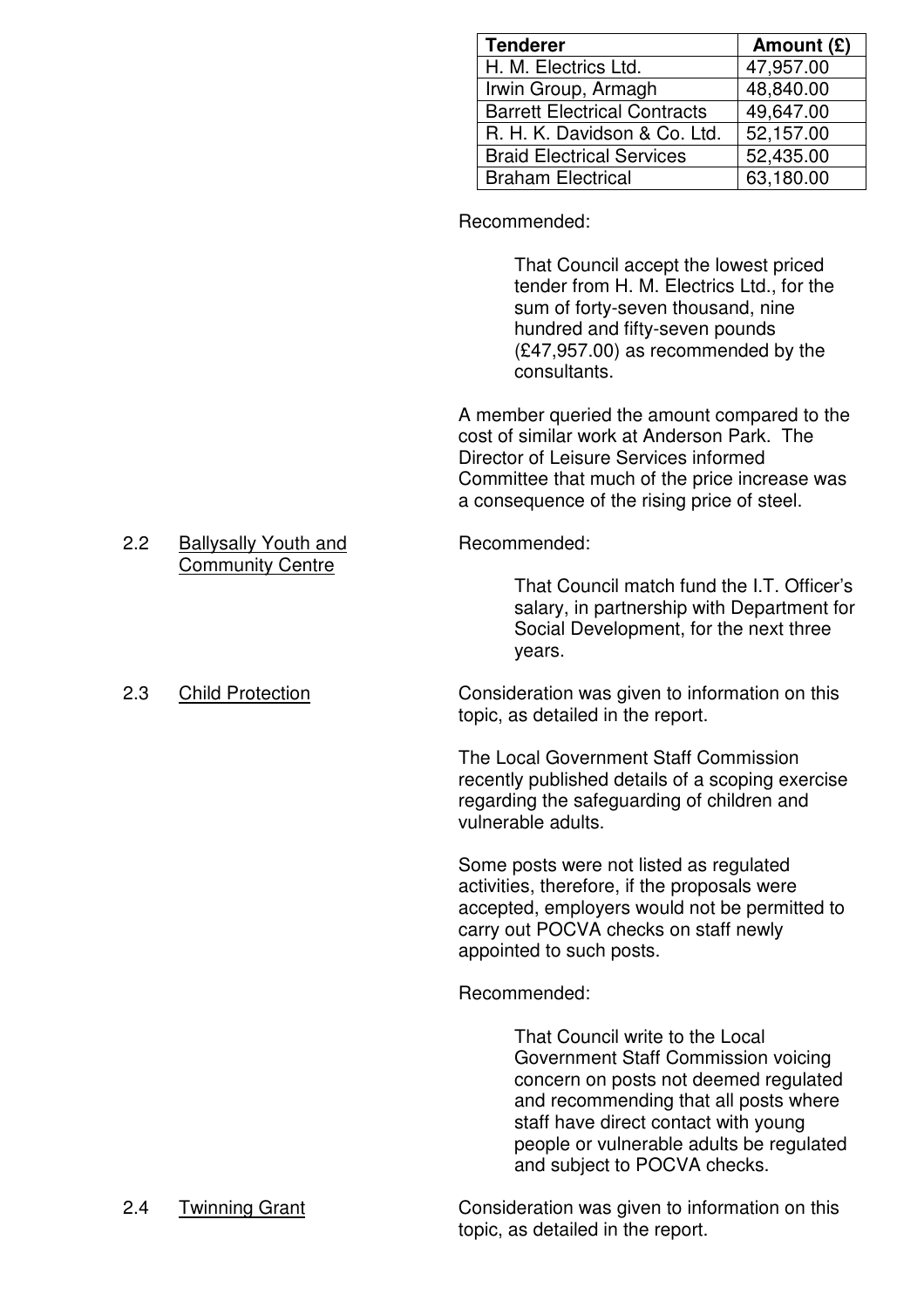Following requests for more information on the work of the Twinning Association, the Vice Chairman reminded members that Mr. Tony Lee, Chairman and Mrs. Liz Lee, Secretary of Coleraine Twinning Association had made a presentation to Council within the last six months highlighting their work.

 The Director of Leisure Services advised Committee that he would obtain the information about the activities of the Association, including participation in visits and exchanges, and report back at a later meeting.

 Members were advised that the next meeting of the Association, on  $5<sup>th</sup>$  November, 2008, was open to anyone wanting to attend.

Following discussion it was recommended:

 That Council contribute £7,500 to Coleraine Twinning Association.

2.5 Christmas Lights Members noted the following dates for Switch-on Dates switching on of Christmas Lights throughout the Borough:

- (a) Coleraine Friday,  $28<sup>th</sup>$  November, 2008
- (b) Portrush Friday,  $5^{\text{th}}$  December, 2008
- (c) Kilrea Saturday,  $6^{\text{th}}$  December, 2008
- (d) Garvagh Monday, 8th December, 2008
- (e) Castlerock Thursday, 11<sup>th</sup> December, 2008
- $(f)$  Portstewart Friday, 12<sup>th</sup> December, 2008
- $(q)$  Portballintrae Saturday, 13<sup>th</sup> December, 2008

2.6 Forum for Local Members noted that the Forum for Local Government and Government and the Arts would be holding their the Arts annual conference in the Braid Arts Centre, Ballymena on Tuesday, 4<sup>th</sup> November, 2008 from 10.00 a.m. – 5.00 p.m. Members interested in attending were asked to contact the Director of Leisure Services.

2.7 Britain in Bloom Members noted that Coleraine received a 2008 Silver Award in the recent Britain in Bloom Competition.

2.8 Ulster in Bloom Members noted that Coleraine was awarded first place in the Large Town Category for Ulster in Bloom.

> The Vice Chairman suggested that those involved in the competitions be recognised for their contribution and efforts.

 A member queried the early removal of summer bedding plants by seasonal staff, and asked that

- 
-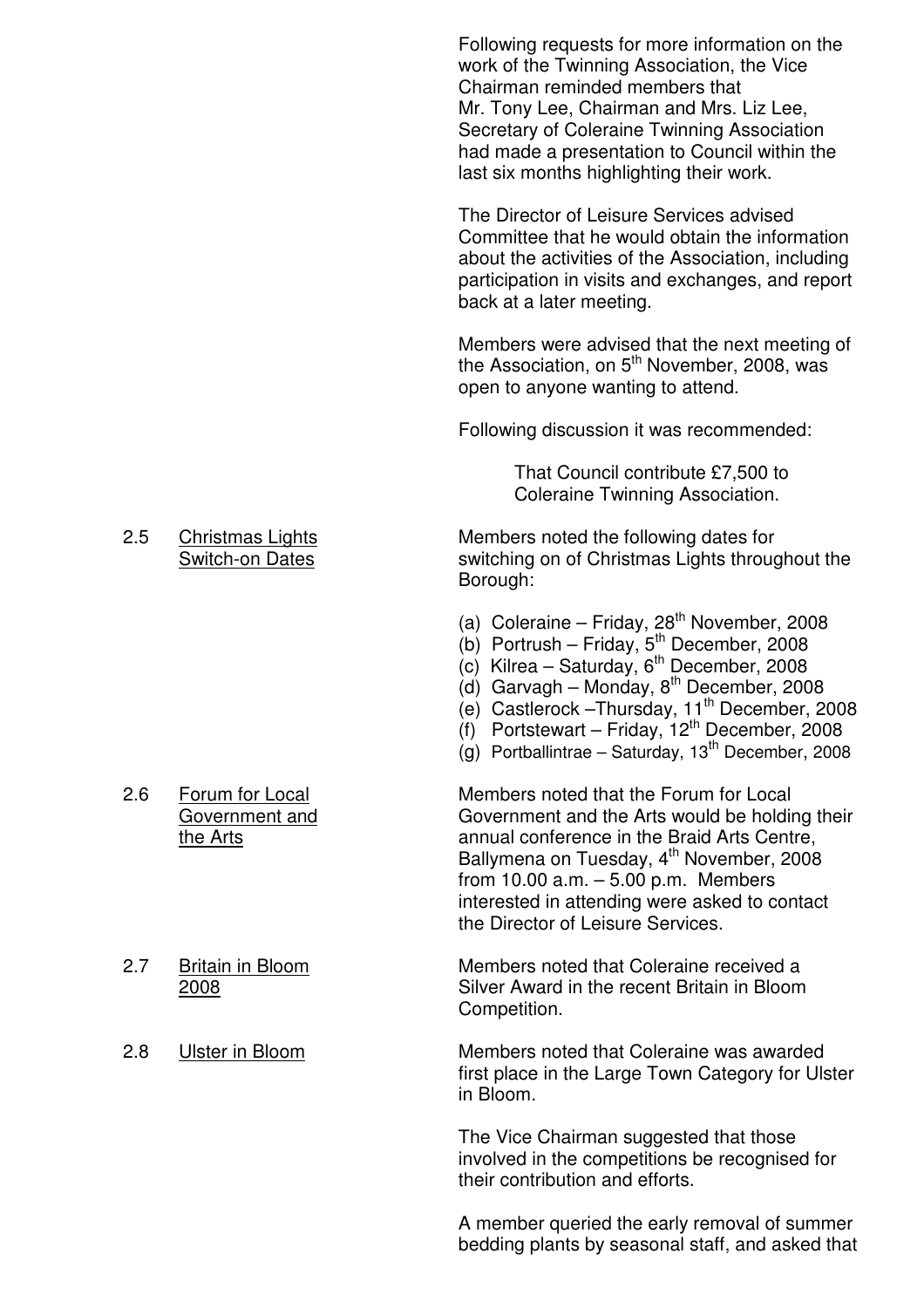the timing of this work be reconsidered in future years.

2.9 International Airshow Members noted that the International Airshow<br>Portrush 2008 **Meld on Saturday 6<sup>th</sup> and Sunday 7<sup>th</sup> Septembe** held on Saturday  $6<sup>th</sup>$  and Sunday 7<sup>th</sup> September, 2008 was the best to date and work was already underway for next year's show. A member highlighted the lack of parking spaces in Portrush for the Airshow and suggested Council organise temporary parking facilities when holding such large events. The Director of Leisure Services advised that this possibility was being investigated. 2.10 Northern Ireland Members noted that a demonstration website Community Archive would be launched at 11.30 a.m. on Thursday, 23<sup>rd</sup> October at Lagan Legacy, Belfast. 2.11 Olympic Rowers **A** member enquired if there would be a mayoral reception to honour Alan Campbell, Richard Chambers and Richard Archibald who had competed in the Beijing Olympics. The Director of Leisure Services advised that the Mayor had invited the rowers and their families to a reception but it had been difficult to get all three rowers in Coleraine at the same time. He advised that it would probably be Christmas when all three would be home at the

# **3.0 TECHNICAL SERVICES REPORT**

The Report of the Director of Technical Services was considered (previously supplied).

same time.

Matters arising:

3.1 Utilisation of **A** condition of the Industrial Pollution Prevention Landfill Gas **And Control Permit issued for the operation of**  at Craigahulliar Craigahulliar Landfill Site requires Council to Landfill Site make arrangements for the extraction and utilisation of gas produced within the site.

> In order to comply with the permit conditions tenders were sought for the extraction and use of the gas as an alternative energy source.

 Mr. Donal Doyle of RPS Consulting Engineers was in attendance to give a report on the tendering exercise.

 Mr. Doyle briefed members on landfill gas and explained that whilst five companies requested tender documents, only one tender was returned completed by the due date and time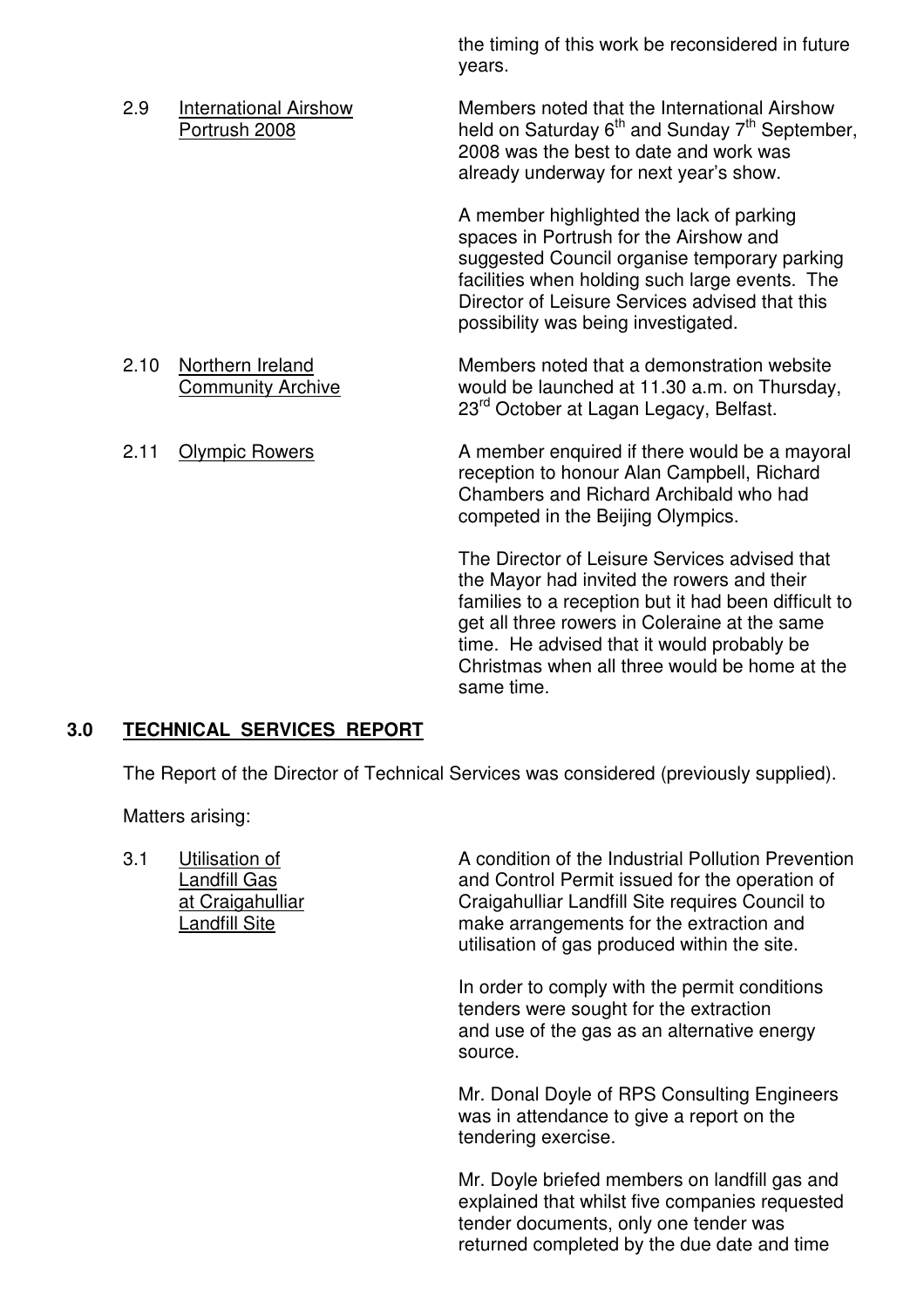(B9 Organic Energy Ltd.)

 He outlined cost proposals and royalty payments:

- Capital expenditure by B9 approx. £1.3m;
- Sales price 8p/kWh;
- Annual B9 expenses approx. £300,000;
- Site could support 0.625MW electrical generator which could give revenue of approximately £100,000 per year to Council based on 50% royalty payment.

He also highlighted other possible additional services:

- Gas used to heat building on site
- Potential for reducing energy cost on site.

 The next steps were also highlighted and these included the following:

- The preferred service provider to be confirmed;
- Feasibility analysis to be undertaken by service provider, at his cost;
- Planning application to be submitted;
- NIEA approval;
- Formal agreement to be prepared and agreed;
- Installation and utilisation;
- Target utilisation by  $2^{nd}$  quarter 2009.

 Mr. Doyle answered members' various questions.

 Following discussion, in which members noted that there would be no financial outlay by Council, it was proposed by Councillor Dallat, seconded by Councillor McPherson and recommended:

> That Council proceed with the utilisation of landfill gas at Craigahulliar Landfill Site by B9 Organic Energy Ltd.

 Officers were asked to consider how best to advise local residents of the development, also to consider if any direct benefits could be identified for the residents.

# 3.2 Entertainment Licences

158 Station Road Lafferty. **Portstewart** 

3.2.1 Cromore Halt An application for a transfer of an Entertainment Guest Inn **Communist Communist Communist Communist Communist Communist Communist Communist Communist Communist Communist Communist Communist Communist Communist Communist Communist Communist Communist Communist Communist C**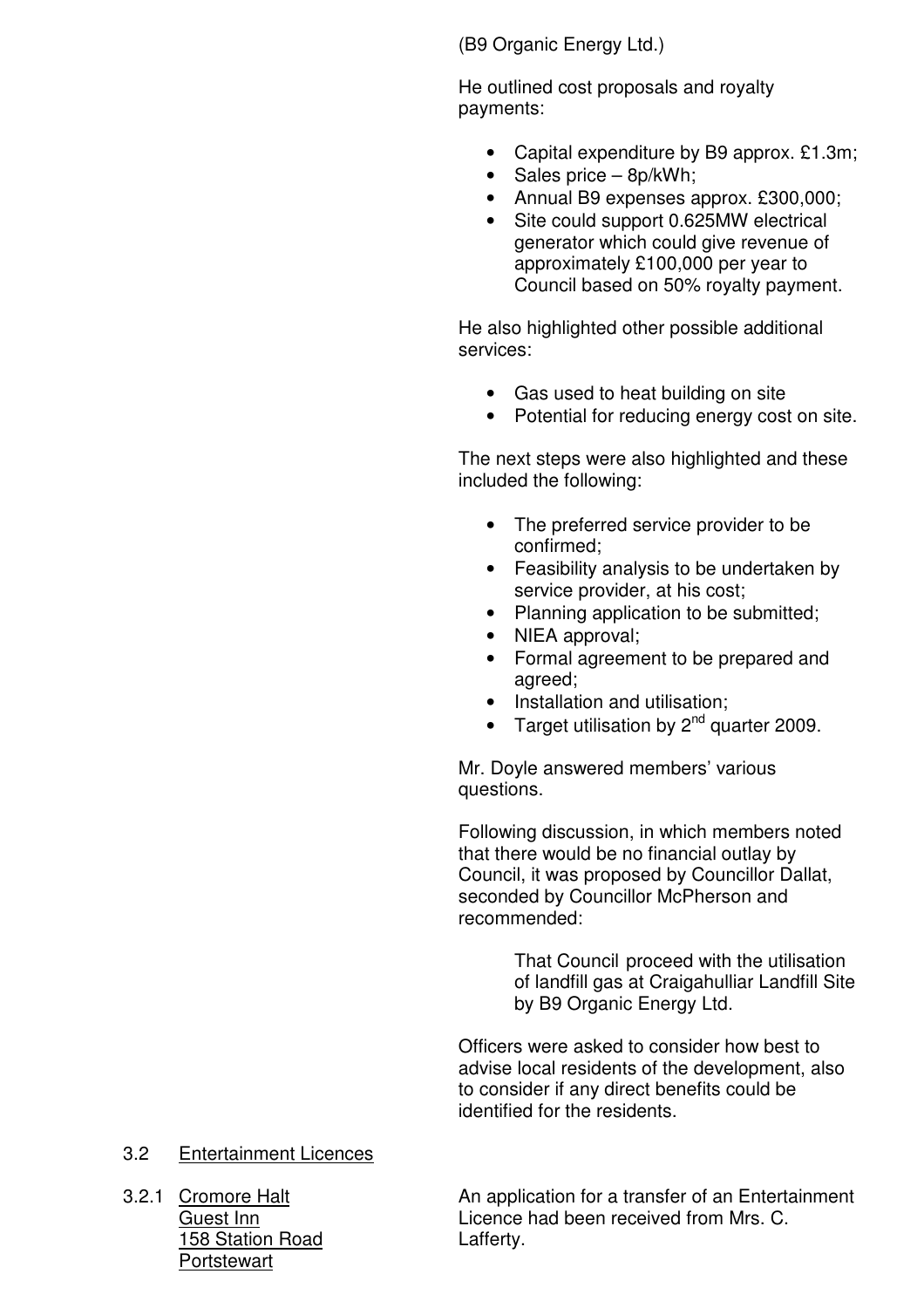Days and times on which it is intended to provide entertainment:

Monday/Tuesday – Saturday/Sunday 11.30 a.m. – 1.00 a.m. Sunday 12.30 p.m. – midnight.

Recommended:

 That the Transfer of Licence be granted subject to:

• All door supervisors employed within the licensed premises must be registered with a scheme recognised by Coleraine Borough Council.

3.2.2 The Imperial Hotel **An application for a transfer of an Entertainment** 38 Main Street **Licence had been received from Mr. T. Blair,** Garvagh **c/o** The Imperial Hotel.

> Days and times on which it is intended to provide entertainment:

Monday/Tuesday – Saturday/Sunday 11.30 a.m. – 1.00 a.m. Sunday 12.30 p.m. – midnight.

Recommended:

 That the Transfer of Licence be granted subject to:

- All door supervisors employed within the licensed premises must be registered with a scheme recognised by Coleraine Borough Council;
- All escape corridors, external escape routes to be kept clear and not to be used for storage.

 That Council support Roads Service's proposal to provide a disabled parking bay at the undernoted location:

• adjacent to 62 Nursery Avenue, Coleraine.

3.4 Tender for Following public advertisement, seven tenders Replacement were received for the replacement of play areas Play Areas at Portballintrae and Articlave in 2008-2009. The tender also allows for a further two sites to be replaced in 2009-2010.

- 3.3 DRD Roads Service
- 3.3.1 Disabled Parking Bay Recommended: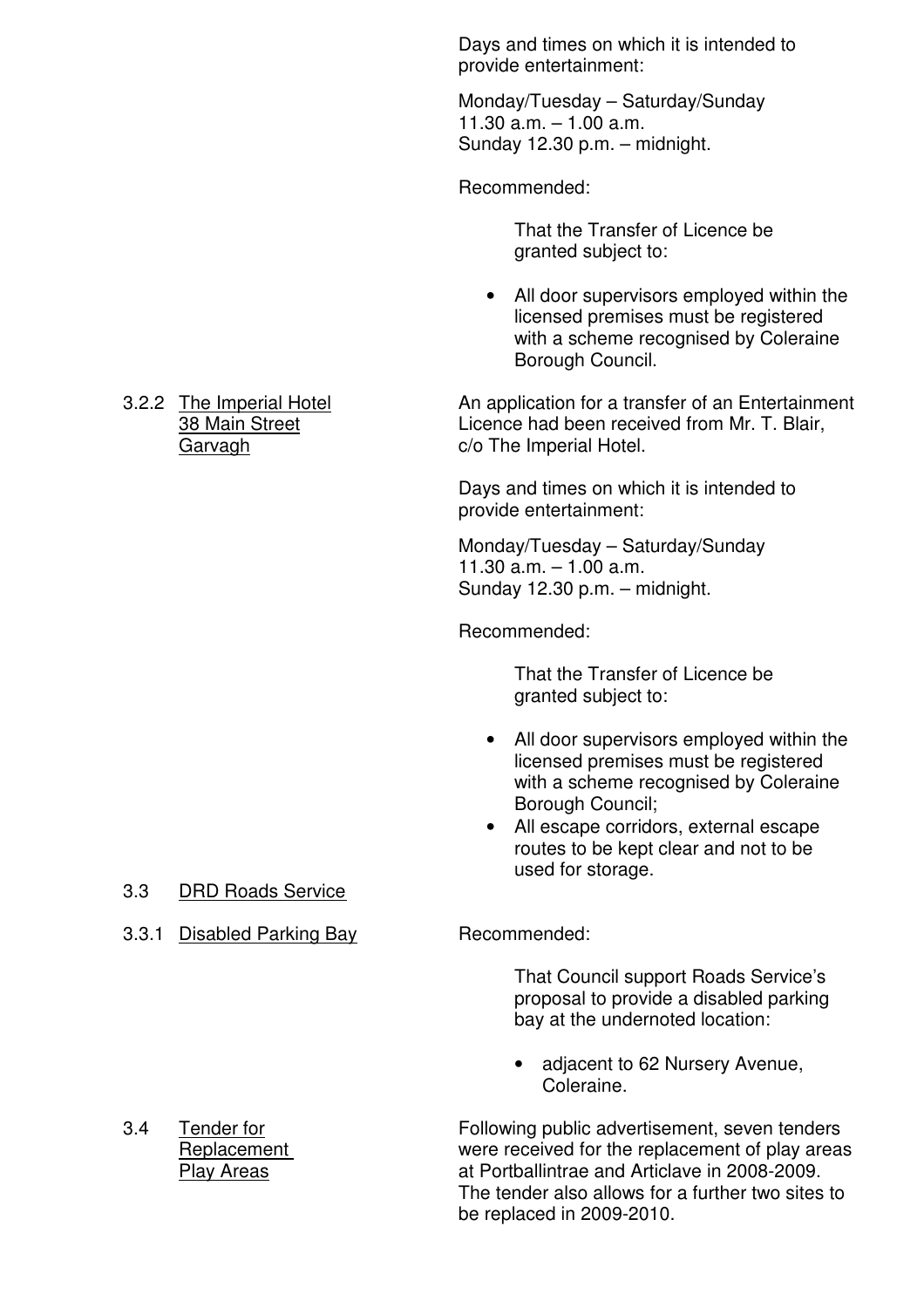| <b>Tenderer</b>                        |          | Amount $(E)$ |
|----------------------------------------|----------|--------------|
| Crawford Contracts Ltd.                |          | 61,771.00    |
| <b>Woodside Road Industrial Estate</b> |          |              |
| Woodside Road, Ballymena               |          |              |
| Unique Playground                      | Option 1 | 64,130.00    |
| <b>Clonmore House</b>                  |          |              |
| Clonmore Road, Dungannon               |          |              |
| Unique Playground                      | Option 2 | 66,562.00    |
| <b>Clonmore House</b>                  |          |              |
| Clonmore Road, Dungannon               |          |              |
| Unique Playground                      | Option 3 | 66,669.00    |
| <b>Clonmore House</b>                  |          |              |
| Clonmore Road, Dungannon               |          |              |
| Play & Leisure Services Ltd.           |          | 69,993.00    |
| 31 Carrowdore Road                     |          |              |
| Greyabbey                              |          |              |
| Hawthorn Heights Ltd.                  |          | 77,340.00    |
| 38A Vale Road                          |          |              |
| Greysteel                              |          |              |
| All Play                               |          | 86,047.00    |
| 12 Crabtree Road                       |          |              |
| <b>Ballynahinch</b>                    |          |              |
| Harte & Eakin (Contractors) NI Ltd.    |          | 87,387.00    |
| 48 Cloyfin Road                        |          |              |
| Coleraine                              |          |              |
| EC Construction Ltd.                   |          | 89,715.00    |
| 138 Shore Road                         |          |              |
| Ballyronan                             |          |              |

Recommended:

 That Council accept the lowest priced tender from Crawford Contracts, for the sum of sixty-one thousand, seven hundred and seventy-one pounds (£61,771.00) for each site.

 Following a member's query about how sites were chosen, the Director of Technical Services advised that the sites selected were the two that were the worst for wear.

#### 3.5 For Information

Legal Proceedings This topic:

3.5.1 Litter – Members noted the undernoted details on

 Defendants: Mr. D. Dunn 17 Enfield Street **Portstewart** 

and

 Mrs. J. Stewart 20 Oakvale Park **Coleraine**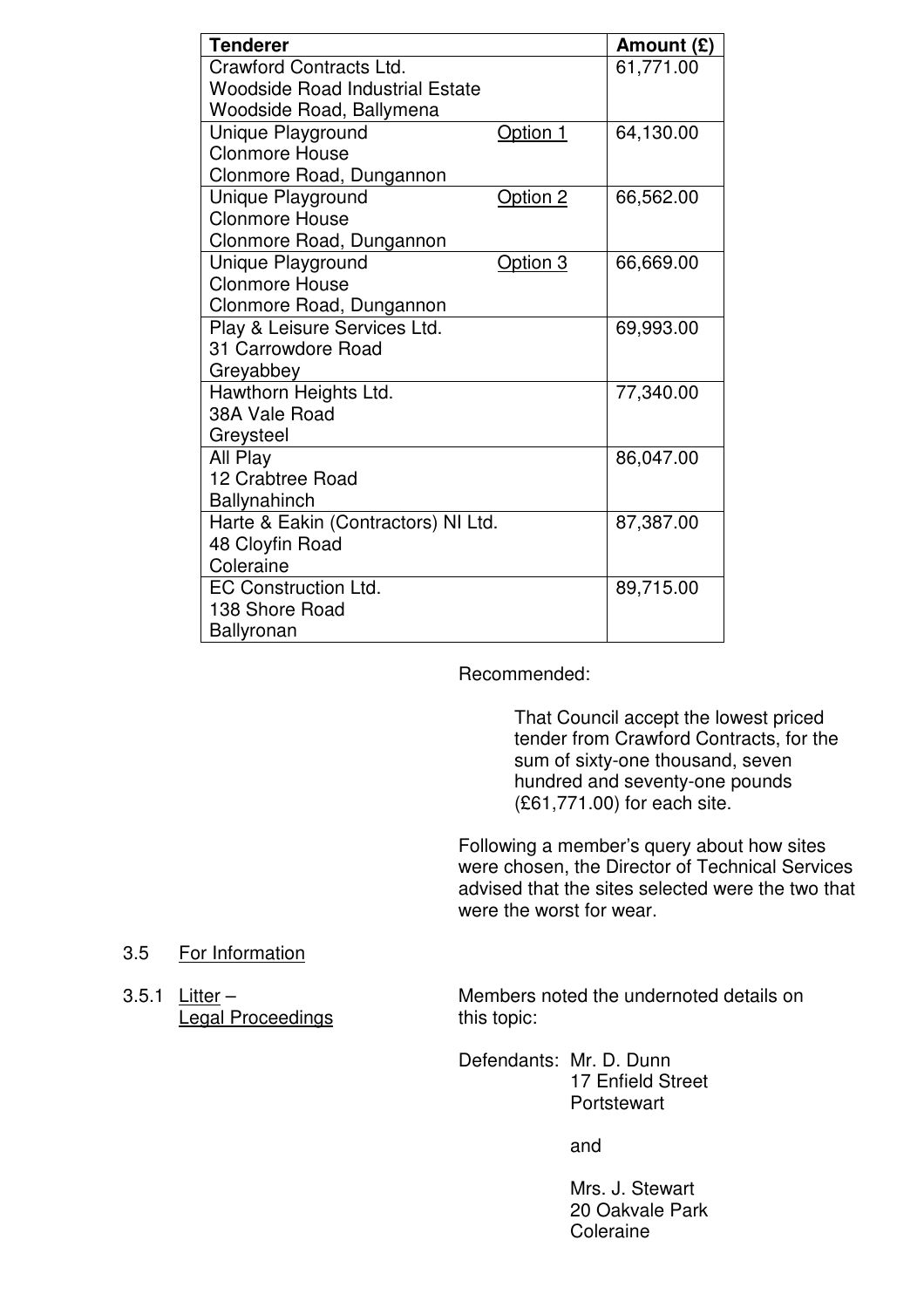| Offence: | Leaving litter under Article 3 (1) of |
|----------|---------------------------------------|
|          | the Litter (NI) Order 1994            |

 Result: Defendants each to pay: Fine: £50.00 Legal Costs: £70.00 Court Costs: £16.00

 3.5.2 Blue Bin Update Members noted that office, photocopier, printer paper, school jotters, junk mail, advertising leaflets and phone directories could now be put in blue bins.

> The Director of Technical Services advised members that educational literature would soon be made available.

- 3.5.3 Energy Saving Members noted information on this programme, Trust – Local as detailed in the report. Members were asked<br>Authority One-to-One to contact the Senior Technical Officer if they to contact the Senior Technical Officer if they Support Programme had specific questions on this topic.
- 3.6 Building Control
- 

 3.6.1 Approvals Members noted that approval had been granted for 49 applications.

# **4.0 ENVIRONMENTAL HEALTH REPORT**

 The Report of the Director of Environmental Health was considered (previously supplied).

Matters arising:

- 
- 4.2 Strengthening the Role of Elected
- 

4.1 Legal Proceedings It was agreed to discuss these proceedings "In Committee" at the end of the meeting.

Members in That members continue to support the Emergency Planning work in preparing Council's role for a major emergency.

4.3 Inter-Agency Members noted that officers would be meeting Flooding Plan with Roads Service, Northern Ireland Water and Rivers Agency to devise a flood plan for the borough which would ensure effective co ordination of any future local response to flooding and timely availability of resources to provide assistance should such an emergency recur.

 (NI) Order 1985 recommended: (as amended)

4.4 Local Government It was proposed by Councillor McPherson,<br>(Miscellaneous Provisions) seconded by Councillor Fitzpatrick and seconded by Councillor Fitzpatrick and

 That the Nightsafe Code of Practice, Nightsafe Code of which had been presented to Council Practice in September, be included as a condition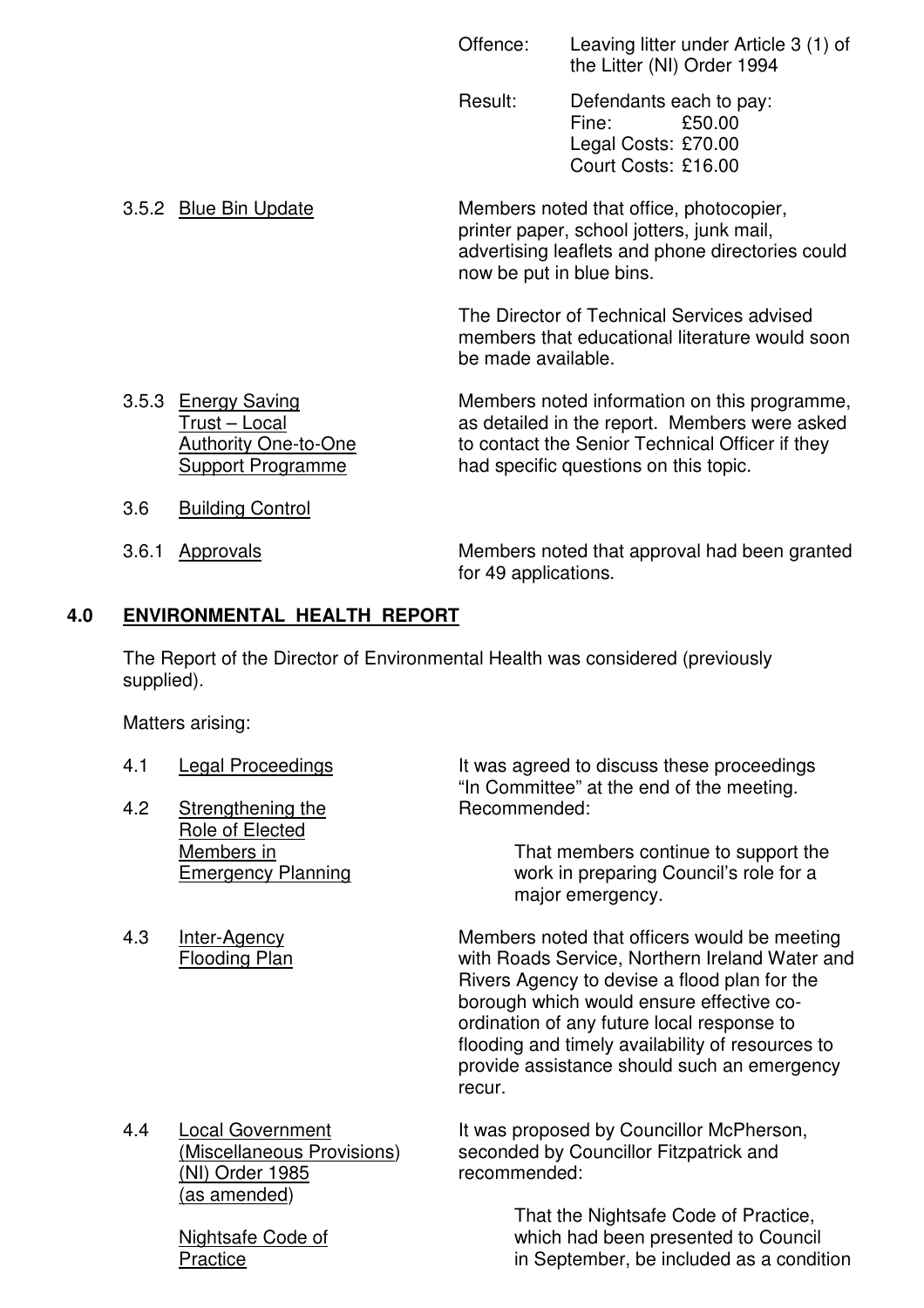of Council's Entertainment Licences issued from 1<sup>st</sup> January, 2009 onwards.

18+

Children and Young

4.6 Conditional Approval of Recommended: Meat Products

4.5 Minimum Age Members noted with effect from 1<sup>st</sup> September,<br>of Sale of Members 2008. it was illegal to sell tobacco products to 2008, it was illegal to sell tobacco products to Tobacco Products - anyone under 18, as opposed to under 16.

Recommended:

Persons (Sale of That Council continue to raise the profile Tobacco etc) and awareness of the issue of tobacco Regulations<br>
(Northern Ireland) 2008 (Northern Ireland) 2008 (Northern Ireland) 2008 continue to strengthen the existing partnerships with other agencies and undertake future cigarette test purchase exercises to ensure compliance with the legislation.

Established under EC That conditional approval be granted to Regulation 853/2004 the following establishment under this legislation:

> McAtamney's Cuisine Units 10 & 11 Kilrea Enterprise Centre Kilrea, Coleraine.

 Members noted that a further assessment of compliance would be made in three months' time when it may be possible to recommend full approval.

- 4.7 For Information
- 

 4.7.1 Environmental Mrs. Catherine McNally, Senior Environmental Health - Dog **Health Officer and Mrs. Nuala Houston, Dog** Warden Team Warden/Enforcement Officer gave a presentation on the work carried out by the dog warden team over the past year. They also answered members' various questions.

- Management Audit The detailed in the report. Matrix Scores
- Legal Proceedings The Material Copic:

The Dangerous Dogs (NI) Coleraine Order 1991

4.7.2 Quality and Performance Members noted information on this topic, as

4.8 Outcome of Members noted the undernoted details on this

- The Dogs (NI) Order 1983 Defendant: Mr. J. McDonald<br>as amended by 35 Kingsbury Ga 35 Kingsbury Gardens
	- Offence: Having possession of a dog of the type known as a pit bull terrier.
	- Outcome: A Destruction Order was made in respect of the dog.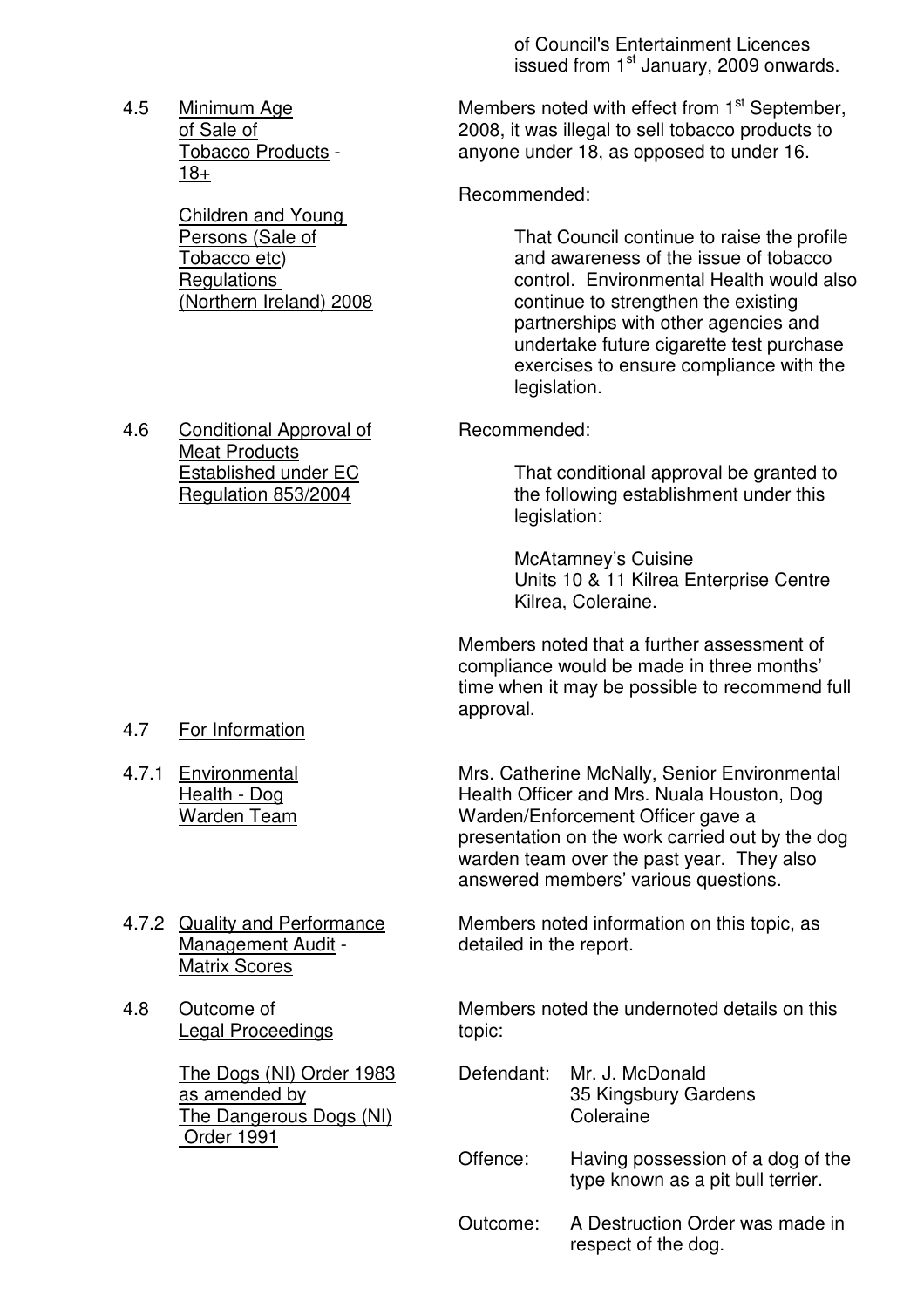4.9 Half Yearly Report Members noted information on the work<br>April 2008 – September 2008 achieved by the Department, as detailed achieved by the Department, as detailed in the report.

# **5.0 AVAILABILITY OF PUBLIC DISABILITY TOILETS**

 The William Keown Trust had contacted Councils in Northern Ireland to express concern about Councils closing/locking disabled toilets due to vandalism and anti-social behaviour. Although the RADAR key scheme exists for people to gain entrance to the toilets, the Trust believes that not everyone is aware of the system and would like Councils to address the problem.

Recommended:

That Council support the extension of the RADAR key scheme.

# **6.0 FREEDOM OF THE BOROUGH CEREMONY**

 The Head of Administrative Services reminded members to inform the Administrative Officer if they planned to attend the ceremony.

### **7.0 FEDERATION OF EUROPEAN COUNCILLORS**

 Members noted that the North-South Confederation of Councillors would be hosting a seminar in the Clifden Station House Hotel, Galway on Friday, 24<sup>th</sup> and Saturday, 25<sup>th</sup> October, 2008. The seminar would focus on The Good Friday Agreement – 10 years on'. Members were asked to contact the Administrative Officer if interested in attending.

# **8.0 NORTHERN IRELAND RURAL WOMEN'S NETWORK**

- (a) The Northern Ireland Rural Women's Network and Mid-Ulster Women's Network had invited members to celebrate World Rural Women's Day on Wednesday, 15th October, 2008 at Ballyronan Marina Centre from 11.00 a.m. – 2.00 p.m. Members were asked to contact the Administrative Officer if interested in attending.
- (b) The Northern Ireland Rural Women's Network and Omagh Women's Area Network had invited members to a Bill of Rights Information Seminar on Wednesday, 22<sup>nd</sup> October, 2008 at the Silverbirch Hotel, Omagh from 10.00 a.m. – 1.15 p.m. Members were asked to contact the Administrative Officer if interested in attending.

# **9.0 CITIZENS' ADVICE BUREAU**

 The Citizens' Advice Bureau had invited members to their Annual General Meeting on Thursday, 16<sup>th</sup> October, 2008 at 10.30 a.m. at the Waterfront Hall, Belfast. Members were asked to contact the Administrative Officer if interested in attending.

#### **10.0 THANKS**

 Members were delighted to see the new Town Clerk and Chief Executive in post and acknowledged the sterling work carried out by the Acting Town Clerk and other officers.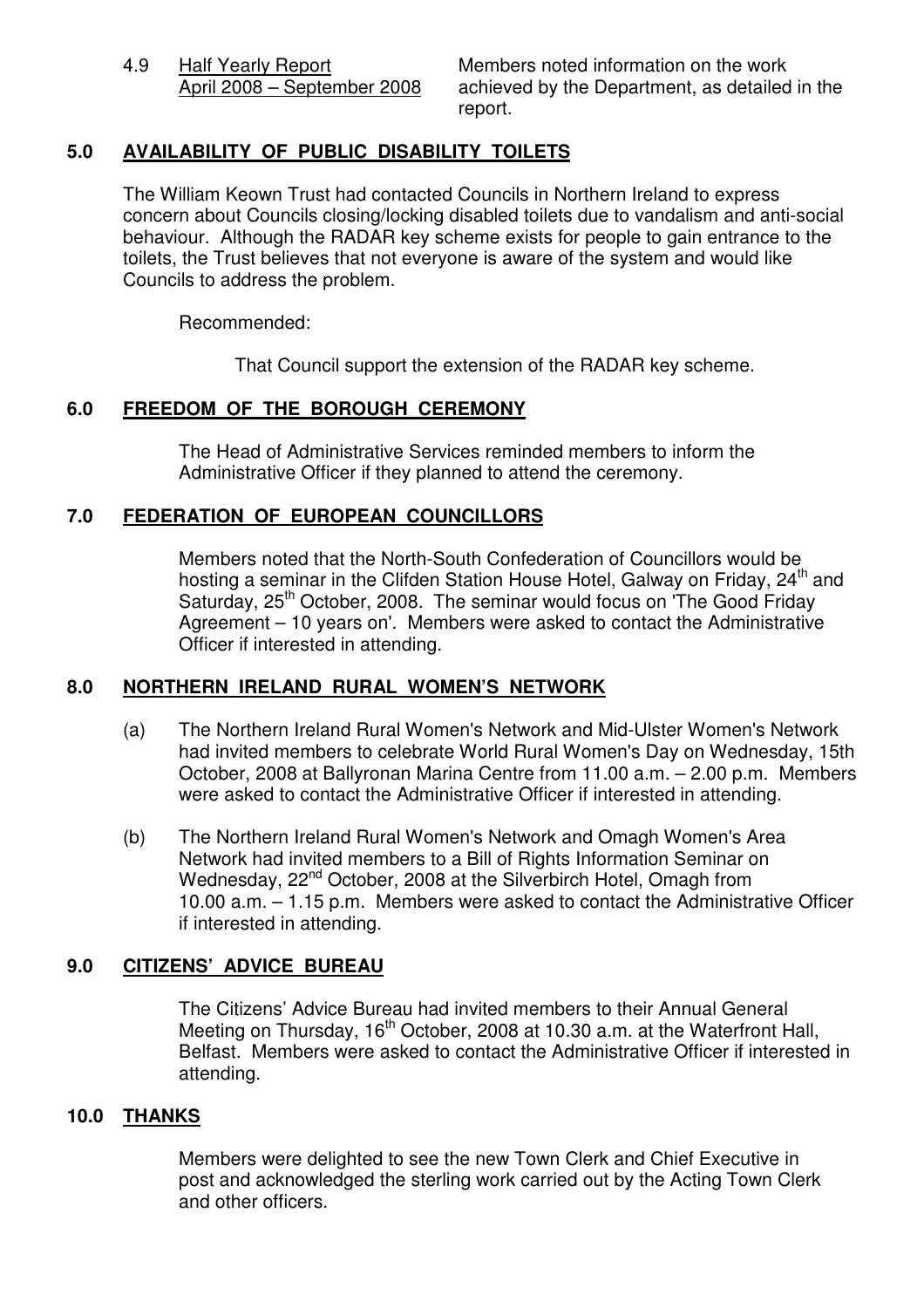#### **PLANNING COMMITTEE**

# **14th October, 2008.**

**Present:** Councillor W. A. King in the Chair

 The Mayor, Councillor D. D. Barbour (Items  $1.0 - 6.1$ )

The Deputy Mayor, Alderman W. T. Creelman (Item 2.0)

#### **Aldermen**

E. T. Black (Mrs.) W. J. McClure M. T. Hickey (Mrs.) (Items  $1.0 - 2.0$ ) D. McClarty (Items  $2.0 - 9.0$ )

#### **Councillors**

C. S. Alexander (Ms.) S. Gilkinson  $J. M. Bradley$  (Items  $1.0 - 5.23$ ) (Items 2.0 – 10.0) <br>O. M. Church (Mrs.) (Items 1.0 – 9.0) O. M. Church (Mrs.) A. S. Cole B. Leonard E. P. Fielding (Mrs.) R. A. McPherson  $($ ltems  $1.0 - 2.0)$  A. McQuillan B. Fitzpatrick  $($ Items  $2.0 - 6.1)$ 

| Also in<br><b>Attendance:</b>     | Representatives from the Planning Service -<br>Mrs. M. MacIntyre, Divisional Planning Manager<br>(Items $1.0 - 4.0$ ), Mr. P. Duffy and Mr. W. McIlmoyle |
|-----------------------------------|----------------------------------------------------------------------------------------------------------------------------------------------------------|
| Officers in<br><b>Attendance:</b> | Town Clerk and Chief Executive, Administrative Officer,<br><b>Principal Environmental Health Officer and Administrative</b><br>Assistant                 |

#### **1.0 WELCOME**

 The Chairman welcomed everyone present to the Meeting including Mrs. Mary MacIntyre, Divisional Planning Manager.

#### **2.0 STREAMLINED CONSULTATION SCHEME**

 The Divisional Planning Manager was in attendance to address Council on the proposed Streamlined Consultation Scheme (Report was circulated to each member).

 The Divisional Planning Office had been operating a pilot scheme for streamlined consultation in the Derry City Council area since December 2007 and the purpose of the report was to brief Council on the Scheme and discuss the possibility of piloting it in Coleraine. The Scheme aimed to revise the process to allow for the determination of generally minor straightforward planning applications which would be dealt with by the Planning Service in the Divisional Office, under the authority of the Divisional Planning Manager.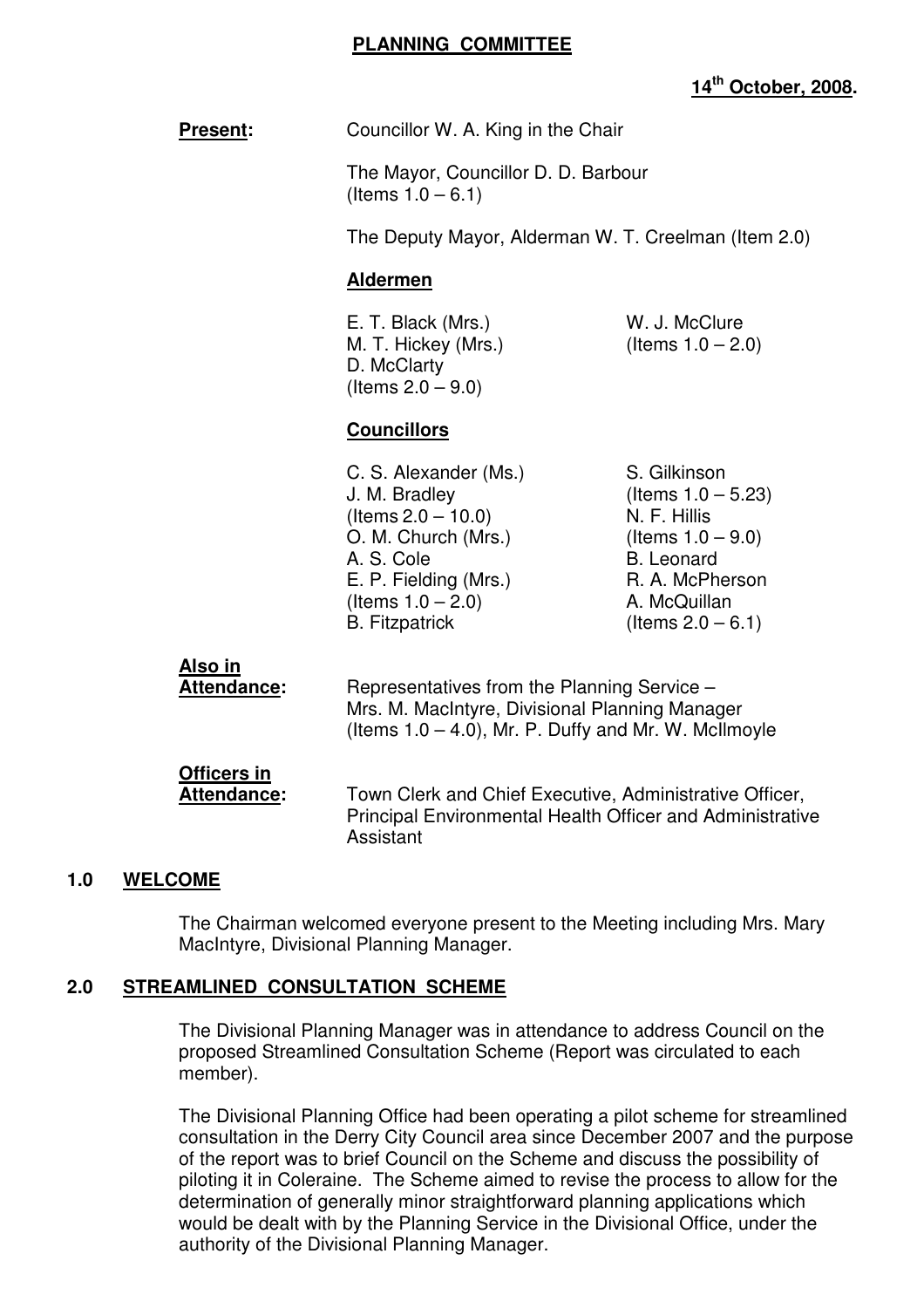The objectives of the Scheme were as follows:

- to accelerate the processing of all planning applications by allowing a range of applications, by agreement with the Council, to reach a decision and issue quickly;
- to facilitate the Council in its consideration and decision taking on key planning applications, particularly those applications of economic and social significance including those relating to small and medium sized business enterprises;
- allowing the Planning Committee to focus on important applications;
- better customer service as a result of speedier decision making and more efficient, improved working practices;
- economic benefits related to faster decision making including benefits for the construction industry;
- benefits for applicants who have special needs or disabilities and require essential works/adaptations to be carried out;
- **•** improved flexibility;
- allowing case officers to focus on more complex proposals.

 The Divisional Planning Manager outlined applications to be included in the Scheme of Streamlined Consultation and emphasised that other types could be added.

 Following discussion, during which the Divisional Planning Manager answered various members' questions, it was proposed by Councillor Fitzpatrick, seconded by Councillor McPherson and unanimously agreed:

 That Council agree to the introduction of the Scheme for a trial period of six months, commencing December, 2008.

 It was noted that the Divisional Planning Manager would liaise with the Town Clerk and Chief Executive regarding the implementation of the Scheme.

### **3.0 EDGEWATER HOTEL SITE, PORTSTEWART - ENFORCEMENT ACTION**

 The Divisional Planning Manager advised members that because of the Data Protection Act her response on this matter would be limited.

 Following queries regarding the apparent breach of planning regulations, with regard to the height of the above development, the Divisional Planning Manager advised that an enforcement investigation had been opened and work had stopped on the upper section of the building.

Noted.

### **4.0 APPLICATION NO. C/2006/1033/F 6-8 BUSHFOOT ROAD, PORTBALLINTRAE**

Consideration was given to letter dated 22<sup>nd</sup> September, 2008 from the Divisional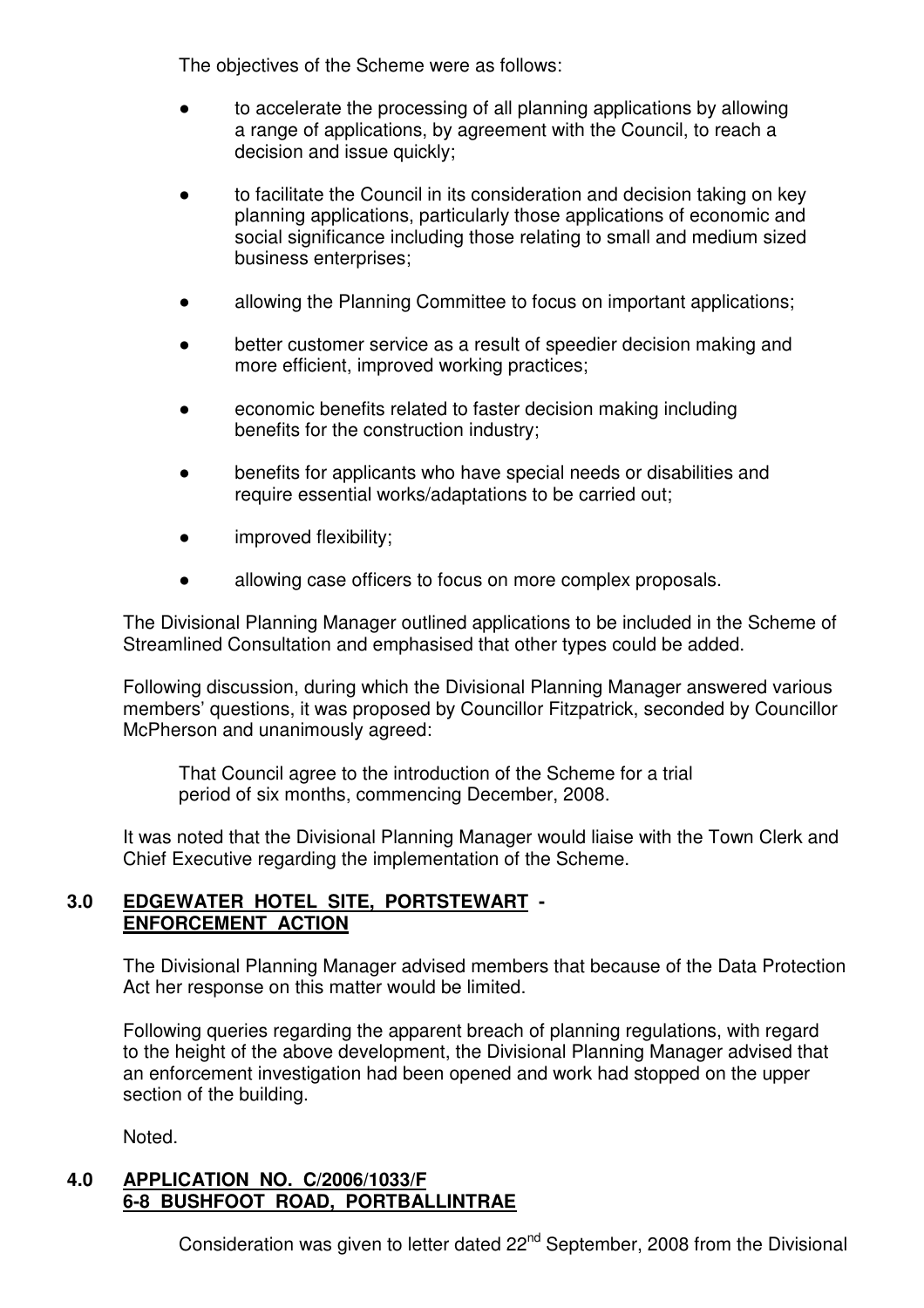Planning Manager outlining the process undertaken for the above planning application (previously supplied).

 Concern was again expressed at the irregularities with regard to this application and the unfair treatment of the objectors.

 Following discussion the Divisional Planning Manager agreed that, because of exceptional circumstances and in the interest of goodwill, the application would be deferred to facilitate an office meeting.

## **5.0 PLANNING APPLICATIONS**

A list of ninety-eight applications was presented for consideration (previously supplied).

# **Applications Deferred from Previous Meeting**

5.1 Application No. D1 C/2006/0659/F Alterations and additions to existing dwelling to form 3 no. flats at 39 Millburn Road, Coleraine for Mr. T. Butler

> Application No. D2 C/2006/0705/LB Alterations and additions to existing dwelling to form 3 no. flats at 39 Millburn Road, Coleraine for Mr. T. Butler

5.2 Application No. D3 C/2007/0241/LB Wall mounted and projecting signs at 13 The Diamond, Portstewart for D. Gordon

5.3 Application No. D4

C/2007/0543/O

Mr. and Mrs. Sloan

1 no. detached dwelling in rear garden of 1 Ashbrook Court, Churchland, Coleraine for

The opinion of the Planning Service was to approve both applications.

It was agreed that the applications be approved.

The opinion of the Planning Service was to refuse.

It was proposed by Councillor Ms. Alexander, seconded by Alderman Mrs. Hickey and unanimously agreed:

> That Council support an approval.

The opinion of the Planning Service was to refuse.

It was proposed by Alderman Mrs. Hickey and seconded by Councillor Fitzpatrick:

> That Council support an approval.

On being put to the Meeting the proposal was carried, ten members voting in favour and one member voting against.

5.4 Application No. D5 C/2007/0573/F Erection of two storey detached

The opinion of the Planning Service was to approve.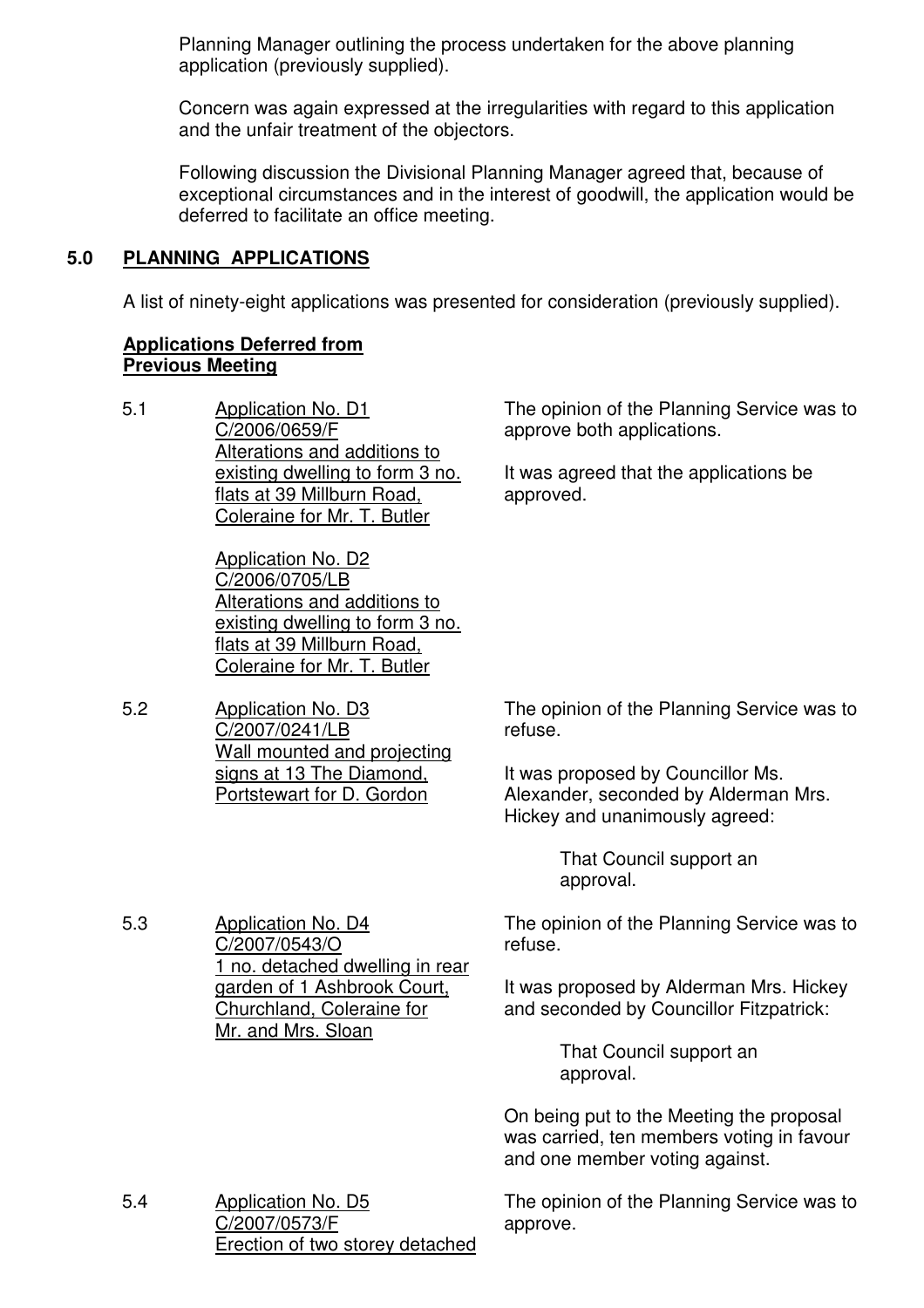three bedroom dwelling, including relocation of window, adjacent to 1 Cove Hill Park, Coleraine for Mr. R. O'Neill

5.5 Application No. D6 C/2007/0640/F Proposed totem pole advertisement to north side of Dunhill Road, opposite 255-257 Dunhill Road, Macosquin for Shanton Ltd.

5.6 Application No. D7

C/2007/0687/F

Mr. A. Spence

5.8 Application No. D9

C/2007/0830/O

Erection of new dwelling

Kilrea for Mr. T. Burke

adjacent to 138 Moneydig Road,

Demolition of rear return of existing building, internal alterations to front section of building and erection of rear extension, to provide 9 no. apartments with associated car

parking at 15 Lansdowne Crescent, Portrush for

It was agreed that the application be approved.

The opinion of the Planning Service was to refuse.

It was proposed by Councillor McQuillan, seconded by Councillor Leonard and unanimously agreed:

> That Council support an approval.

The opinion of the Planning Service was to approve.

It was agreed that the application be approved.

5.7 Application No. D8 C/2007/0803/RM A residential development of 12 no. apartments and associated car parking and amenity space at 22 and 24 Cambridge Park, Coleraine for C. & C. Contractors

The opinion of the Planning Service was to approve.

It was proposed by Councillor Bradley and seconded by Councillor Gilkinson:

> That Council disagree with the approval.

On being put to the Meeting the proposal was carried, ten members voting in favour and no one voting against.

The opinion of the Planning Service was to approve.

It was agreed that the application be approved.

5.9 Application No. D10 C/2007/0847/O Proposed demolition of dwellings Nos. 5 and 7 to enable a site of housing development for 6 semi-detached dwellings at Nos. 5 and 7 St. Paul's Road, Articlave, Coleraine for Mr. M. Clancy

The opinion of the Planning Service was to approve.

It was agreed that the application be approved.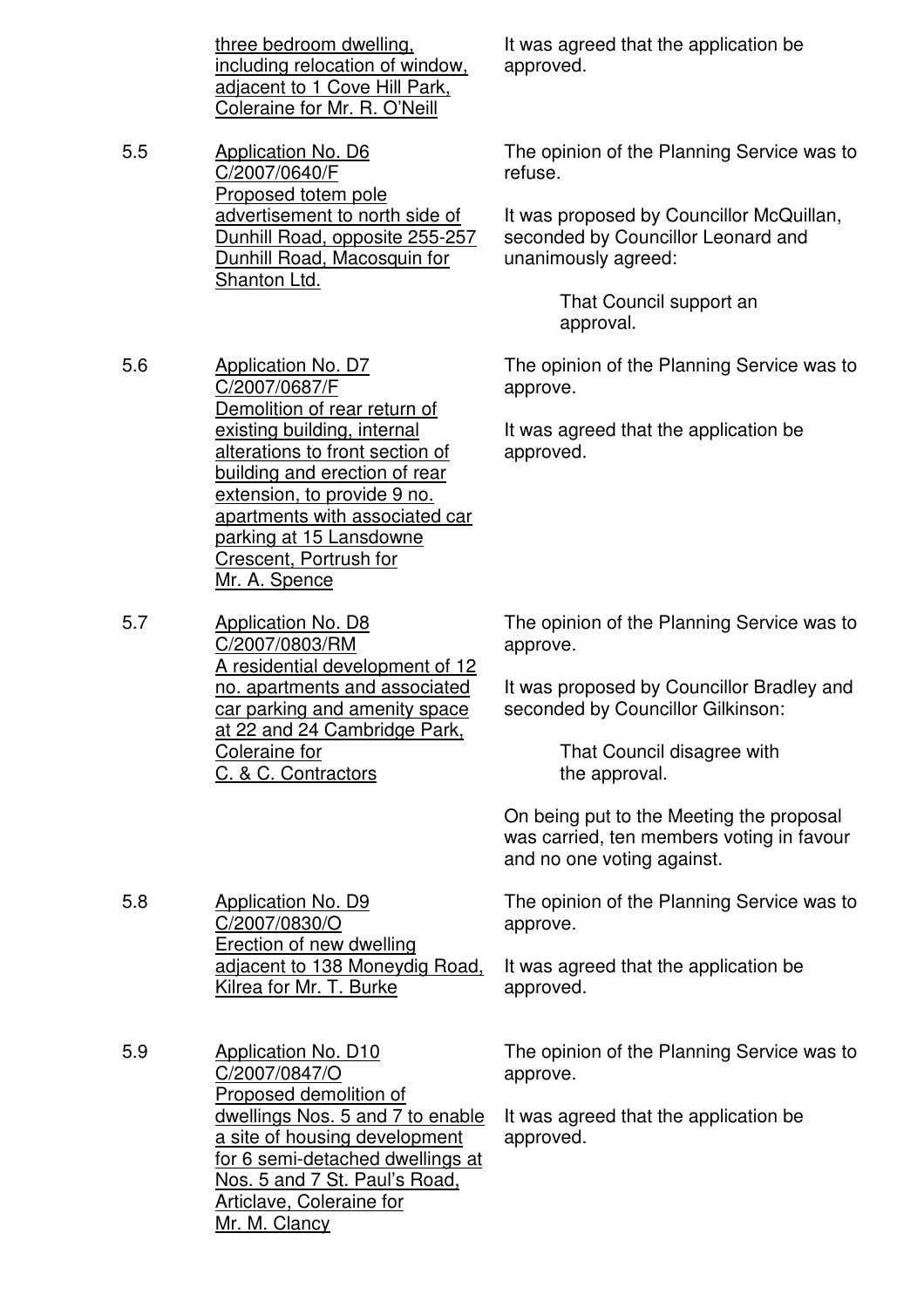- 5.10 Application No. D11 C/2007/1191/F Replacement of existing dwelling to provide 2 no. semi-detached dwellings designed to reflect one dwelling at 28 Bushfoot Road, Portballintrae for Mr. S. Wright
- 5.11 Application No. D12 C/2008/0068/F Proposed storage unit, office and yard for hire of tools and plant equipment 150m northeast of 143 Edenbane Road, Kilrea for Scott Hire Ltd.

5.12 Application No. D13

C/2008/0102/F

accommodation and

The opinion of the Planning Service was to refuse.

It was agreed that the application be refused.

The opinion of the Planning Service was to refuse.

It was proposed by Councillor McQuillan, seconded by Councillor Bradley and unanimously agreed:

> That Council support an approval.

The opinion of the Planning Service was to refuse.

The application had now been withdrawn.

for Mr. C. Dickinson 5.13 Application No. D14 C/2008/0248/F Two storey extension to front and dormer to rear at 7 Bushfoot Drive, Portballintrae for Mr. K. Jess

Extension to rear of dwelling to provide living and bedroom

construction of bay window to front at 7 Harryville, Portstewart

> The opinion of the Planning Service was to refuse.

It was proposed by Alderman Mrs. Black, seconded by Councillor McPherson and unanimously agreed:

> That Council support an approval.

The opinion of the Planning Service was to approve.

It was agreed that the application be approved.

#### **New Applications**

5.14 Application No. D15

C/2008/0435/F

Mr. T. Alderdice

Replacement dwelling at 9 Portrush Road, Portstewart for

5.15 Application No. 3 C/2006/1081/A Shop sign with projecting sign above at 13 The Diamond, Portstewart for Mr. D. Gordon

The opinion of the Planning Service was to refuse.

It was proposed by Councillor Ms. Alexander, seconded by Councillor Fitzpatrick and agreed:

> That the application be deferred for one month to facilitate an office meeting on the grounds that all material planning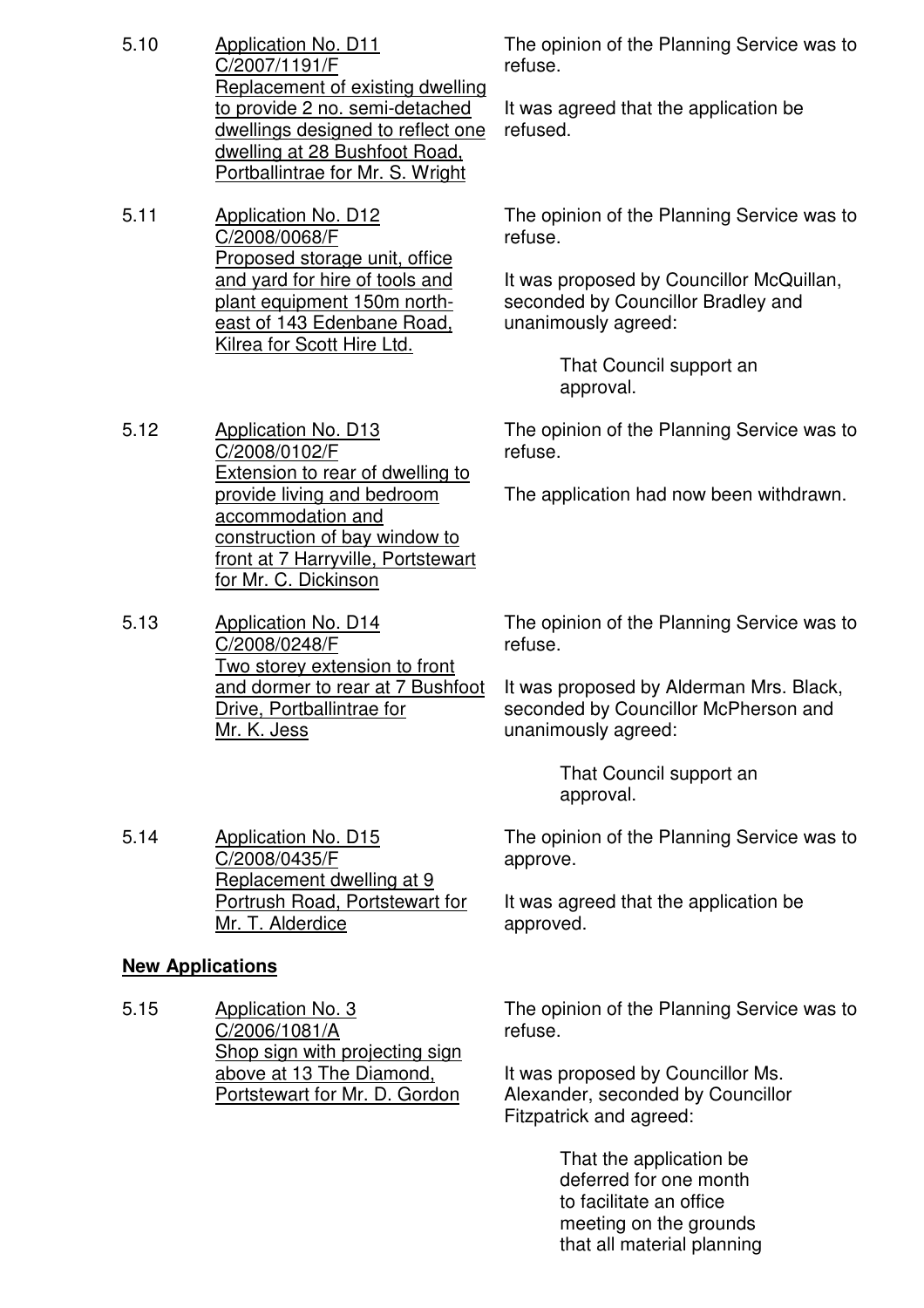considerations had not been assessed.

It was further agreed that a representative from the Environment and Heritage Service be requested to attend.

The opinion of the Planning Service was to refuse.

It was proposed by Alderman Mrs. Hickey and seconded by Councillor Fitzpatrick:

> That the application be deferred for one month to facilitate the consideration of amended plans.

As an amendment it was proposed by Councillor McQuillan and seconded by Councillor Cole:

> That the application be refused.

On being put to the Meeting the amendment was carried, five members voting in favour and four members voting against.

The opinion of the Planning Service was to refuse.

It was proposed by Alderman Mrs. Black, seconded by Alderman McClarty and agreed:

> That the application be deferred for one month to facilitate an office meeting on the grounds that all material planning considerations had not been assessed.

5.18 Application No. 11 C/2007/1028/O Proposed housing development at University of Ulster, Ballywillan Road, Portrush for University of Ulster, Coleraine

The opinion of the Planning Service was to approve.

It was proposed by Councillor Ms. Alexander, seconded by Alderman Mrs. Hickey and unanimously agreed:

> That the application be deferred for one month to facilitate an office meeting on the grounds that all material planning

5.17 Application No. 10 C/2007/1012/F Demolition of existing properties to provide 16 no. apartments and 4 no. townhouses at 16-19 Kerr Street, Portrush for Mr. W. Moore

#### 5.16 Application No. 6

C/2007/0752/O

Mrs. N. Doherty

Proposed demolition of two existing properties to provide lands for the development of 4 no. semi-detached dwellings and 18 no. apartments for residential

purposes at Nos. 18-22 Lisnagrot Road, Kilrea for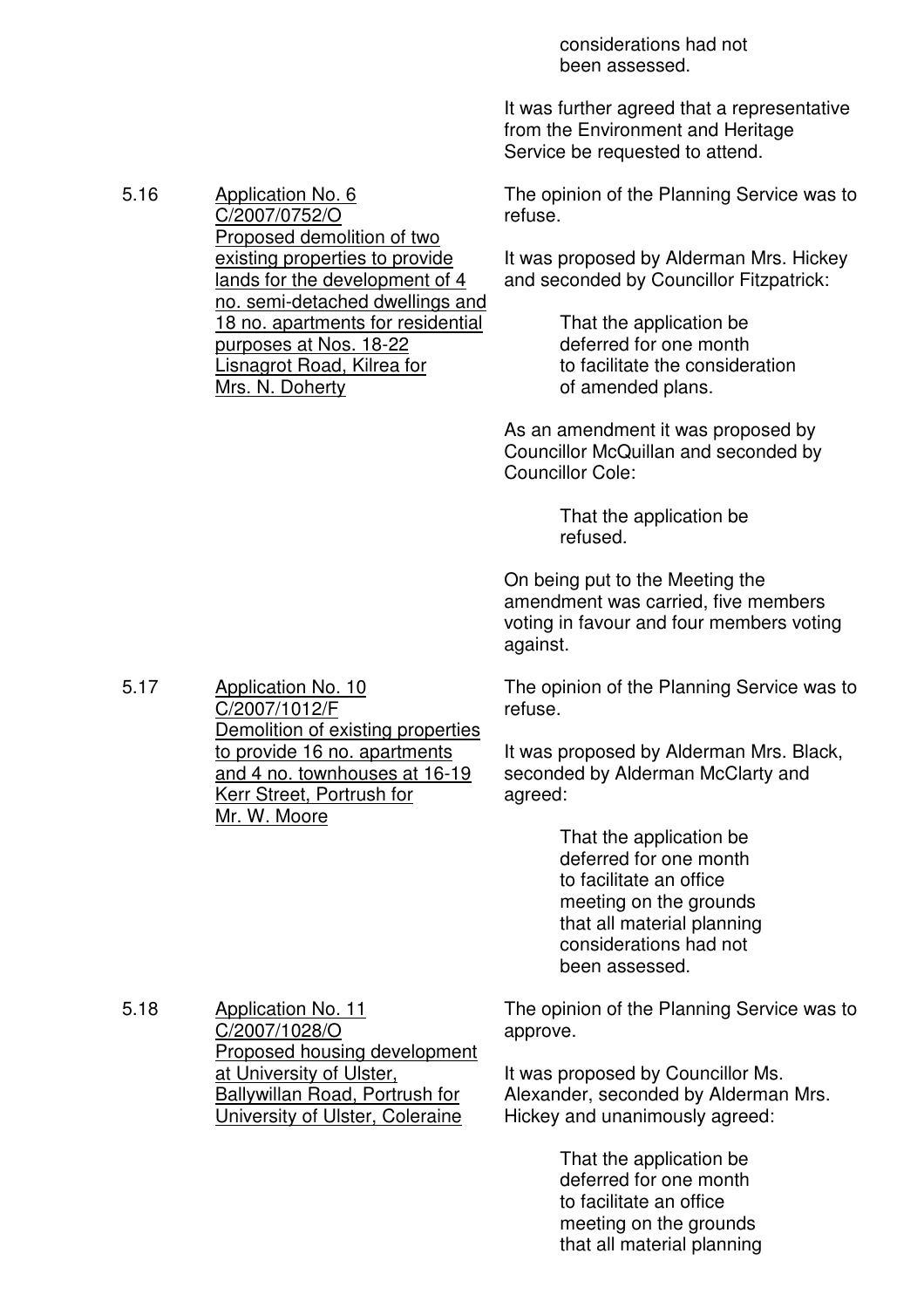considerations had not been assessed.

It was further proposed by Councillor Leonard, seconded by Councillor Ms. Alexander and agreed:

> That Council write to the Divisional Planning Manager and the Minister for Environment expressing concern at the inadequate description of such a significant proposal.

The opinion of the Planning Service was to refuse.

It was proposed by Councillor McPherson, seconded by Councillor Bradley and agreed:

> That the application be deferred for one month to facilitate an office meeting on the grounds that all material planning considerations had not been assessed.

The opinion of the Planning Service was to approve.

It was proposed by Councillor Ms. Alexander, seconded by Councillor Hillis and agreed:

> That the application be deferred for one month to facilitate an office meeting on the grounds that all material planning considerations had not been assessed.

The opinion of the Planning Service was to refuse.

It was proposed by Alderman Mrs. Hickey, seconded by Councillor Ms. Alexander and agreed:

> That the application be deferred for one month to facilitate an office meeting on the grounds that all material planning

5.19 Application No. 15 C/2007/1184/F Proposed demolition of existing garage/store and erection of town house (three storey) at Killowen Street, Coleraine (adjacent to 18 Waterside, Coleraine) with pedestrian access to Killowen Street shared with 18 Waterside for S. W. Holdings

5.20 Application No. 18 C/2008/0065/F Proposed replacement dwelling at Craig Vara Cottage, 6 Craig Vara Terrace, Portrush for Mr. and Mrs. M. & T. Scullion

5.21 Application No. 21 C/2008/0160/F Proposed alterations to approved house type and retention of detached garage at 11 Magheramore Road, Garvagh for Mr. F. Kearney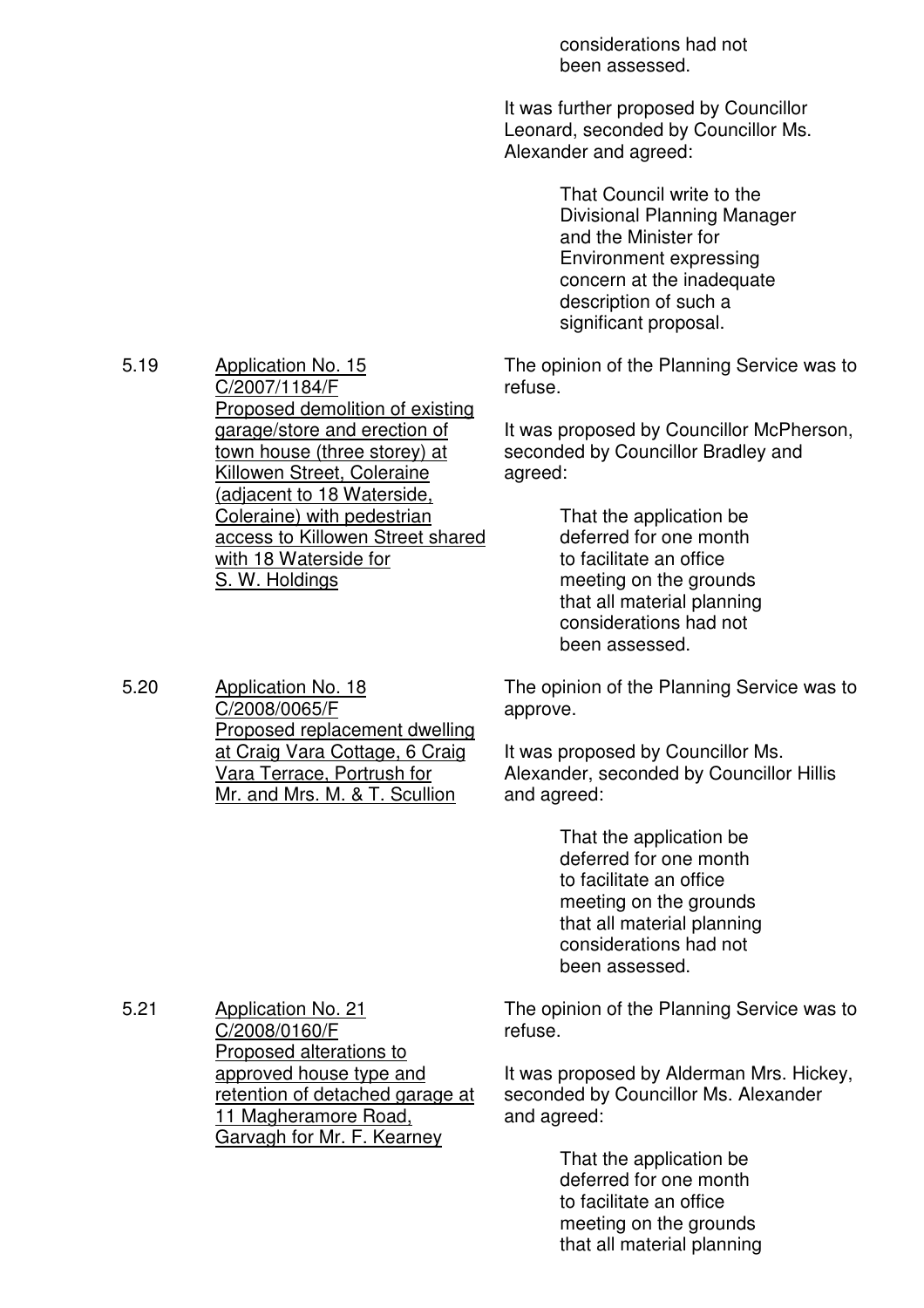considerations had not been assessed.

The opinion of the Planning Service was to refuse.

The Chairman welcomed Mr. Murray Bell from Bell Architects Ltd. who was in attendance to speak on behalf of the applicant.

Consideration was given to letter dated 14<sup>th</sup> October, 2008 from White Young Green Planning (circulated to each member).

Mr. Bell elaborated on the proposal and expressed his disappointment at the lack of assistance received from the Planning Service at pre-application stage. Council's support was sought for an office meeting.

Following discussion it was proposed by Alderman McClarty, seconded by Councillor Bradley and agreed:

> That the application be deferred to facilitate the necessary discussions between the Planning Service QI team and the developers.

It was further agreed that a representative from Roads Service be requested to attend.

The opinion of the Planning Service was to refuse.

It was proposed by Councillor Gilkinson, seconded by Councillor McQuillan and agreed:

> That the application be deferred for one month to facilitate an office meeting on the grounds that all material planning considerations had not been assessed.

The opinion of the Planning Service was to approve.

5.24 Application No. 34 C/2008/0426/LB Replacement of signage (fascia and projecting sign) at 11 Kingsgate Street, Coleraine

Following a request from Councillor Ms. Alexander the file for this application had

5.23 Application No. 27 C/2008/0353/F 6 no. townhouses, together with associated car parking, at 10, 12, 14 and 16 Upper Heathmount, Portstewart for Ms. W. & A. Hayes

5.22 Application No. 22 C/2008/0172/F Provision of 33 no. two bed apartments and associated parking in underground level at Site 31e Hazelbank Road, Coleraine for C. & E. **Developments**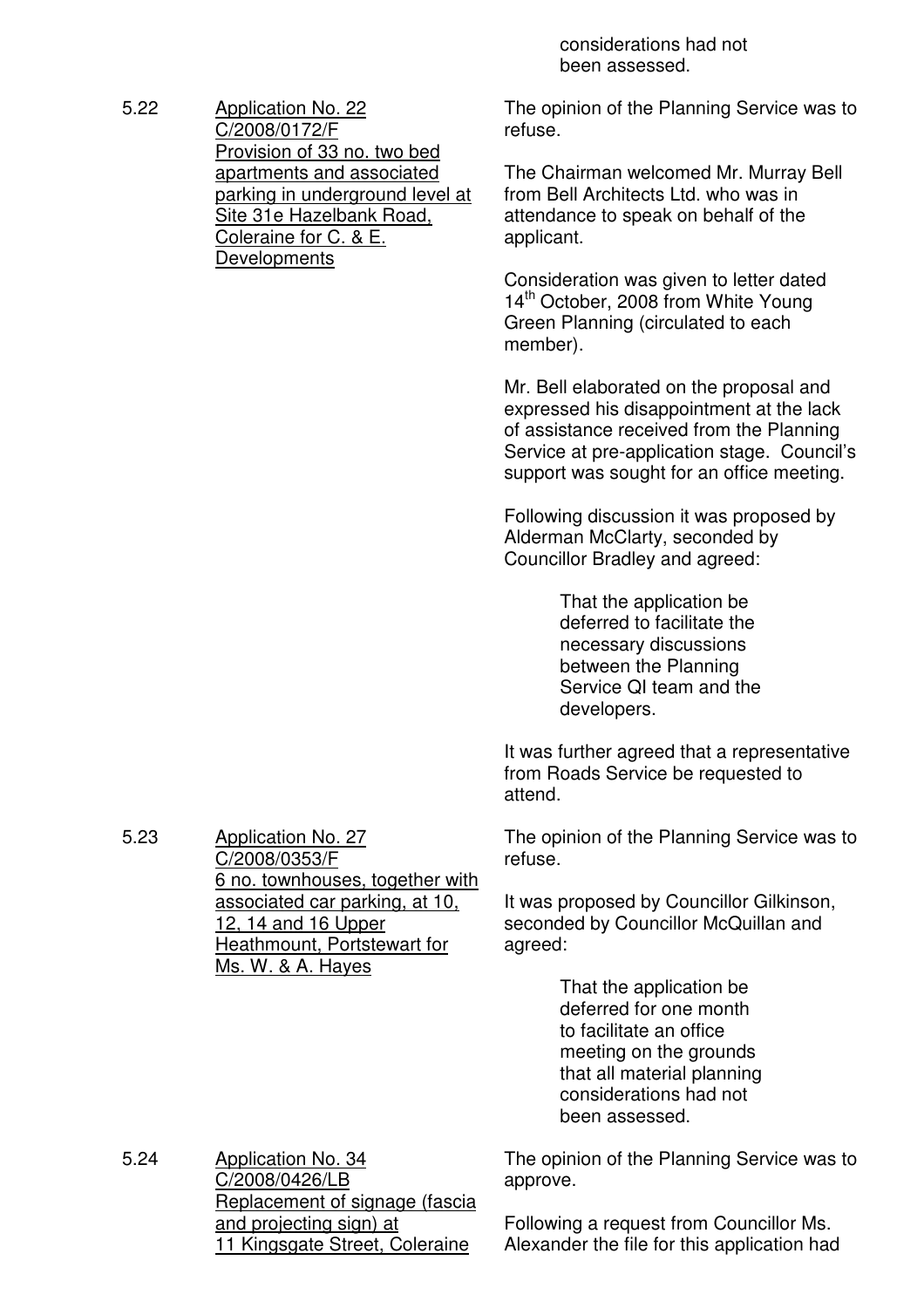for Specsavers Opticians been brought to the meeting. Mr. Duffy answered Councillor Ms. Alexander's queries re the opinion to approve this application and refuse application C/2007/0241/LB.

5.25 Application No. 35 C/2008/0430/F Proposed variation of conditions 3, 4 and 5 of the outline planning permission C/2006/0033/O to increase ridge height to 7m and reduce the frontage to provide a one and a half storey dwelling 400m north west of 91 Killyvally Road, Garvagh for Mr. W. Henry

5.26 Application No. 38

The opinion of the Planning Service was to refuse.

It was proposed by Councillor Mrs. Church, seconded by Councillor Cole and agreed:

> That the application be deferred for one month to facilitate an office meeting on the grounds that all material planning considerations had not been assessed.

The opinion of the Planning Service was to refuse.

It was agreed that the application be removed from the schedule to facilitate the consideration of amended plans by the Planning Service.

C/2008/0459/F Proposed redevelopment to include demolition of existing dwellings and garages and provision of 2 no. replacement dwellings and 1 no. additional dwelling (3 no. total proposed all detached) to include incurtilage driveways, private amenity and landscaping at 17 and 19 Ballycairn Road, Coleraine for Prolusk Ltd.

5.27 Application No. 39 C/2008/0461/F Demolition of existing 2 no. two and a half storey detached dwellings with construction of 3 no. two and a half storey dwellings (2 no. replacement and 1 no. proposed) with associated car parking and extensive private amenity at Nos. 13 and 15 Larkhill Road, Portstewart for Mr. I. McCullogh

5.28 Application No. 41 C/2008/0466/F Renovation, barn conversion and single storey extension of existing dwelling at 55 Newbridge Road, Coleraine for Mr. and Mrs. Simpson

The opinion of the Planning Service was to refuse.

It was agreed that the application be removed from the schedule to facilitate the consideration of amended plans by the Planning Service.

The opinion of the Planning Service was to refuse.

It was proposed by Councillor Bradley, seconded by Councillor Fitzpatrick and agreed:

> That the application be deferred for one month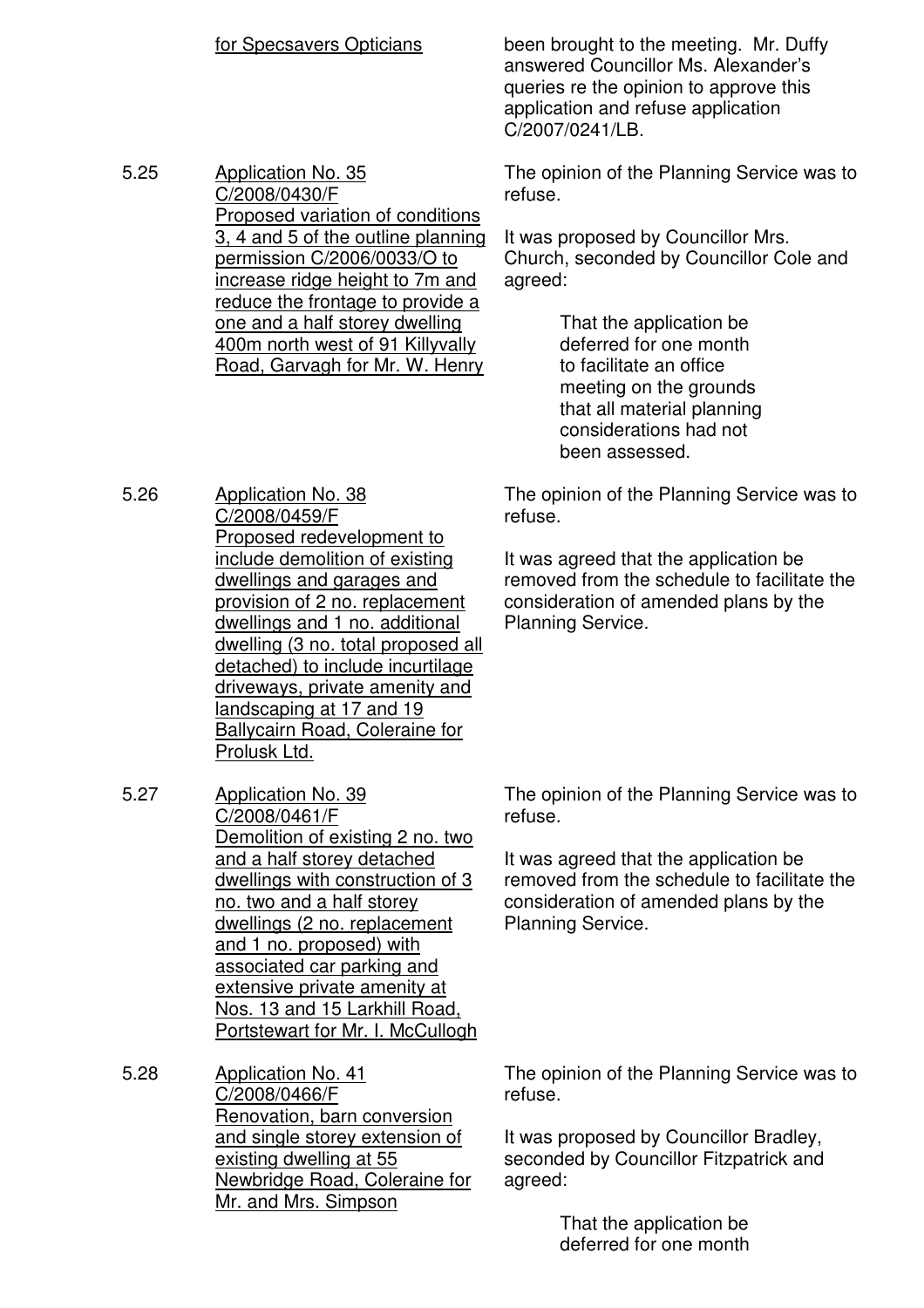to facilitate an office meeting on the grounds that all material planning considerations had not been assessed.

Following a request it was agreed that the office meeting be held in November, 2008.

It was further agreed that a representative from Roads Service be requested to attend.

The opinion of the Planning Service was to refuse.

It was proposed by Councillor McQuillan and seconded by Councillor McPherson:

> That the application be deferred for one month to facilitate an office meeting on the grounds that all material planning considerations had not been assessed.

As an amendment it was proposed by Councillor Bradley and seconded by Councillor Ms. Alexander:

> That Council support the refusal.

On being put to the Meeting the amendment was carried, eight members voting in favour and three members voting against.

The opinion of the Planning Service was to refuse.

It was proposed by Councillor Fitzpatrick, seconded by Councillor Bradley and agreed:

> That the application be deferred for one month to facilitate an office meeting on the grounds that all material planning considerations had not been assessed.

5.31 Application No. 45 C/2008/0486/F Retrospective retention of home

The opinion of the Planning Service was to refuse.

5.29 Application No. 42

C/2008/0468/F Proposed residential development comprising 12 no. apartments, 8 no. townhouses, with associated car parking and communal private and public open space at 83, 85, 87 and 89 Strand Road, Coleraine for O'Kane & Devine Ltd.

5.30 Application No. 43 C/2008/0476/O Site to the rear of existing dwelling at 116 Causeway Street, Portrush for Mr. S. McVeigh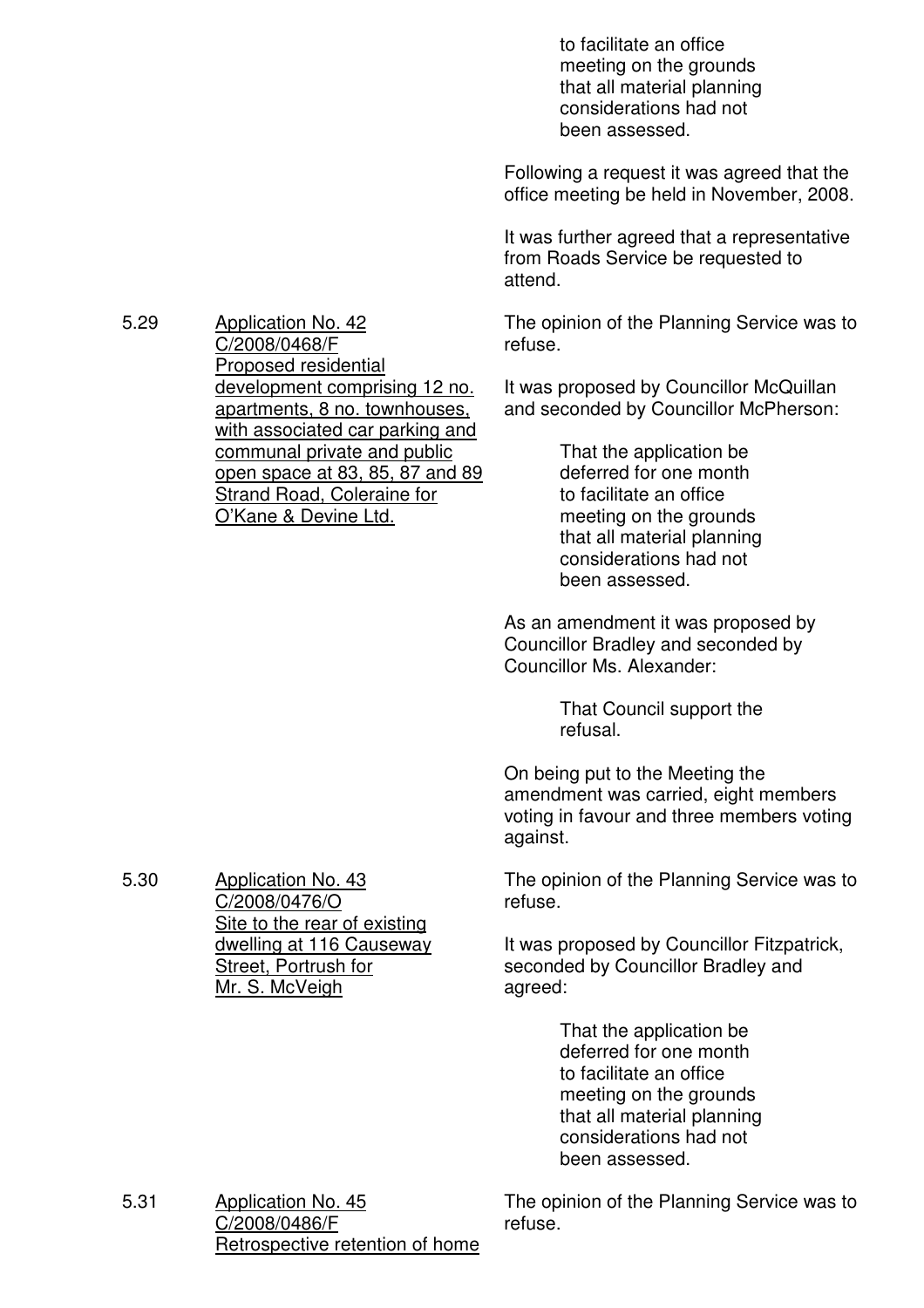|      | working taxi business at 336<br>Masteragwee Terrace, Coleraine<br>for Mr. D. Tosh                                                                   | It was proposed by Alderman Mrs. Hickey,<br>seconded by Councillor Ms. Alexander<br>and agreed:                                                                                  |
|------|-----------------------------------------------------------------------------------------------------------------------------------------------------|----------------------------------------------------------------------------------------------------------------------------------------------------------------------------------|
|      |                                                                                                                                                     | That the application be<br>deferred for one month<br>to facilitate an office<br>meeting on the grounds<br>that all material planning<br>considerations had not<br>been assessed. |
| 5.32 | <b>Application No. 48</b><br>C/2008/0514/O                                                                                                          | The opinion of the Planning Service was to<br>refuse.                                                                                                                            |
|      | Site for dwelling and garage at<br><b>Mountsandel Road, Coleraine</b><br><u>(adjacent to No. 2 Knocktarna</u><br>Manor) for Mr. K. Hamilton         | It was proposed by the Mayor, seconded<br>by Alderman McClarty and agreed:                                                                                                       |
|      |                                                                                                                                                     | That the application be<br>deferred for one month<br>to facilitate an office<br>meeting on the grounds<br>that all material planning<br>considerations had not<br>been assessed. |
| 5.33 | <b>Application No. 49</b><br>C/2008/0523/O<br>Proposed site for public house                                                                        | The opinion of the Planning Service was to<br>refuse.                                                                                                                            |
|      | with guest bedrooms at Nos. 61,<br>63, 65 and 67 Castleroe Road,<br><b>Coleraine for Salmon Leap</b><br>Developments                                | The Administrative Officer read letter from<br>Moore Design, Coleraine received 14th<br>October, 2008.                                                                           |
|      |                                                                                                                                                     | Following discussion it was proposed by<br>Councillor Bradley, seconded by<br><b>Councillor Fitzpatrick and agreed:</b>                                                          |
|      |                                                                                                                                                     | That the application be<br>deferred for one month<br>to facilitate an office<br>meeting on the grounds<br>that all material planning<br>considerations had not<br>been assessed. |
| 5.34 | <b>Application No. 51</b><br>C/2008/0529/F                                                                                                          | The opinion of the Planning Service was to<br>refuse.                                                                                                                            |
|      | Demolition of existing<br>guesthouse and construction of<br>4 no. apartments at 7<br>Lansdowne Crescent, Portrush<br>for C. R. F. Developments Ltd. | The application had now been withdrawn.                                                                                                                                          |
| 5.35 | <b>Application No. 71</b><br>C/2008/0624/F<br>Retrospective planning                                                                                | The opinion of the Planning Service was to<br>refuse both applications.                                                                                                          |
|      | application for road side lay-by                                                                                                                    | It was proposed by Councillor McPherson,                                                                                                                                         |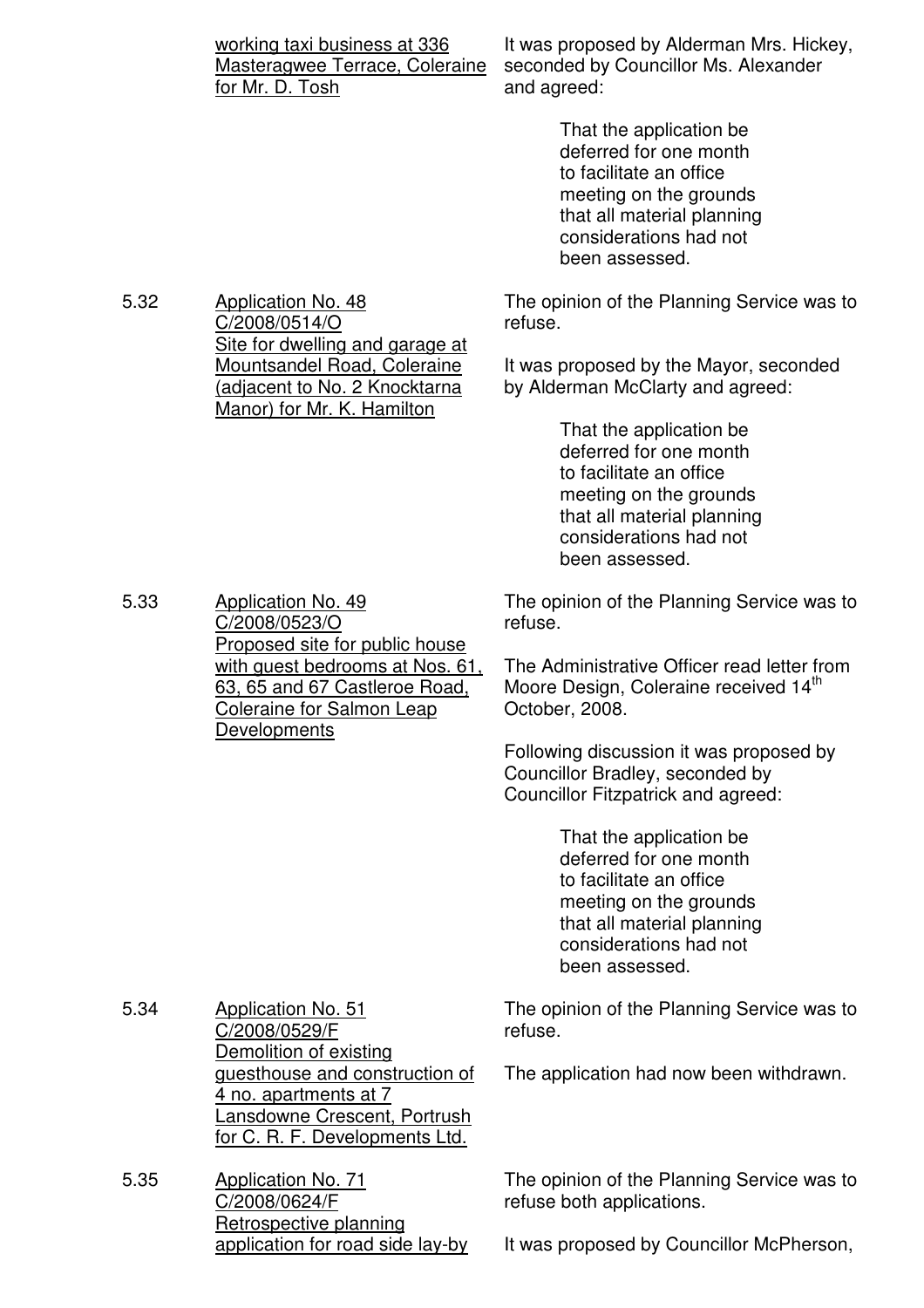approximately 40m wide and 5m in depth off the Ballinteer Road to the front of No. 40 Ballinteer Road, Macosquin for Mr. J. Christie

Application No. 72 C/2008/0625/F Retrospective planning application for road side lay-by approximately 35m in width and 10m in depth and weighbridge off Ballinteer Road to the south of No. 56 Ballinteer Road, Macosquin for Mr. J. Christie

5.36 Application No. 76 C/2008/0639/F Retention of existing vernacular dwelling and incorporation into new development scheme for a private dwelling 191m southeast of 44 Maclevennon Road, Portrush for Mr. and Mrs. D. Melville

seconded by Alderman McClarty and agreed:

> That the application be deferred for one month to facilitate an office meeting on the grounds that all material planning considerations had not been assessed.

The opinion of the Planning Service was to refuse.

It was proposed by Councillor Hillis, seconded by Alderman Mrs. Black and agreed:

> That the application be deferred for one month to facilitate an office meeting on the grounds that all material planning considerations had not been assessed.

### **6.0 PLANNING ISSUES RAISED BY MEMBERS**

| 6.1 | Application No. D11<br>C/2007/1191/F                    | Councillor Ms. Alexander referred to the<br>decision to refuse this application and<br>asked that, in the interests of adminis-<br>trative fairness, this decision be taken into<br>consideration in the reassessment of<br>application C/2006/1033/F. |
|-----|---------------------------------------------------------|--------------------------------------------------------------------------------------------------------------------------------------------------------------------------------------------------------------------------------------------------------|
| 6.2 | Property to the rear of<br>9 Hopefield Avenue, Portrush | Reference was made to the property to the<br>rear of 9 Hopefield Avenue, Portrush.                                                                                                                                                                     |
|     |                                                         | Reported that amended plans had not yet<br>been determined.                                                                                                                                                                                            |

# **7.0 OFFICE MEETINGS**

It was noted that the office meetings would be held on Friday,  $31<sup>st</sup>$  October, 2008.

#### **8.0 APPLICATION NO. C/2007/0059/F 56 AND 68 BALLYWILLAN ROAD, PORTRUSH**

 Read letter from the Planning Service Headquarters regarding the above application being referred to the Planning Service Management Board for determination.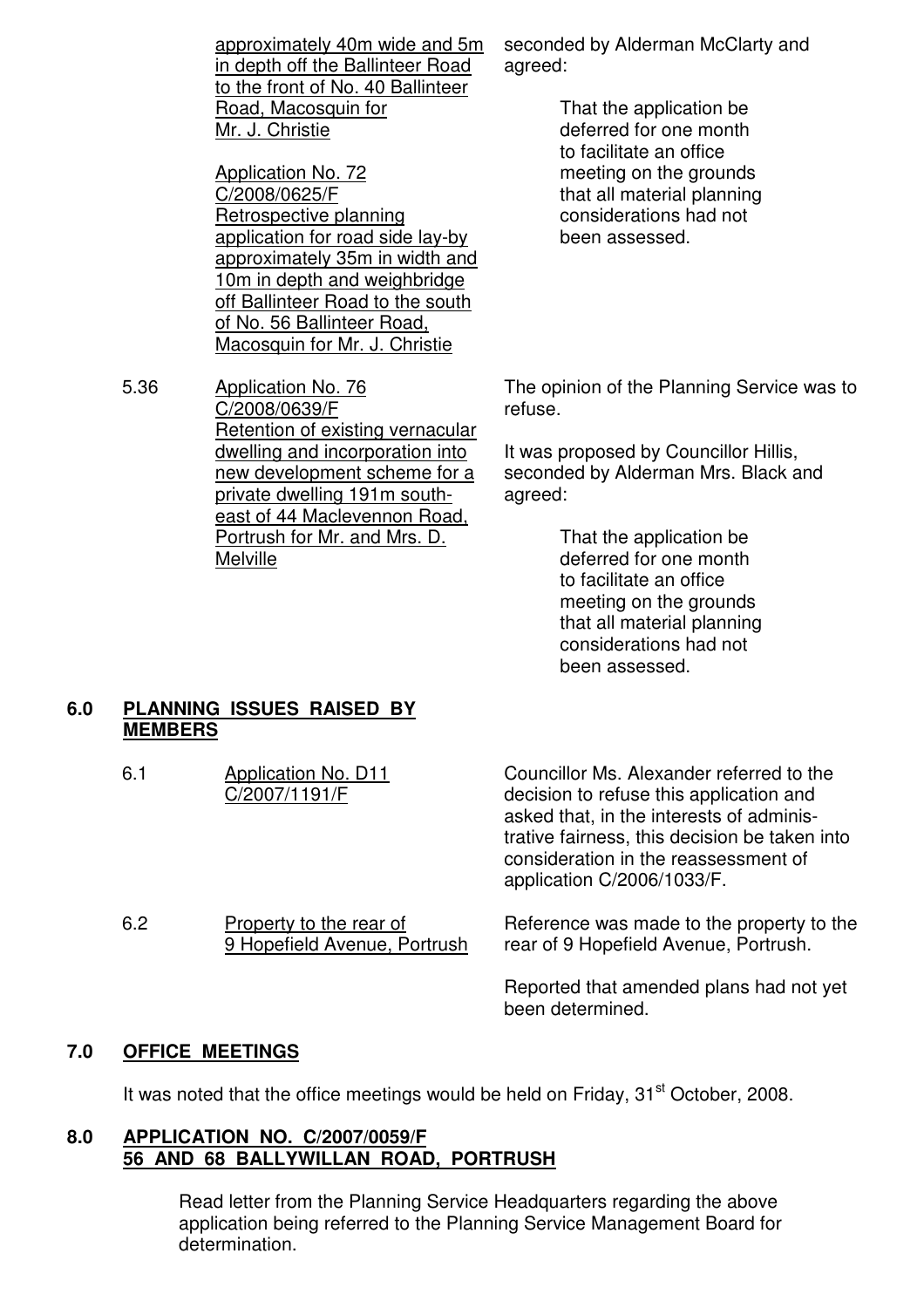Following consideration it had been decided that the referral failed to meet the criteria outlined in the 'Guidance for Councils on the operation of the Management Board Referral Procedure' as it was not a significant development.

 Following discussion it was proposed by Councillor Ms. Alexander, seconded by Councillor Fitzpatrick and agreed:

 That Council write to the Minister for the Environment expressing concern with regard to the significance test.

 It was further agreed that a copy of the letter be forwarded to each member of the Environment Committee.

### **9.0 NON-DETERMINATION APPEALS**

 Read letter from the Planning Service advising members of the following Non- Determination Appeals and requesting if Council wished to offer an opinion to the Planning Appeals Commission:

| (a) | C/2006/0959/F | $\sim$ | 2 no. dwellings at 18 Seaview Drive North,<br>Portstewart – Refusal; |
|-----|---------------|--------|----------------------------------------------------------------------|
| (b) | C/2006/0956/F | $\sim$ | 2 no. dwellings at 17 Gloucester Crescent,<br>Portstewart - Refusal. |

Following discussion it was agreed:

That a Report be presented to the October Council Meeting.

#### **10.0 KIDDIELAND DEVELOPMENT, PORTRUSH - APPEAL**

 Reported that an appeal had been lodged in respect of the Kiddieland development in Portrush.

 It was agreed that Council's planning consultants be requested to lodge an objection to the appeal and to represent Council at the Hearing.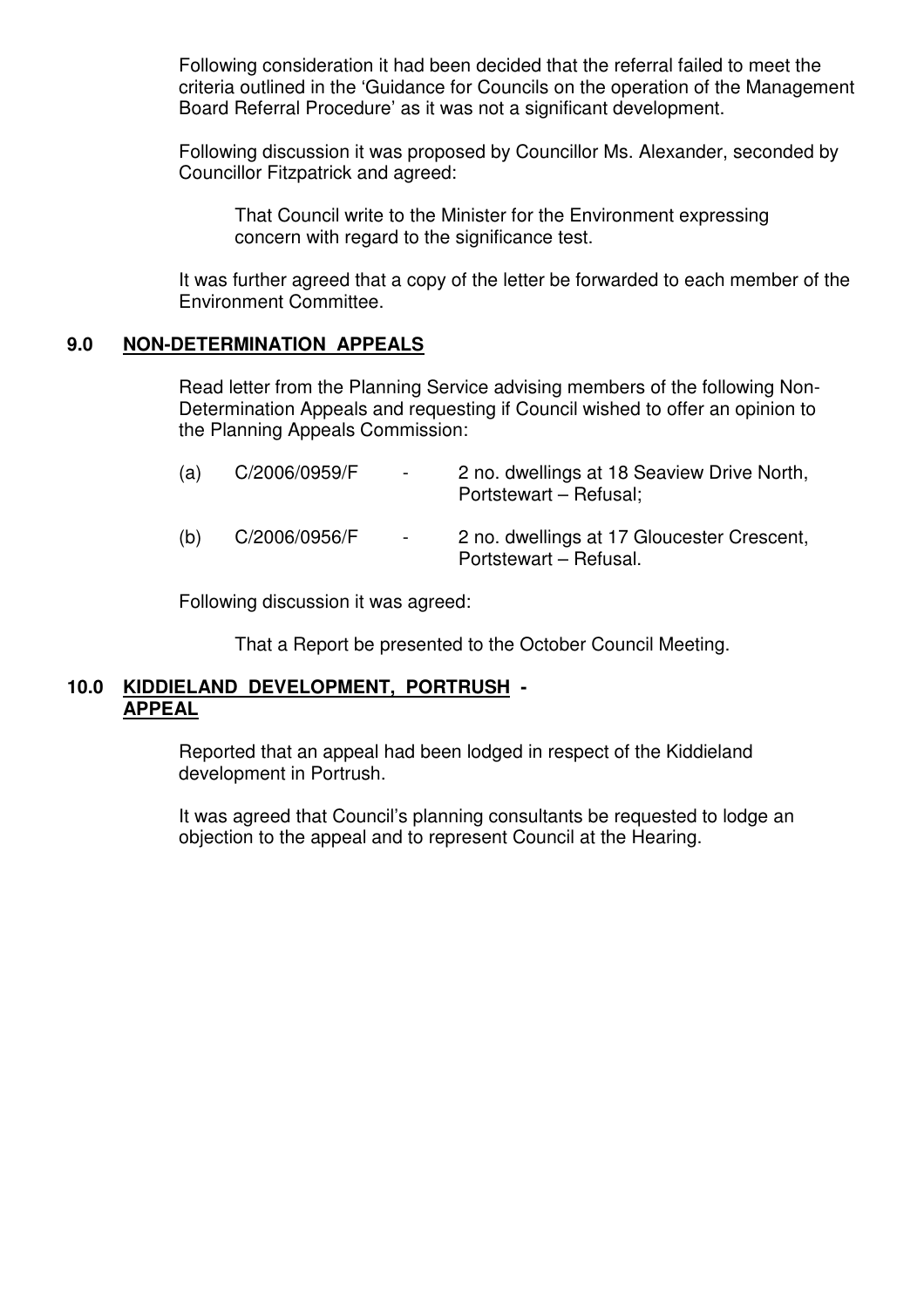#### **POLICY AND DEVELOPMENT COMMITTEE**

# **21st October, 2008.**

**Present:** The Deputy Mayor, Alderman W. T. Creelman, in the Chair

#### **Aldermen**

E. T. Black (Mrs.) M. T. Hickey (Mrs.)

# **Councillors**

| J. M. Bradley         | S. Gilkinson      |
|-----------------------|-------------------|
| A. S. Cole            | W. A. King        |
| T. J. Deans           | <b>B.</b> Leonard |
| E. P. Fielding (Mrs.) | R. A. McPherson   |
| <b>B.</b> Fitzpatrick | A. McQuillan      |

| Officers in<br>Attendance: | Town Clerk & Chief Executive, Director of Corporate<br>Services, Head of Development Services, Head of<br>Administrative Services and Administrative Assistant |  |
|----------------------------|----------------------------------------------------------------------------------------------------------------------------------------------------------------|--|
| <b>Apologies:</b>          | Alderman McClure, Councillors Ms. Alexander, Mrs. Church,                                                                                                      |  |

Mrs. Johnston and McLaughlin

# **1.0 ELECTION OF CHAIRMAN**

In the absence of the Chairman and Deputy Chairman of the Policy and Development Committee, it was proposed by Councillor McQuillan, seconded by Councillor Mrs. Fielding and agreed:

That the Deputy Mayor be elected to Chair the meeting.

# **2.0 BEST WISHES**

The Chairman and members extended best wishes for a speedy recovery from illness to Alderman McClure and Councillor Mrs. Johnston.

# **3.0 CORPORATE SERVICES REPORT**

The Report of the Director of Corporate Services was considered (previously supplied).

Matters arising:

3.1 Loan Sanction Applications Councillor Deans declared a conflict of interest in relation to The Crescent, Portstewart and refrained from discussion.

> A short period of debate ensued during which members' comments were noted by the Director of Corporate Services.

It was then recommended:

 That the following loan sanctions be approved: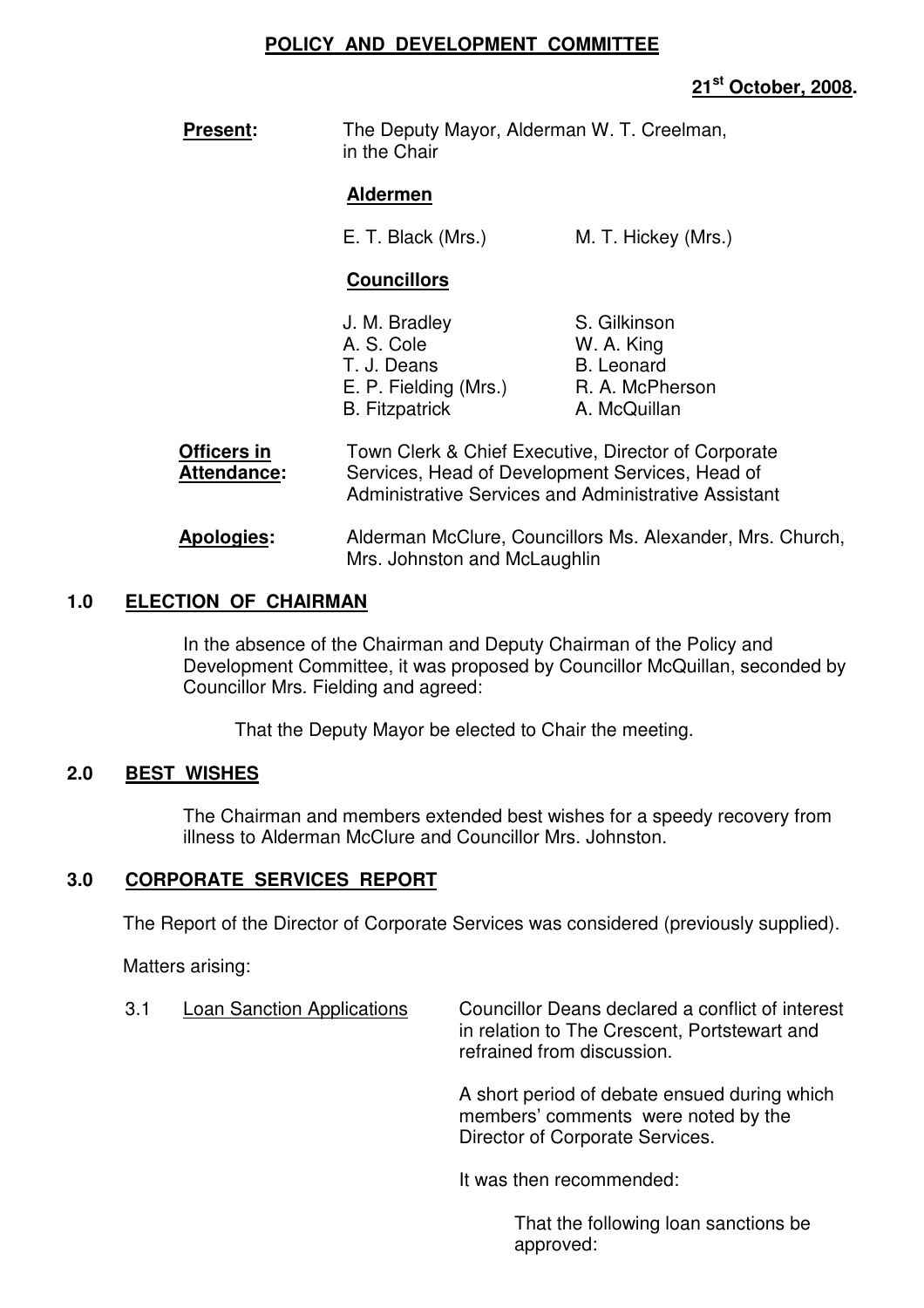|     |                                                   | Peter Thompson Hall - Refurbishment<br>The Crescent, Portstewart - Refurbishment                                                                                                                                                                                                                         | £1,170,000.00<br>£1,170,000.00 |
|-----|---------------------------------------------------|----------------------------------------------------------------------------------------------------------------------------------------------------------------------------------------------------------------------------------------------------------------------------------------------------------|--------------------------------|
| 3.2 | <b>Finance Update</b>                             | Members noted information on this topic, as<br>contained in the report.                                                                                                                                                                                                                                  |                                |
| 3.3 | <b>Icelandic Banks</b>                            | The Director of Corporate Services reassured<br>members that Council would not lose money<br>as it had no investments in Icelandic Banks.                                                                                                                                                                |                                |
| 3.4 | <b>Annual Pay Awards</b>                          | The Director of Corporate Services advised<br>that no agreement had been reached between<br>Employers' side and Employees' side on the<br>annual pay award; the matter had now been<br>referred to arbitration.                                                                                          |                                |
|     |                                                   | As a result of this, the two sides had agreed that<br>the offer of 2.45%, previously made by<br>Employers' side, be implemented with<br>immediate effect, subject to adjustment in light<br>of the decision of arbitration.                                                                              |                                |
| 3.5 | Accounts                                          | Members noted that Accounts for September<br>2008 had been circulated.                                                                                                                                                                                                                                   |                                |
| 3.6 | <b>Capital Works Programme</b><br><b>Workshop</b> | The date for the Capital Works Programme<br>Workshop was agreed as 6 <sup>th</sup> November, 2008.                                                                                                                                                                                                       |                                |
| 3.7 | Appointments                                      | The following appointments had been made in<br>accordance with the Local Government Staff<br>Commission's Code of Procedures on<br><b>Recruitment and Selection:</b>                                                                                                                                     |                                |
|     |                                                   | <b>Chief Executive's Department</b>                                                                                                                                                                                                                                                                      |                                |
|     |                                                   | Town Clerk & Chief Executive: Mr. R. Wilson                                                                                                                                                                                                                                                              |                                |
|     |                                                   | <b>Corporate Services' Department</b>                                                                                                                                                                                                                                                                    |                                |
|     |                                                   | Senior Salaries and Wages Clerk: Mrs. Sharon<br>McQuillan                                                                                                                                                                                                                                                |                                |
| 3.8 | Retirements                                       | Members noted information on applications for<br>retirement from Mr. Curry, Director of Leisure<br>Services and Mr. Snelling, Head of<br>Administrative Services, as contained in the<br>report.                                                                                                         |                                |
|     |                                                   | The Town Clerk and Chief Executive thanked<br>both officers for the help extended to him. He<br>reported that, in order to meet the demands<br>arising from the Review of Public Administration<br>(RPA), the job descriptions for the two positions<br>were currently being reviewed with the intention |                                |

of filling the positions as soon as possible.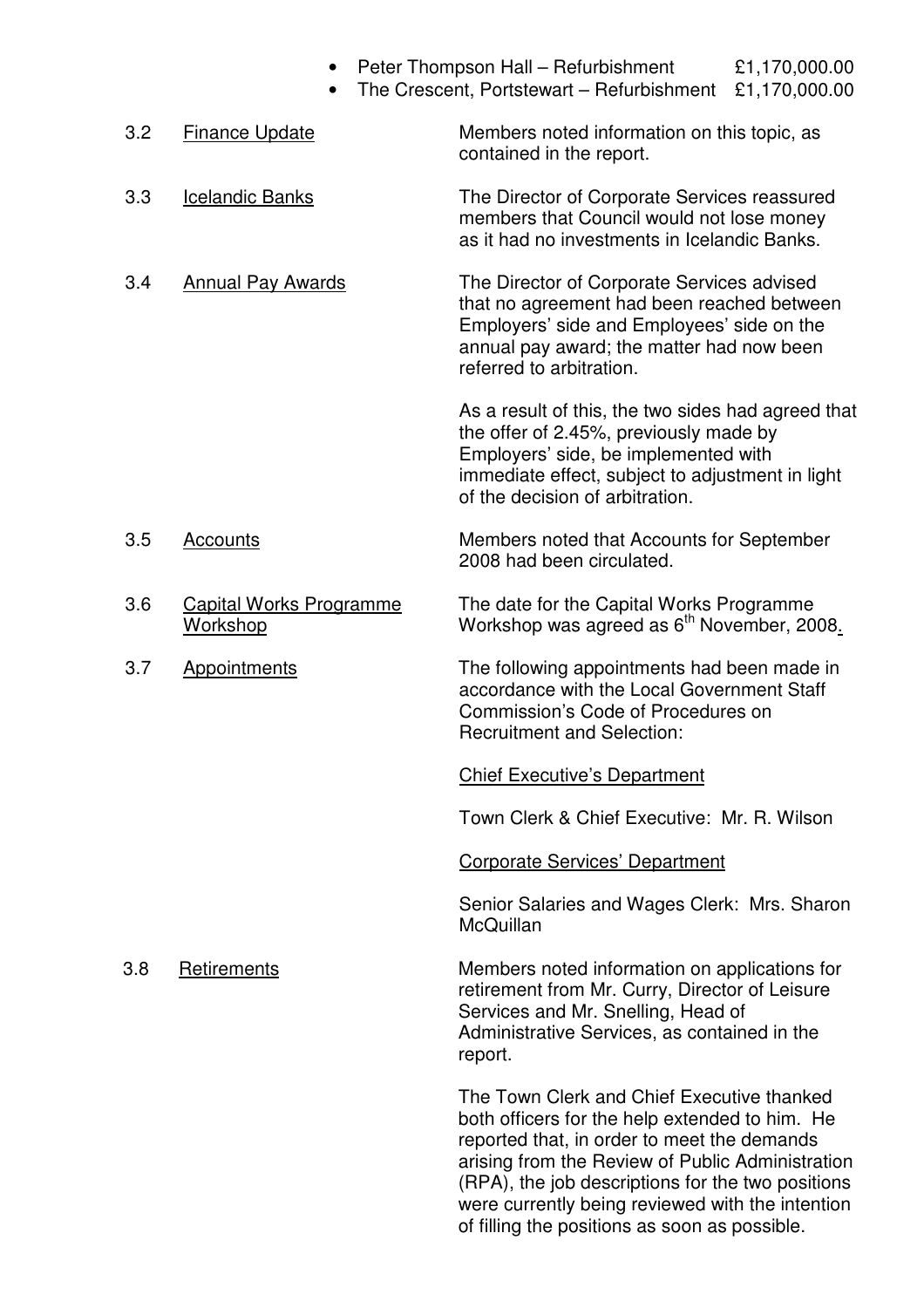Members acknowedged the major contribution both officers had made to Council.

# **4.0 DEVELOPMENT SERVICES REPORT**

The Report of the Head of Development Services was considered (previously supplied).

Matters arising:

| 4.1 | Coleraine Borough Chamber | Council is recommended to contribute £2,000 |
|-----|---------------------------|---------------------------------------------|
|     | Awards                    | to the Coleraine Borough Chamber Awards.    |
|     |                           |                                             |

**Project** 

4.2 Closure of Ballysally Members noted information on this topic, as<br>
Economic Regeneration contained in the report. contained in the report.

Recommended:

 That Council accepts the closure of the project and explores the opportunity for the funding to be used for an alternative project in the area.

4.3 Coleraine Rural and Urban Members noted information on a proposal for<br>
Network (CRUN) an increased Service Level Agreement with an increased Service Level Agreement with CRUN to meet the objectives of the Community Support Plan effectively, as contained in the report.

Recommended:

 That Council approve the increased Service Level Agreement with CRUN, for the period April 2009 – March 2010, at a cost of £29,966.00.

4.4 Development Schemes Consideration was given to a letter from Margaret Ritchie, the Minister for Social Development on Lanes and Rampart Development Schemes.

Recommended:

 That Council write to the Minister to request that these schemes be commenced at the earliest possible date.

4.5 Independent Review of Members noted that, following the launch Policy on Location of Public of The Bain's Review, the Mayor, MLAs and Sector Jobs – The Bain's officers had initiated discussions as to how Review Coleraine's campaign to maximise the number of public sector jobs which could be attracted to the Borough, could be taken forward.

> Members' comments on the campaign were noted by the Head of Development Services.

> A copy of the Review had been placed in the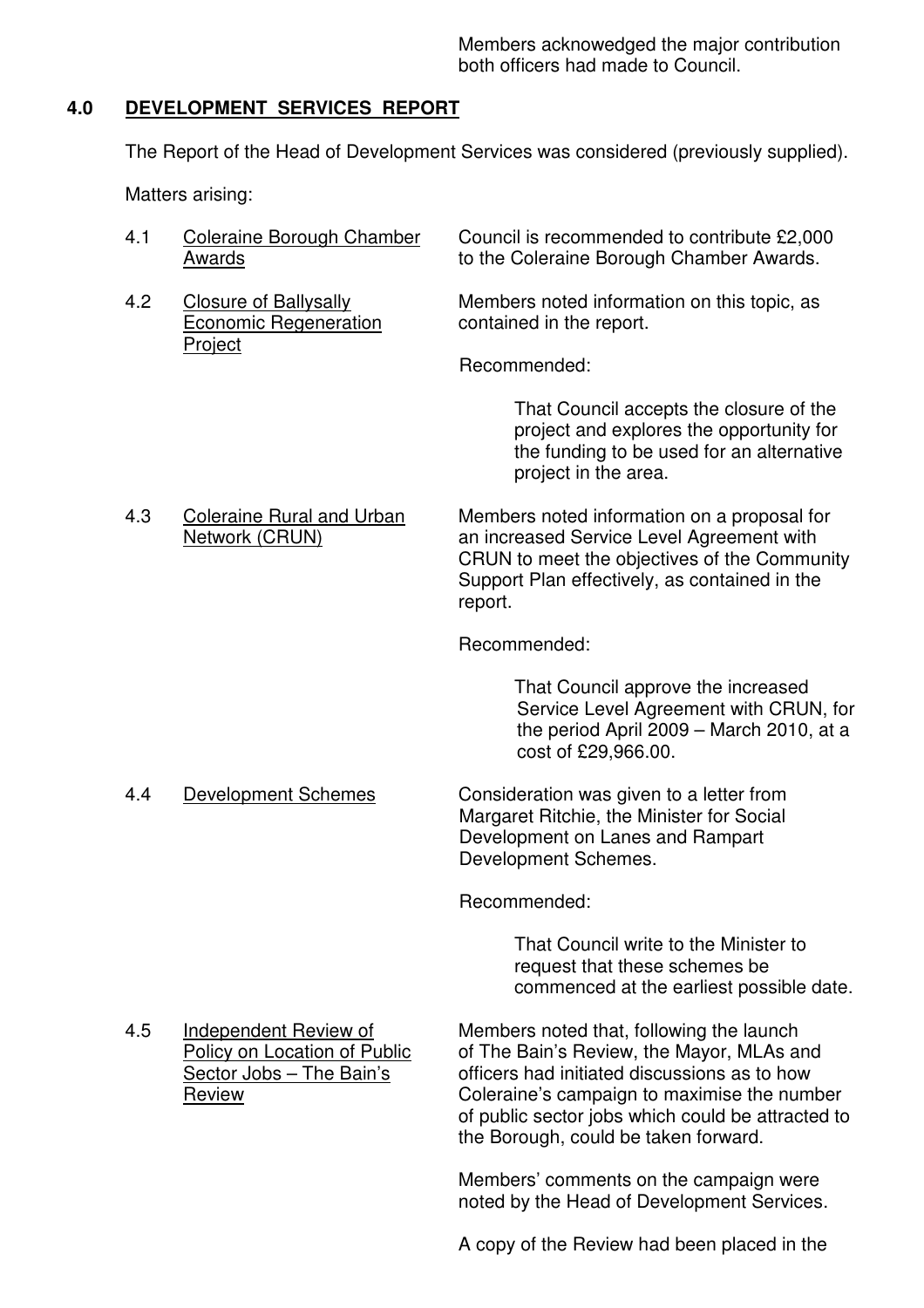Members' Room.

| 4.6 | Invite to Taste Sensation at<br>Think Food Event         | An invitation to this event, which would take<br>place in Cloonavin on 3 <sup>rd</sup> November, 2008, was<br>extended to members.                                                                                                     |
|-----|----------------------------------------------------------|----------------------------------------------------------------------------------------------------------------------------------------------------------------------------------------------------------------------------------------|
|     |                                                          | Any members interested in attending were<br>asked to contact the Economic Development<br>Officer.                                                                                                                                      |
| 4.7 | <b>Good Relations/Community</b><br>Development Projects  | Members noted information on the Good<br>Relations Programmes, Single Identity and<br>Community Dialogue and the Community<br>Development Project, Event Management<br>Training for Community Festivals, as detailed in<br>the report. |
|     |                                                          | A member's comments on the success of a<br>recent project held as part of the Community<br>Dialogue programme, were noted.                                                                                                             |
| 4.8 | <b>Project Kelvin</b>                                    | It was agreed that this item be held 'In<br>Committee' at the end of the meeting.                                                                                                                                                      |
| 4.9 | <b>Coleraine Borough Strategic</b><br><u>Partnership</u> | It was agreed that this item be held 'In<br>Committee' at the end of the meeting.                                                                                                                                                      |
|     |                                                          |                                                                                                                                                                                                                                        |

# **5.0 LAND AND PROPERTY**

The Report of the Head of Administrative Services on Land and Property was considered (previously supplied).

Matters arising:

| 5.1 | <b>Portstewart Library</b> | Council is recommended to approve a further<br>ten year lease on the library in Portstewart<br>Town Hall from April 2009, at a rent to be<br>determined by Land and Property Services.                                                                                             |
|-----|----------------------------|------------------------------------------------------------------------------------------------------------------------------------------------------------------------------------------------------------------------------------------------------------------------------------|
| 5.2 | Carneybaun, Portrush       | Members noted that Council had maintained an<br>edge of the green at Carneybaun, to which it<br>had no title, for many years. Transfer of title to<br>Council by the estate of the original developer,<br>had now been agreed, at no cost to Council<br>other than legal expenses. |
|     |                            | Recommended:                                                                                                                                                                                                                                                                       |
|     |                            | That Council agree to pay the legal<br>expenses for this transfer.                                                                                                                                                                                                                 |
| 5.3 | Council's Asset Register   | Members noted provision of a further twenty<br>maps from Council's Asset Register, making a<br>total of twenty-five. Any queries on the maps to<br>be addressed to the Head of Administrative<br>Services.                                                                         |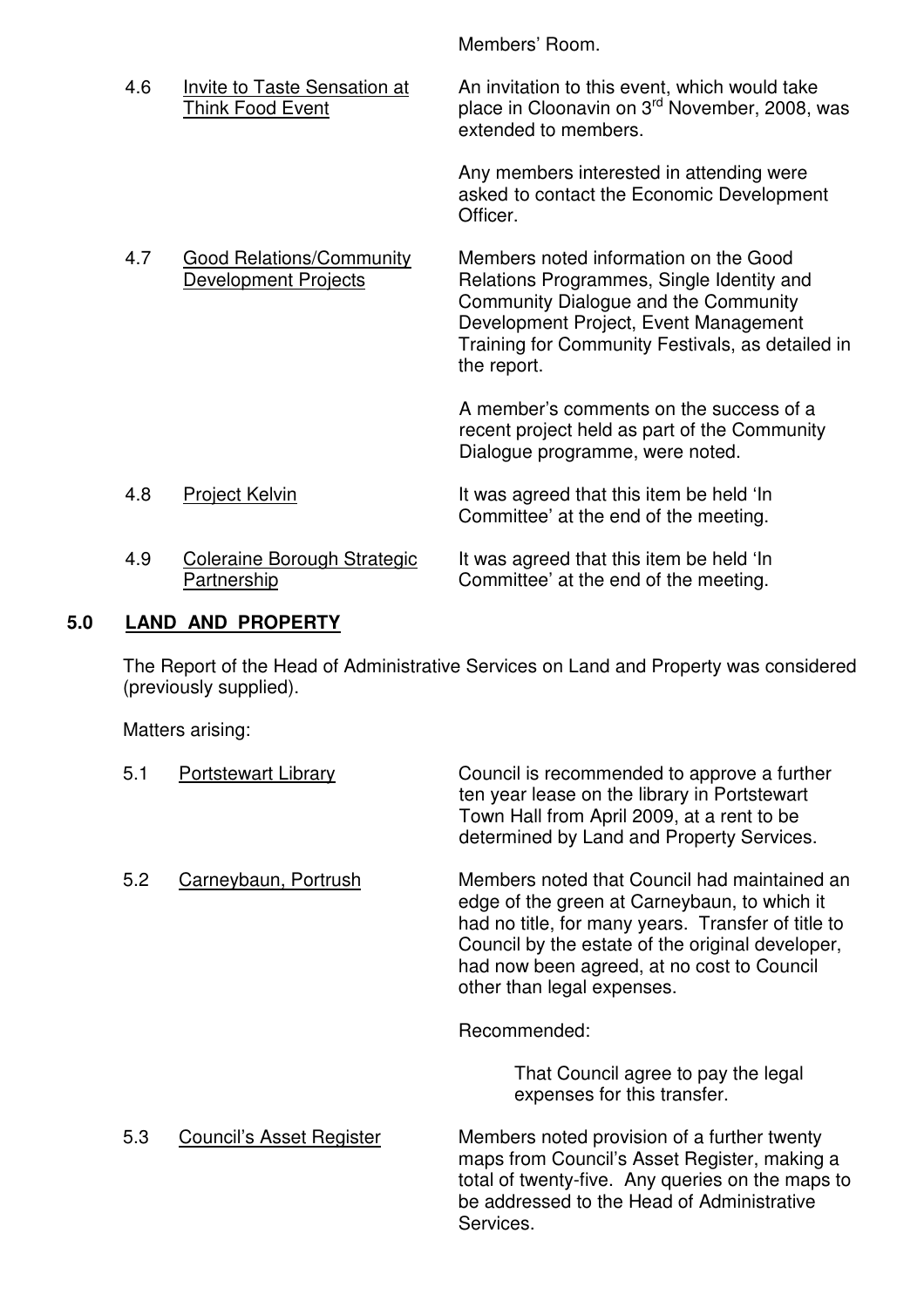5.4 Assets surplus to Council In response to members' queries, the Head of Requirements **Administrative Services reported that the offer of** sale to public bodies for the one asset which members had agreed as being surplus to requirements, had been carried out. As no interest had been expressed, Council was now free to advertise the property for sale on the open market. The advice of Land and Property Services, however, was for Council to withhold sale until an upturn in the property market.

> During a period of discussion it was agreed that officers prepare a schedule of surplus assets for consideration by Council. Paperwork could then be prepared for agreed assets to ensure that disposal could be undertaken promptly, at the appropriate time.

# **6.0 NOTICE OF MOTION**

The undernoted Notice of Motion was proposed by Councillor McQuillan and seconded by Councillor Gilkinson:

 "In the Independent Review of Policy on Location of Public Sector Jobs (The Bain's Report) launched on 29th September, 2008 it highlighted:

"…there is a strong case for a critical mass of high quality, public sector jobs in the region that would create long-term sustainable growth for some of the more remote coastal towns. As in other locations, however, infrastructural limitations could restrict Coleraine's capacity to absorb a large number of jobs in the short term."

 In the light of the above review, I propose that this Council actively seek to address the infrastructural limitations identified in the report and work towards maximising the number of jobs to be brought to Coleraine.

This will include:

- 1. establishing the needs of the public sector bodies marked for relocation;
- 2. a thorough analysis of the scope and actions required to expand Coleraine's capacity to absorb jobs in the short term; and
- 3. the identification of a process to increase Coleraine's infrastructural capacity to accommodate jobs in the longer term."

Councillor McQuillan spoke to the Motion and requested members' support.

During a period of discussion, the Head of Development Services agreed to bring a report on how to take this forward. It was agreed that some professional support would be required to help drive this process and the terms of reference for the work would be tabled for members' consideration prior to the employment of a consultant.

Recommended:

That Council approve the Motion.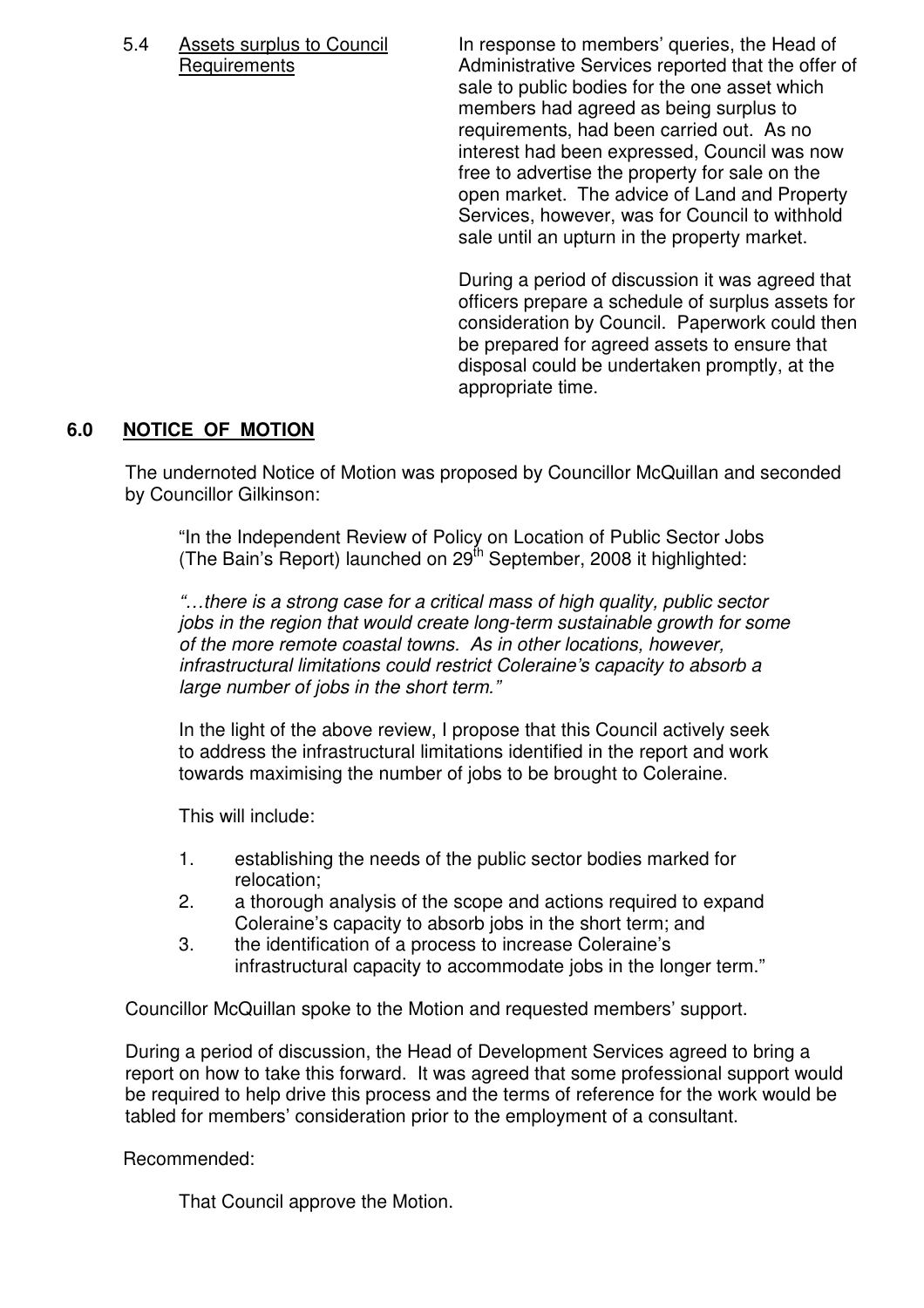#### **7.0 INTEGRATED RISK MANAGEMENT PLAN (IRMP) 2007/08 - REVIEW OF SECOND PUMPING APPLIANCES AT 12 FIRE STATIONS - PORTSTEWART CONSULTATION DOCUMENT**

Consideration was given to this report (previously supplied) and it was noted that Council's views had not been addressed therein.

Following discussion, it was proposed by Councillor Leonard, seconded by Councillor Fitzpatrick and recommended:

That local representatives of Northern Ireland Fire and Rescue Service be invited to present their views on the consultation document to Council.

### **8.0 CONSULTATION ON PRIVATE MEMBER'S BILL ON MANAGEMENT COMPANIES IN APARTMENT BLOCKS IN NORTHERN IRELAND**

Consideration was given to a letter dated 14<sup>th</sup> October, 2008 from Kieran MCarthy MLA (previously supplied) and the contents noted.

# **9.0 DOCUMENTS TABLED**

The following publications were available in the Members' Library:

- (a) Equality Commission for Northern Ireland Principles for Equality of Opportunity and Good Relations in Local Government Reform – Public Policy Statement 1 – February 2008.
- (b) Equality Commission for Northern Ireland and the Central Procurement Directorate – Equality of Opportunity and Sustainable Development in Public Sector Procurement.
- (c) The Corporate Magazine of Invest Northern Ireland Issue No. 15 October 2008.

### **10.0 SOCIETY OF LOCAL AUTHORITY CHIEF EXECUTIVES AND SENIOR MANAGERS NORTHERN IRELAND (SOLACE NI)**

Consideration was given to the SOLACE NI report 'A Practical Approach to Implementing a Successful Change Programme in Local Government' (previously supplied).

Recommended:

That Council forward a letter of support for the report.

### **11.0 LOCAL GOVERNMENT BOUNDARIES COMMISSIONER FOR NORTHERN IRELAND**

 Members' attention was drawn to the report of the Local Government Boundaries Commissioner setting out the provisional recommendations for the boundaries and names of the eleven new local government districts in Northern Ireland, and for the number, boundaries and names of their constituent wards.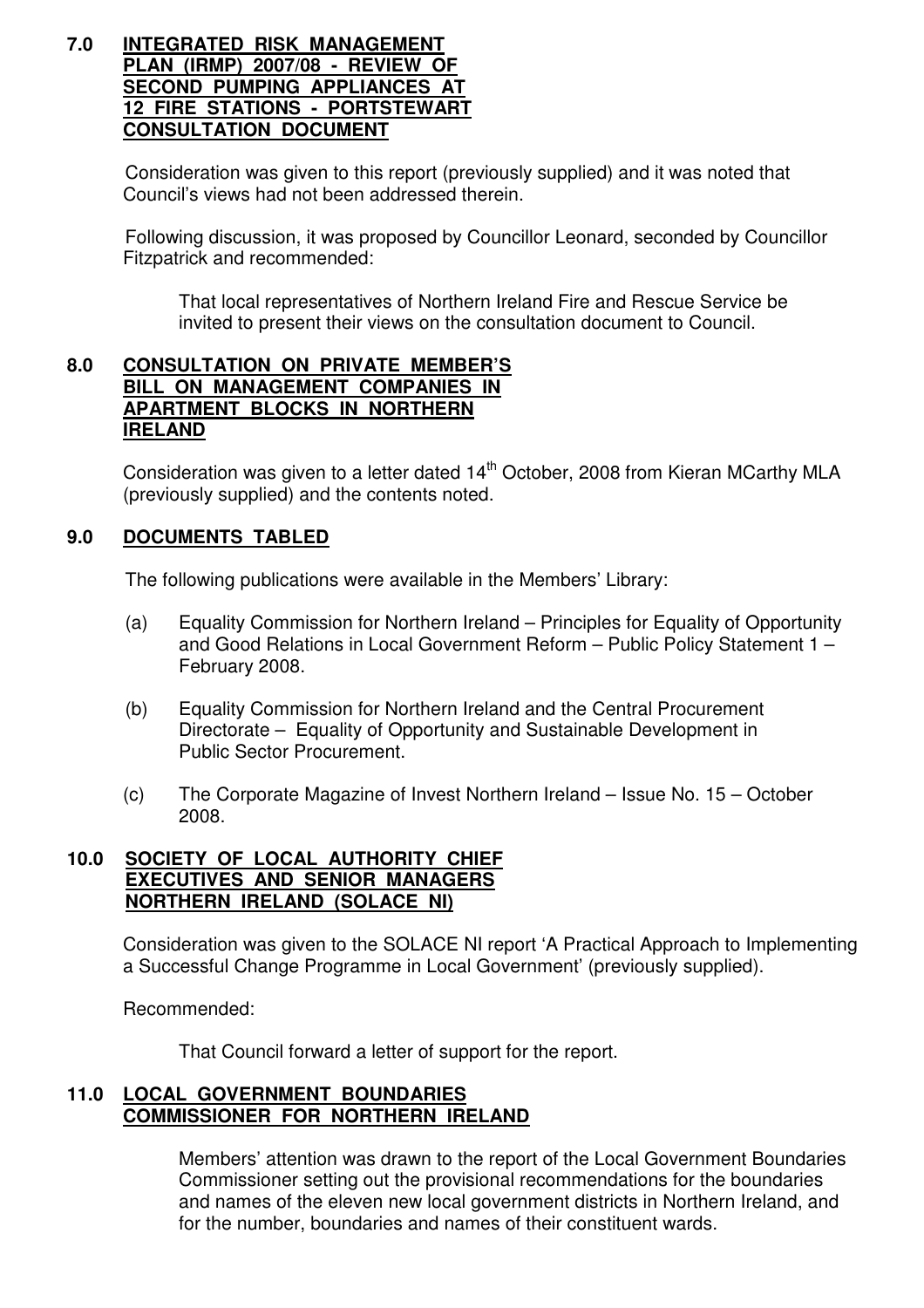Recommended:

- (i) That a corporate response be made in relation to the name of the new council, to the effect that it should be a Borough.
- (ii) That responses in relation to ward boundaries be made on a party basis, directly to the Office of the Local Government Boundaries Commissioner.

Members noted that the closing date for responses was  $12<sup>th</sup>$  November, 2008 and that District Electoral Areas would be dealt with at a future date.

## **12.0 EQUALITY COMMISSION FOR NORTHERN IRELAND - CONFERENCE**

 Members noted that the eighth Annual Conference of the Equality Commission for Northern Ireland, ' Every child an Equal child – the challenge for education', would be held in the Hilton Hotel, Belfast on 12<sup>th</sup> November, 2008.

Any members interested in attending were asked to contact the Administrative Officer.

#### **13.0 COLERAINE DISABILITY FORUM - 'MAKING COLERAINE ACCESSIBLE'**

 Members noted that this event, which would be opened by the Mayor, would take place in Coleraine Town Hall on  $7<sup>th</sup>$  November, 2008 10.30am – 2.30pm.

Any members interested in attending were asked to contact the Administrative Officer.

### **14.0 FORUM FOR LOCAL GOVERNMENT AND THE ARTS (FLGA)**

 Members noted that the FLGA Annual Conference, 'Growing Creative Communities through the Arts', would be held on  $4<sup>th</sup>$  November, 2008 in The Braid Arts Centre, Ballymena.

Recommended:

 That the invitation be extended to Council's current representatives, Alderman Mrs. Black, Mr. M. Murchison and Dr. F. Sewell.

### **15.0 AGENDA NI - SEMINAR - 'HOW GOVERNMENT WORKS'**

 Members had been invited to this seminar to be held in the Stormont Hotel, Belfast on 10<sup>th</sup> December, 2008.

 Any members interested in attending were asked to contact the Administrative Officer.

### **16.0 NORTHERN IRELAND 08 EVENT - WATERFRONT HALL, BELFAST**

 Members had been invited to this event, to examine the major programme of internal reform taking place within the Northern Ireland Civil Service, which would take place on  $11<sup>th</sup>$  November, 2008.